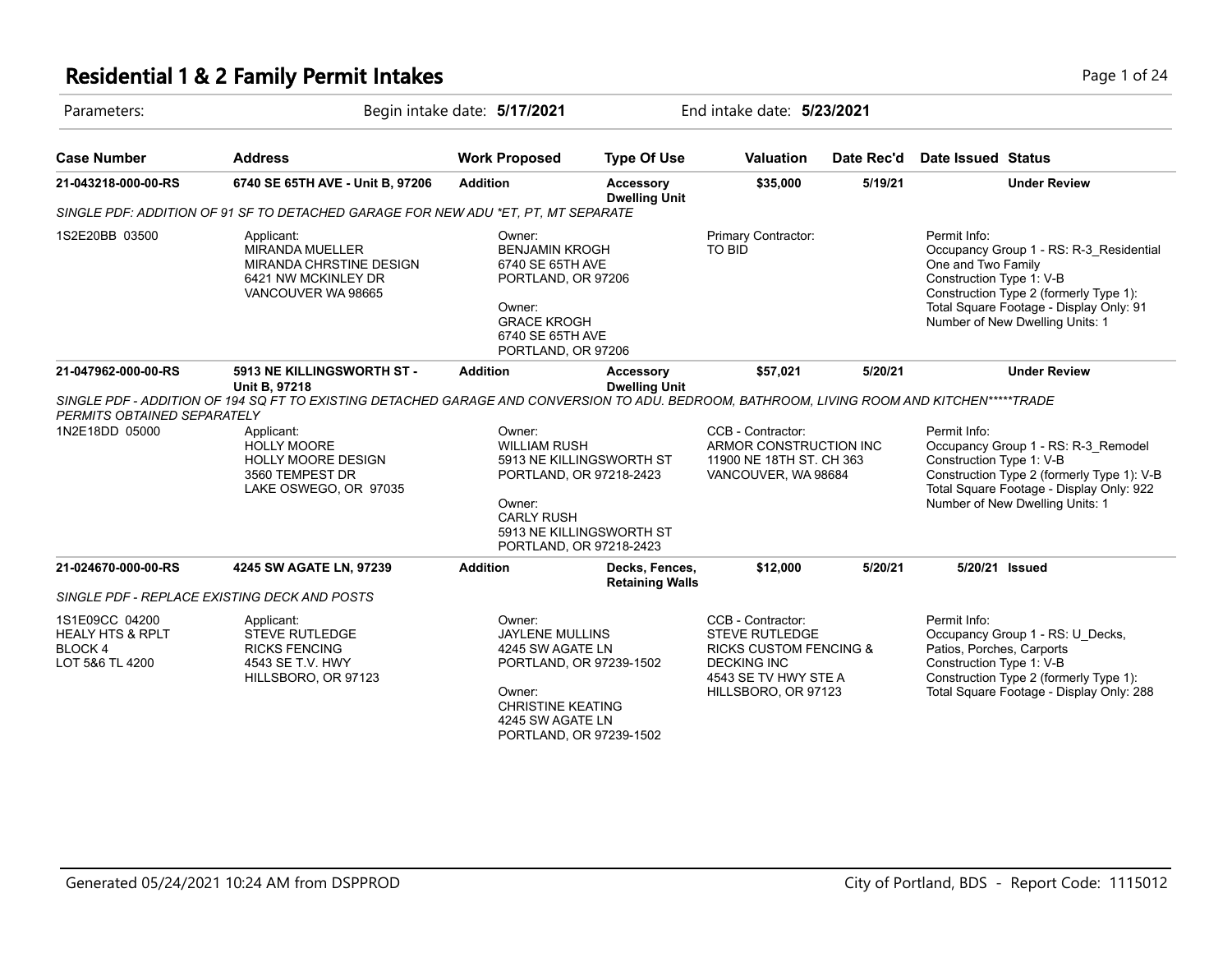#### **Residential 1 & 2 Family Permit Intakes Page 1 and 24 and 24 and 24 and 24 and 24 and 24 and 24 and 24 and 24 and 24 and 24 and 24 and 24 and 24 and 25 and 25 and 25 and 25 and 25 and 25 and 25 and 25 and 25 and 25 and**

**21-048535-000-00-RS 6617 SE REED COLLEGE PL,** 

|                                          |         |                               | . <del>. .</del>    |
|------------------------------------------|---------|-------------------------------|---------------------|
| Valuation                                |         | Date Rec'd Date Issued Status |                     |
| \$15,000                                 | 5/21/21 |                               | <b>Under Review</b> |
|                                          |         |                               |                     |
| $\bigcap$ is a distribution of $\bigcap$ |         | December 15, <i>Levin</i>     |                     |

**97202** *SINGLE PDF: NEW ADDITION TO NORTH SIDE OF GARAGE FOR SHOP W/21 048532 RS*

**Case Number Address Work Proposed Type Of Use** 

| 1S1E24AB 06900<br><b>EASTMORELAND</b><br>BLOCK 47<br>N 15' OF LOT 13<br>S 40' OF LOT 14 | Applicant:<br><b>LARRY SHIRTS</b><br><b>SYMONS ENGINEERING</b><br><b>CONSULTANTS</b><br>12805 SE FOSTER RD<br>PORTLAND, OR 97236                                                                                                                                                                                                                                                                                                                                      | Owner:<br><b>BSKR REV TR</b>   | 6617 SE REED COLLEGE PL<br>PORTLAND, OR 97202                           | CCB - Contractor:<br><b>STAN ANDERSON</b><br>STAN ANDERSON BUILDERS LLC<br>2707 SE 74TH AVE<br>PORTLAND, OR 97206       |         | Permit Info:<br>Occupancy Group 1 - RS: U Private<br>Garage\Utility Misc.<br>Construction Type 1: V-B<br>Construction Type 2 (formerly Type 1):<br>Total Square Footage - Display Only: 102     |
|-----------------------------------------------------------------------------------------|-----------------------------------------------------------------------------------------------------------------------------------------------------------------------------------------------------------------------------------------------------------------------------------------------------------------------------------------------------------------------------------------------------------------------------------------------------------------------|--------------------------------|-------------------------------------------------------------------------|-------------------------------------------------------------------------------------------------------------------------|---------|-------------------------------------------------------------------------------------------------------------------------------------------------------------------------------------------------|
| 21-023068-REV-01-RS                                                                     | 3101 NW VAUGHN ST, 97210                                                                                                                                                                                                                                                                                                                                                                                                                                              | <b>Addition</b>                | <b>Single Family</b><br><b>Dwelling</b>                                 | \$4,179                                                                                                                 | 5/19/21 | <b>Under Review</b>                                                                                                                                                                             |
|                                                                                         | *SINGLE PDF* REVISION- EXPAND BASEMENT LIVING SPACE UNDER EXISTING PORCH. NEW DRIVEWAY AND OFF STREET PARKING.                                                                                                                                                                                                                                                                                                                                                        |                                |                                                                         |                                                                                                                         |         |                                                                                                                                                                                                 |
| 1N1E29CD 02600<br><b>WILLAMETTE HTS ADD</b><br>BLOCK 16<br><b>LOT 13</b>                | Applicant:<br>Gary W. Parker<br><b>GARY W. PARKER GENERAL</b><br><b>CONTRACTOR</b><br>7816 SE Yamhill St<br>Portland, OR 97215                                                                                                                                                                                                                                                                                                                                        | Owner:                         | KATHERINE LEONARD<br>1460 CHAMBERS DR<br><b>BOULDER, CO 80305</b>       | CCB - Contractor:<br><b>GARY WAYNE PARKER</b><br><b>GARY WAYNE PARKER</b><br>7816 SE YAMHILL ST B<br>PORTLAND, OR 97215 |         | Permit Info:<br>Occupancy Group 1 - RS: R-3 Residential<br>One and Two Family<br>Construction Type 1: V-B<br>Construction Type 2 (formerly Type 1):<br>Total Square Footage - Display Only: 32  |
| 21-048545-000-00-RS                                                                     | 2856 SE WOODWARD ST, 97202                                                                                                                                                                                                                                                                                                                                                                                                                                            | <b>Addition</b>                | <b>Single Family</b>                                                    | \$118,961                                                                                                               | 5/18/21 | <b>Under Review</b>                                                                                                                                                                             |
|                                                                                         | REMODEL HOME. ADD 911SQFT FOR NEW BEDROOM, BATHROOM, POWDER ROOM. MOVING KITCHEN TO NEW ADDITION. SINGLE PDF                                                                                                                                                                                                                                                                                                                                                          |                                | <b>Dwelling</b>                                                         |                                                                                                                         |         |                                                                                                                                                                                                 |
| 1S1E12BB 17900<br><b>WAVERLY</b><br>E 100' OF W 115' OF N 1/2<br>OF BLOCK 17            | Applicant:<br>ROBERT WOOD<br>MOUNTAINWOOD HOMES<br>PO BOX 2257<br>PORTLAND, OR 97075                                                                                                                                                                                                                                                                                                                                                                                  | Owner:<br><b>FAMILY REV TR</b> | ALAN & SARAH PEROUTKA<br>2856 SE WOODWARD ST<br>PORTLAND, OR 97202-1360 | CCB - Contractor:<br>MOUNTAINWOOD HOMES INC<br>PO BOX 2257<br>BEAVERTON, OR 97075-2257                                  |         | Permit Info:<br>Occupancy Group 1 - RS: R-3 Residential<br>One and Two Family<br>Construction Type 1: V-B<br>Construction Type 2 (formerly Type 1):<br>Total Square Footage - Display Only: 911 |
| 20-201567-000-00-RS                                                                     | 4943 SE BYBEE BLVD, 97206                                                                                                                                                                                                                                                                                                                                                                                                                                             | <b>Addition</b>                | <b>Single Family</b>                                                    | \$329,212                                                                                                               | 5/20/21 | <b>Under Review</b>                                                                                                                                                                             |
| 1S2E19BA 13500<br>SECTION 19 1S 2E<br>TL 13500 0.19 ACRES                               | SINGLE PDF - MRAA 1270 SQFT 2 STORY ADDITION (6 BATHS TOTAL 3 SINKS) - 2ND STORY TO INCLUDE NEW ADU. FIRST FLOOR SFR ADDITION TO INCLUDE GREAT<br>ROOM. 2 BATHS, KITCHEN, EXISTING KITCHEN TO HAVE RANGE REMOVED. AND BECOME BAR SINK, 2NDS STORY ADDTION TO INCLUDE TOWER ON SFR. AND ADU<br>W/ DECK ENTRANCE, 2 BED 2 BATH, KITCHEN. ***TRADE PERMITS TO BE OBTAINED SEPARATELY***<br>Applicant:<br><b>GORDON MILLER</b><br>4943 SE BYBEE BLVD<br>PORTLAND OR 97206 | Owner:<br><b>GORDON MILLER</b> | <b>Dwelling</b><br>4943 SE BYBEE BLVD<br>PORTLAND, OR 97206             | CCB - Contractor:<br>PBH CONSTRUCTION INC<br>PO BOX 824<br><b>BORING, OR 97009</b>                                      |         | Permit Info:<br>Occupancy Group 1 - RS: R-3 Residential<br>One and Two Family<br>Construction Type 1: V-B<br>Construction Type 2 (formerly Type 1): V-B                                         |
|                                                                                         |                                                                                                                                                                                                                                                                                                                                                                                                                                                                       |                                |                                                                         |                                                                                                                         |         | Total Square Footage - Display Only: 2816<br>Number of New Dwelling Units: 1                                                                                                                    |

**Addition Garage/Carport \$15,000 5/21/21 Under Review**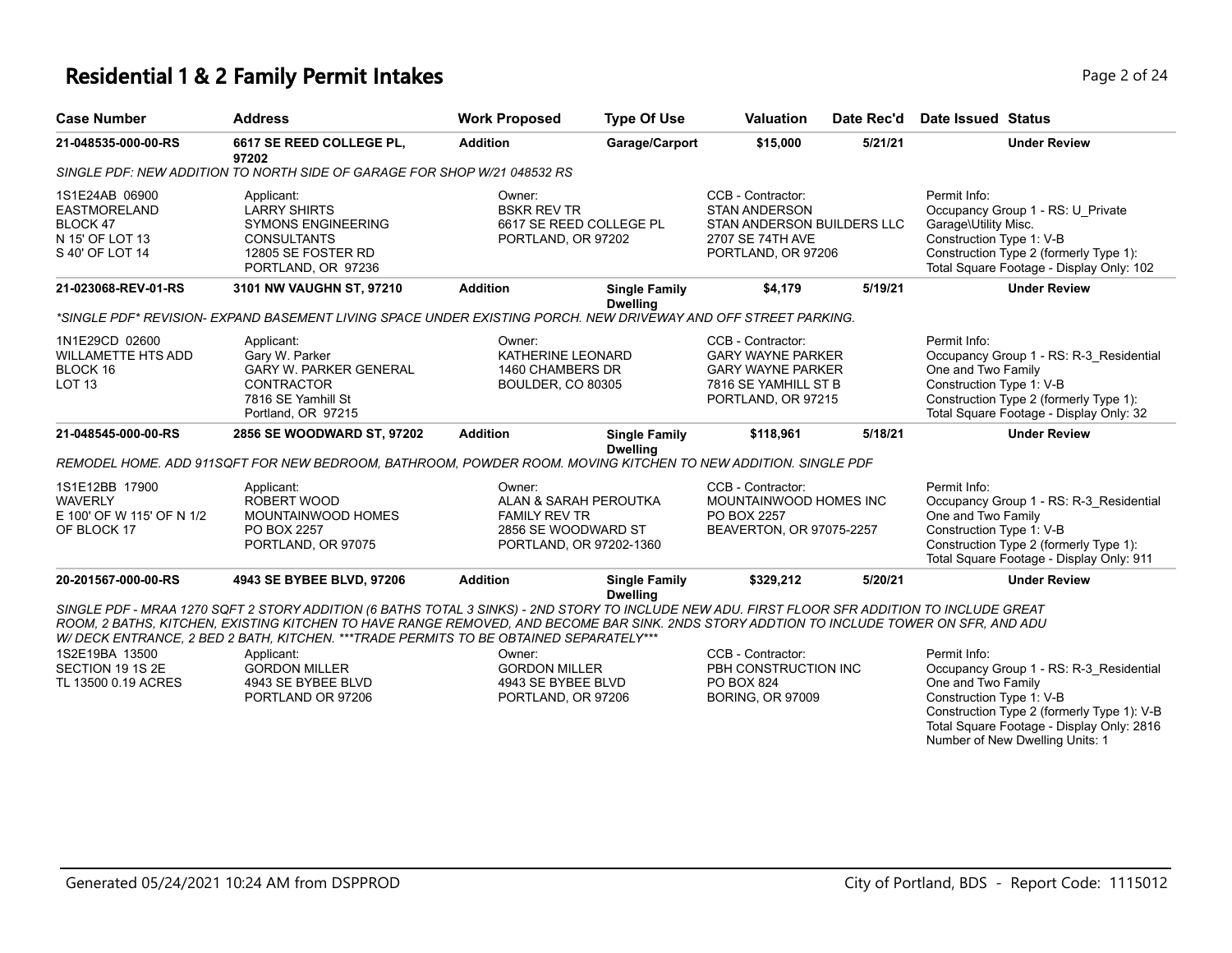#### **Residential 1 & 2 Family Permit Intakes Page 1 and 24 and 24 and 24 and 24 and 24 and 24 and 24 and 24 and 24 and 24**

| <b>Case Number</b>  | <b>Address</b>                                                                                                                             | <b>Work Proposed</b> | <b>Type Of Use</b>               | <b>Valuation</b>  | Date Rec'd | Date Issued Status |                                         |
|---------------------|--------------------------------------------------------------------------------------------------------------------------------------------|----------------------|----------------------------------|-------------------|------------|--------------------|-----------------------------------------|
| 21-047414-000-00-RS | 3325 SW SPRING GARDEN ST.<br>97219                                                                                                         | <b>Addition</b>      | <b>Single Family</b><br>Dwelling | \$85,000          | 5/21/21    |                    | <b>Under Review</b>                     |
|                     | SINGLE PDF - ADDITION OF 366 SQ FT OF HABITABLE SPACE TO INCREASE SIZE OF BEDROOMS AND RELOCATE SOME ROOMS. ADDING ABOUT 447 SQ FT OF DECK |                      |                                  |                   |            |                    |                                         |
|                     | ON SIDE AND BACK OF SFR****TRADE PERMITS OBTAINED SEPERATELY******                                                                         |                      |                                  |                   |            |                    |                                         |
| 1S1E20DC 05500      | Applicant:                                                                                                                                 | Owner:               |                                  | CCB - Contractor: |            | Permit Info:       |                                         |
| PRIMROSE AC         | DON TITUS                                                                                                                                  | <b>MARTIN WELLS</b>  |                                  | BUILDER MEN LLC   |            |                    | Occupancy Group 1 - RS: R-3 Residential |
| LOT 6 TL 5500       | RESIDENTIAL DESIGNER LLC                                                                                                                   |                      | 3325 SW SPRING GARDEN ST         | 35111 SE 6TH ST   |            | One and Two Family |                                         |

|                                                                                              | ON SIDE AND BACK OF SFR****TRADE PERMITS OBTAINED SEPERATELY******                                                                                                                                                                                                                                                 |                                                                                                            |                                                                                                                        |                                                                                                         |         |                                                                                                                                                                                                      |
|----------------------------------------------------------------------------------------------|--------------------------------------------------------------------------------------------------------------------------------------------------------------------------------------------------------------------------------------------------------------------------------------------------------------------|------------------------------------------------------------------------------------------------------------|------------------------------------------------------------------------------------------------------------------------|---------------------------------------------------------------------------------------------------------|---------|------------------------------------------------------------------------------------------------------------------------------------------------------------------------------------------------------|
| 1S1E20DC 05500<br>PRIMROSE AC<br>LOT 6 TL 5500                                               | Applicant:<br><b>DON TITUS</b><br>RESIDENTIAL DESIGNER LLC<br>5138 SE 115TH AVE<br>PORTLAND OR 97266                                                                                                                                                                                                               | Owner:<br><b>MARTIN WELLS</b><br>Owner:                                                                    | 3325 SW SPRING GARDEN ST<br>PORTLAND, OR 97219<br>ANN-MARIE LUNDBERG<br>3325 SW SPRING GARDEN ST<br>PORTLAND, OR 97219 | CCB - Contractor:<br><b>BUILDER MEN LLC</b><br>35111 SE 6TH ST<br>WASHOUGAL, WA 98671                   |         | Permit Info:<br>Occupancy Group 1 - RS: R-3_Residential<br>One and Two Family<br>Construction Type 1: V-B<br>Construction Type 2 (formerly Type 1): V-B<br>Total Square Footage - Display Only: 1152 |
| 21-047528-000-00-RS                                                                          | 14700 SE RHINE ST, 97236                                                                                                                                                                                                                                                                                           | <b>Addition</b>                                                                                            | <b>Single Family</b><br><b>Dwelling</b>                                                                                | \$26,489                                                                                                | 5/19/21 | <b>Under Review</b>                                                                                                                                                                                  |
|                                                                                              | SINGLE PDF - ADDITION OF 262SF FOR AN OFFICE AND STREET-FACING FRONT ENTRANCE. NEW COVERED PORCH. PER 17-269936-FP *** TRADES SEPARATE                                                                                                                                                                             |                                                                                                            |                                                                                                                        |                                                                                                         |         |                                                                                                                                                                                                      |
| 1S2E12BC 10600<br>POWELL VILLAGE<br>BLOCK <sub>2</sub><br>LOT <sub>6</sub><br>W 30' OF LOT 7 | Applicant:<br><b>KIM NGUYEN</b><br>CONCEPT DESIGN & ASSOCIATES LLC<br>522 NW 23RD AVE, STE F<br>PORTLAND, OR 97210                                                                                                                                                                                                 | Owner:<br>YAN WU<br>14700 SE RHINE ST<br>Owner:<br><b>SHU TANG HUANG</b><br>14700 SE RHINE ST              | PORTLAND, OR 97236<br>PORTLAND, OR 97236                                                                               | Primary Contractor:<br>TO BID                                                                           |         | Permit Info:<br>Occupancy Group 1 - RS: R-3_Residential<br>One and Two Family<br>Construction Type 1: V-B<br>Construction Type 2 (formerly Type 1): V-B<br>Total Square Footage - Display Only: 235  |
| 21-048283-000-00-RS                                                                          | 7614 N KELLOGG ST, 97203                                                                                                                                                                                                                                                                                           | <b>Addition</b>                                                                                            | <b>Single Family</b><br><b>Dwelling</b>                                                                                | \$5,223                                                                                                 | 5/19/21 | <b>Under Review</b>                                                                                                                                                                                  |
|                                                                                              | SINGLE PDF - ADDITION OF 40 SQ FT BY EXTENDING SOUTH WALL OF BATHROOM 4' TO ADD NEW SHOWER***TRADE PERMITS OBTAINED SEPARATELY                                                                                                                                                                                     |                                                                                                            |                                                                                                                        |                                                                                                         |         |                                                                                                                                                                                                      |
| 1N1W12AD 00700<br>ST JOHNS HTS & SUB<br>BLOCK 4<br>LOT <sub>6</sub>                          | Applicant:<br><b>DENNIS HADLEY</b><br><b>DENNIS S HADLEY ARCHITECT</b><br>2145 NE RODNEY AVE<br>PORTLAND OR 97212-3739                                                                                                                                                                                             | Owner:<br><b>KIMBERLY SOLIS</b><br>7614 N KELLOGG ST<br>Owner:<br><b>JOSEPH SOLIS</b><br>7614 N KELLOGG ST | PORTLAND, OR 97203-3924<br>PORTLAND, OR 97203-3924                                                                     | CCB - Contractor:<br><b>BARRY PAPPENHEIM</b><br>PAPPENHEIM INC<br>9323 N POLK AVE<br>PORTLAND, OR 97203 |         | Permit Info:<br>Occupancy Group 1 - RS: R-3 Residential<br>One and Two Family<br>Construction Type 1: V-B<br>Construction Type 2 (formerly Type 1):<br>Total Square Footage - Display Only: 40       |
| 21-048320-000-00-RS                                                                          | 12609 SE STEELE ST, 97236                                                                                                                                                                                                                                                                                          | <b>Addition</b>                                                                                            | <b>Single Family</b><br><b>Dwelling</b>                                                                                | \$36,085                                                                                                | 5/19/21 | <b>Under Review</b>                                                                                                                                                                                  |
| 1S2E14BC 04400<br>SECTION 14 1S 2E<br>TL 4400 0.39 ACRES                                     | SINGLE PDF - MRAA ADDITION TO SIDE OF SFR OF ROOM FOR STUDIO. ALSO PERMIT 2ND FLOOR ADDED WITH PLAYROOM W/A SINK, STUDY AND DEN 829 SQ FT.<br>TOTAL*****TRADE PERMITS OBTAINED SEPERATELY****REFER TO AL AND HS CASE AT THIS ADDRESS<br>Applicant:<br>ANDREW COLASANTI<br>12609 SE STEELE ST<br>PORTLAND, OR 97236 | Owner:<br>12609 SE STEELE ST                                                                               | ANDREW COLASANTI<br>PORTLAND, OR 97236                                                                                 |                                                                                                         |         | Permit Info:<br>Occupancy Group 1 - RS: R-3_Remodel<br>Construction Type 1: V-B<br>Construction Type 2 (formerly Type 1):<br>Total Square Footage - Display Only: 829                                |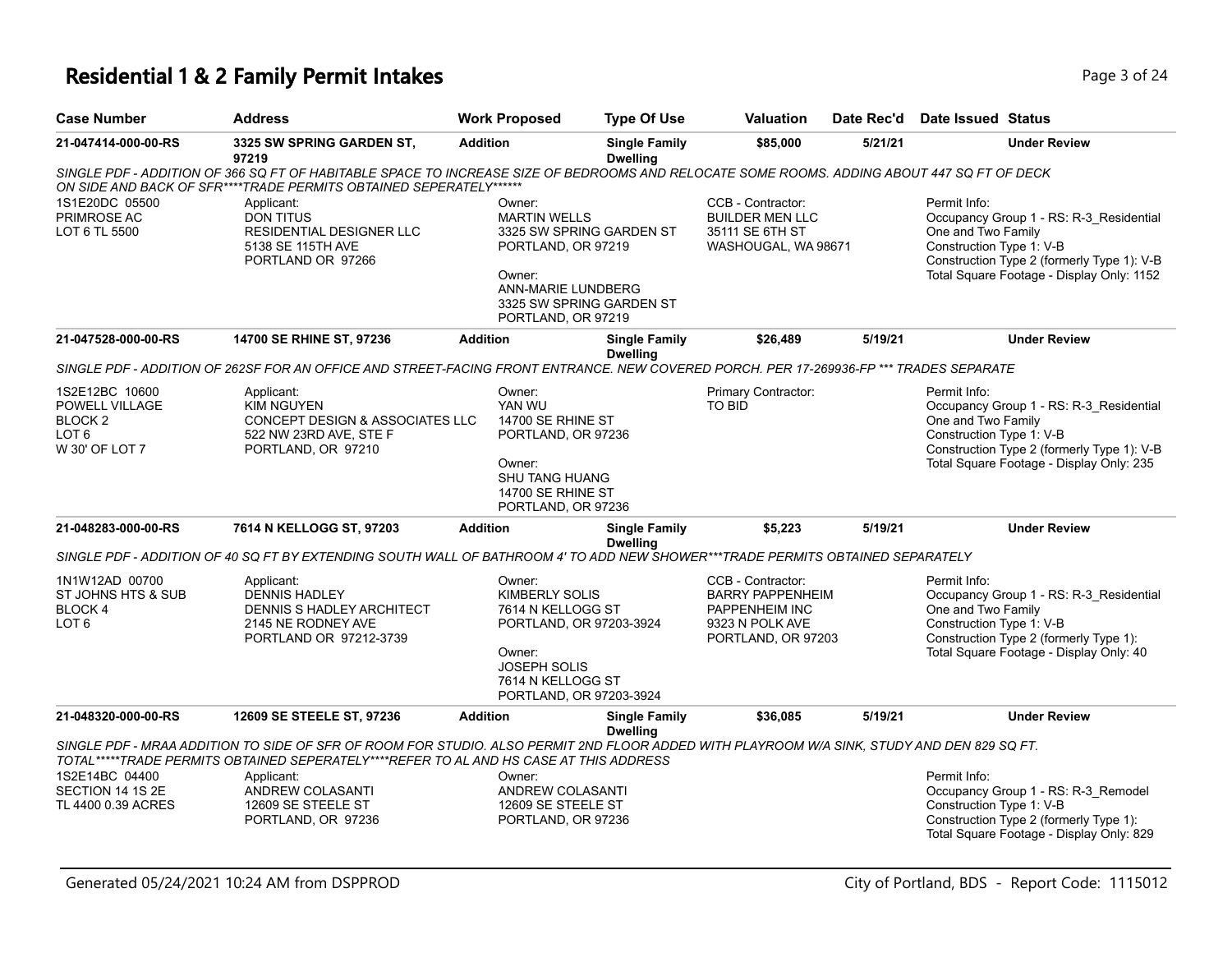#### **Residential 1 & 2 Family Permit Intakes Page 1 of 24 and 24 and 24 and 24 and 24 and 24 and 24 and 24 and 24 and 24 and 24 and 24 and 24 and 24 and 24 and 24 and 24 and 25 and 25 and 25 and 25 and 25 and 25 and 25 and 2**

| <b>Case Number</b>                                                                      | <b>Address</b>                                                                                                                                                                                                                                                                                                                                                                                                 | <b>Work Proposed</b>                                                                                        | <b>Type Of Use</b>                                 | <b>Valuation</b>                                                                                                  | Date Rec'd | Date Issued Status                                                                                                                                                                               |
|-----------------------------------------------------------------------------------------|----------------------------------------------------------------------------------------------------------------------------------------------------------------------------------------------------------------------------------------------------------------------------------------------------------------------------------------------------------------------------------------------------------------|-------------------------------------------------------------------------------------------------------------|----------------------------------------------------|-------------------------------------------------------------------------------------------------------------------|------------|--------------------------------------------------------------------------------------------------------------------------------------------------------------------------------------------------|
| 21-048532-000-00-RS                                                                     | 6617 SE REED COLLEGE PL,<br>97202                                                                                                                                                                                                                                                                                                                                                                              | <b>Addition</b>                                                                                             | <b>Single Family</b><br><b>Dwelling</b>            | \$15,000                                                                                                          | 5/21/21    | <b>Under Review</b>                                                                                                                                                                              |
|                                                                                         | SINGLE PDF: NEW 396 SF ADDITION TO WEST SIDE OF PROPERTY FOR BEDROOM & BATHROOM *ET, PT, MT SEPARATE WITH 21-048535-RS (GARAGE)                                                                                                                                                                                                                                                                                |                                                                                                             |                                                    |                                                                                                                   |            |                                                                                                                                                                                                  |
| 1S1E24AB 06900<br><b>EASTMORELAND</b><br>BLOCK 47<br>N 15' OF LOT 13<br>S 40' OF LOT 14 | Applicant:<br><b>LARRY SHIRTS</b><br><b>SYMONS ENGINEERING</b><br><b>CONSULTANTS</b><br>12805 SE FOSTER RD<br>PORTLAND, OR 97236                                                                                                                                                                                                                                                                               | Owner:<br><b>BSKR REV TR</b><br>PORTLAND, OR 97202                                                          | 6617 SE REED COLLEGE PL                            | CCB - Contractor:<br><b>STAN ANDERSON</b><br>STAN ANDERSON BUILDERS LLC<br>2707 SE 74TH AVE<br>PORTLAND, OR 97206 |            | Permit Info:<br>Occupancy Group 1 - RS: R-3 Residential<br>One and Two Family<br>Construction Type 1: V-B<br>Construction Type 2 (formerly Type 1):                                              |
| 21-049886-000-00-RS                                                                     | 4071 N OVERLOOK BLVD - Unit B.<br>97227                                                                                                                                                                                                                                                                                                                                                                        | <b>Addition</b>                                                                                             | <b>Single Family</b><br><b>Dwelling</b>            | \$142,336                                                                                                         | 5/22/21    | <b>Under Review</b>                                                                                                                                                                              |
| 1N1E21DB 03000                                                                          | SINGLE PDF - ADU CREATED IN BASEMENT TO INCLUDE 2 BEDROOMS, EGRESS WINDOWS, LIVING ROOM, KITCHEN, BATHROOM AND NEW EXTERIOR ENTRANCE.<br>MAIN FLOOR AND SECOND FLOOR ALTERATIONS INCLUDE ADDITION OF EXTERIOR UTILITY CLOSET, REMOVING WALLS, DOORS, AND FRAMES FOR NEW BATH AND<br>OFFICE***TRADE PERMITS OBTAINED SEPARATELY<br>Applicant:<br><b>ERIC LINDSAY</b><br>3786 N MELROSE DR<br>PORTLAND, OR 97227 | Owner:<br><b>GERALD LINDSAY</b><br>3786 N MELROSE DR<br>Owner:<br><b>ANITA LINDSAY</b><br>3786 N MELROSE DR | PORTLAND, OR 97227-1038<br>PORTLAND, OR 97227-1038 |                                                                                                                   |            | Permit Info:<br>Occupancy Group 1 - RS: R-3 Residential<br>One and Two Family<br>Construction Type 1: V-B<br>Construction Type 2 (formerly Type 1):<br>Total Square Footage - Display Only: 1090 |
| Total # of RS Addition permit intakes: 13                                               |                                                                                                                                                                                                                                                                                                                                                                                                                |                                                                                                             |                                                    |                                                                                                                   |            | Total valuation of RS Addition permit intakes: \$881,506                                                                                                                                         |
| 21-048714-000-00-RS                                                                     | 9107 SW 9TH PL, 97219                                                                                                                                                                                                                                                                                                                                                                                          | <b>Alteration</b>                                                                                           | Decks, Fences,<br><b>Retaining Walls</b>           | \$15,000                                                                                                          | 5/20/21    | <b>Under Review</b>                                                                                                                                                                              |
|                                                                                         | SINGLE PDF - REMOVE AND REPLACE 442SQFT DECK                                                                                                                                                                                                                                                                                                                                                                   |                                                                                                             |                                                    |                                                                                                                   |            |                                                                                                                                                                                                  |
| 1S1E28AB 02600<br>NORTHROP AC<br><b>BLOCK B</b><br>LOT 9 TL 2600                        | Applicant:<br><b>AIMEE CLOTT</b><br>ARCHADECK OF WEST PORTLAND<br>15880 SW Tualatin St<br>Sherwood, OR 97140                                                                                                                                                                                                                                                                                                   | Owner:<br><b>RACHEL CHARLTON</b><br>9107 SW 9TH PL<br>PORTLAND, OR 97219                                    |                                                    | CCB - Contractor:<br><b>FAHLAND INC</b><br>15880 SW TUALATIN ST<br>SHERWOOD, OR 97140                             |            | Permit Info:<br>Occupancy Group 1 - RS: U Decks,<br>Patios, Porches, Carports<br>Construction Type 1: V-B<br>Construction Type 2 (formerly Type 1):                                              |

CHRISTOPHER CHARLTON 9107 SW 9TH PL PORTLAND, OR 97219

Owner:

Total Square Footage - Display Only: 442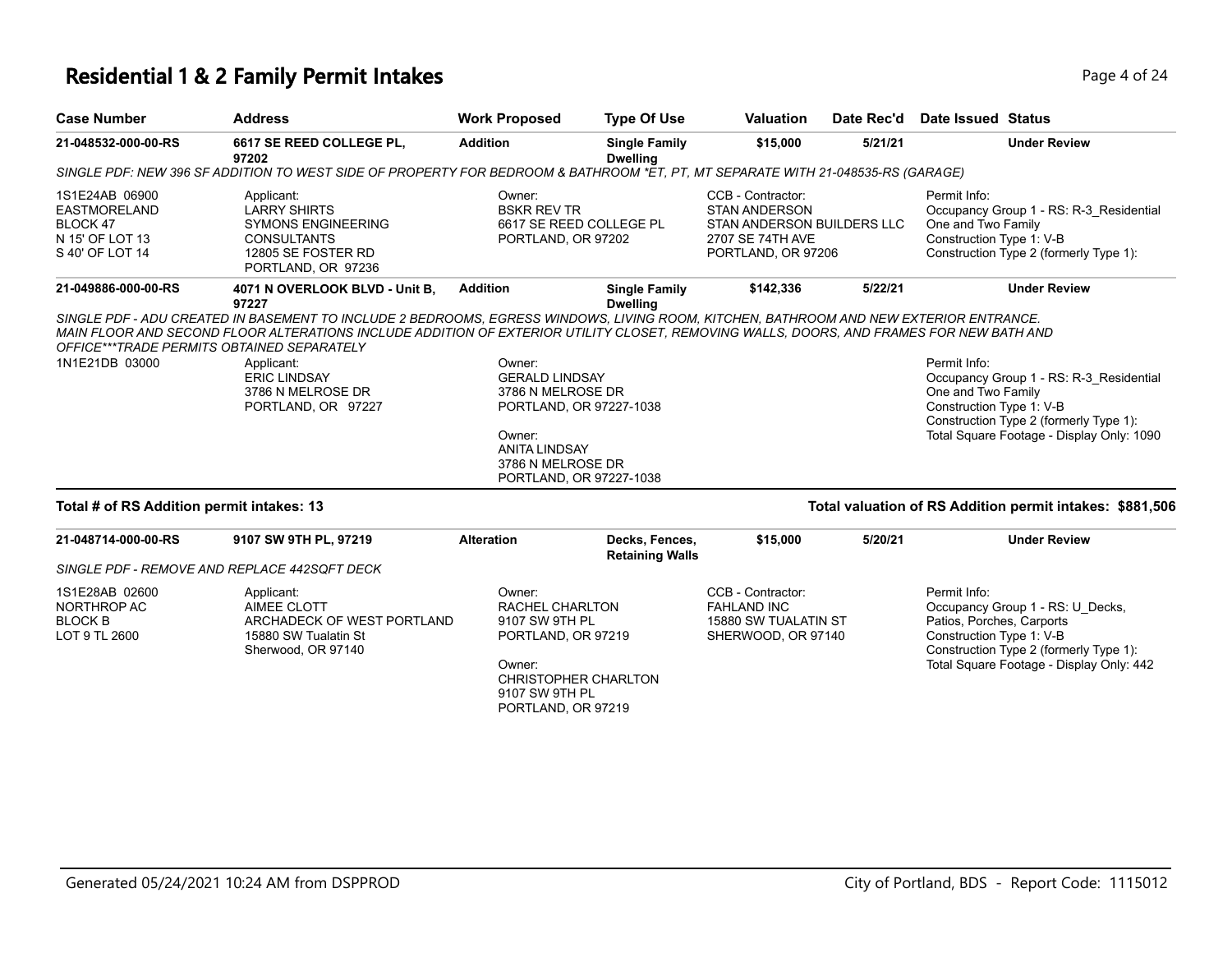# **Residential 1 & 2 Family Permit Intakes Page 1 and 24 and 24 and 24 and 24 and 24 and 24 and 24 and 24 and 24 and 24 and 24 and 24 and 24 and 24 and 24 and 25 of 24 and 25 of 24 and 25 of 24 and 25 of 24 and 25 of 24 an**

| <b>Case Number</b>                                                                 | <b>Address</b>                                                                                                                        | <b>Work Proposed</b>                                                                                                                               | <b>Type Of Use</b>                                                                                     | <b>Valuation</b>                                                                                                                           | Date Rec'd | <b>Date Issued Status</b>                                        |                                                                                   |
|------------------------------------------------------------------------------------|---------------------------------------------------------------------------------------------------------------------------------------|----------------------------------------------------------------------------------------------------------------------------------------------------|--------------------------------------------------------------------------------------------------------|--------------------------------------------------------------------------------------------------------------------------------------------|------------|------------------------------------------------------------------|-----------------------------------------------------------------------------------|
| 21-012171-DFS-01-RS                                                                | 1825 SE 24TH AVE, 97214                                                                                                               | <b>Alteration</b>                                                                                                                                  | Garage/Carport                                                                                         | \$5,000                                                                                                                                    | 5/19/21    |                                                                  | 5/19/21 Issued                                                                    |
| SINGLE PDF - DFS FOR ROOF TRUSSES                                                  |                                                                                                                                       |                                                                                                                                                    |                                                                                                        |                                                                                                                                            |            |                                                                  |                                                                                   |
| 1S1E02DA 11500<br><b>COLONIAL HTS</b><br><b>BLOCK5</b><br>E 63' OF LOT 9&10        | Applicant:<br><b>JEFFERY LEWIS</b><br><b>WEST COAST FORENSICS</b><br>ENGINEERING AND DESIGN<br>3835 SW KELLY AVE<br>PORTLAND OR 97239 | Owner:<br><b>WILSON LEE</b><br>1825 SE 24TH AVE<br>Owner:<br>SALLY S K LEE<br>1825 SE 24TH AVE                                                     | PORTLAND, OR 97214-4859<br>PORTLAND, OR 97214-4859                                                     | CCB - Contractor:<br><b>CRAIG CUSTOM CONSTRUCTION</b><br><b>INC</b><br>PMB 554 12042 SE SUNNYSIDE<br><b>RD</b><br>CLACKAMAS, OR 97015-8382 |            | Permit Info:<br>Garage\Utility Misc.<br>Construction Type 1: V-B | Occupancy Group 1 - RS: U Private<br>Construction Type 2 (formerly Type 1):       |
| 21-034645-000-00-RS                                                                | 7233 N NEWELL AVE, 97203                                                                                                              | <b>Alteration</b>                                                                                                                                  | Garage/Carport                                                                                         | \$500                                                                                                                                      | 5/17/21    | 5/17/21 Issued                                                   |                                                                                   |
|                                                                                    | SINGLE PDF - SOLAR 6.88KW ROOF TOP MOUNTED PV SYSTEM ON GARAGE: PRESCRIPTIVE                                                          |                                                                                                                                                    |                                                                                                        |                                                                                                                                            |            |                                                                  |                                                                                   |
| 1N1E07CA 02200<br>NORTHERN HILL ADD<br>BLOCK 14<br>SLY 17' OF LOT 12<br>LOT 13&14  | Applicant:<br><b>JUSTIN LEE</b><br>SYNCHRO SOLAR<br>2870 NE HOGAN DR<br>GRESHAM, OR 97030                                             | Owner:<br><b>KENNETH KADERA</b><br>7233 N NEWELL AVE<br>PORTLAND, OR 97203<br>Owner:<br>KATHLEEN KADERA<br>7233 N NEWELL AVE<br>PORTLAND, OR 97203 |                                                                                                        | CCB - Contractor:<br>SYNCHRO SOLAR LLC<br>2870 NE HOGAN DR SUITE E240<br>GRESHAM, OR 97030                                                 |            | Permit Info:<br>Garage\Utility Misc.<br>Construction Type 1: V-B | Occupancy Group 1 - RS: U_Private<br>Construction Type 2 (formerly Type 1):       |
| 21-047843-000-00-RS                                                                | 4336 SW CONDOR AVE, 97239                                                                                                             | <b>Alteration</b>                                                                                                                                  | <b>Single Family</b><br><b>Dwelling</b>                                                                | \$150,000                                                                                                                                  | 5/17/21    |                                                                  | 5/17/21 Issued                                                                    |
|                                                                                    | *SINGLE PDF* INTERIOR REMODEL AND MISCL WINDOW CHANGE OUTS.                                                                           |                                                                                                                                                    |                                                                                                        |                                                                                                                                            |            |                                                                  |                                                                                   |
| 1S1E10CC 04100<br>PORTLAND HMSTD<br>SUB OF LOT 4<br>BLOCK <sub>8</sub><br>LOT E&F  | Applicant:<br><b>JIM KITCHIN</b><br><b>INTERWORKS LLC</b><br>PO BOX 14764<br>PORTLAND OR 97293                                        | Owner:<br><b>MARY MC ARTHUR</b><br>4336 SW CONDOR AVE<br>PORTLAND, OR 97239                                                                        |                                                                                                        | CCB - Contractor:<br><b>INTERWORKS LLC</b><br>PO BOX 14764<br>PORTLAND, OR 97293                                                           |            | Permit Info:<br>One and Two Family<br>Construction Type 1: V-B   | Occupancy Group 1 - RS: R-3_Residential<br>Construction Type 2 (formerly Type 1): |
| 21-047927-000-00-RS                                                                | 2650 SW CHELMSFORD AVE,                                                                                                               | <b>Alteration</b>                                                                                                                                  | <b>Single Family</b>                                                                                   | \$10,104                                                                                                                                   | 5/17/21    |                                                                  | <b>Under Review</b>                                                               |
|                                                                                    | 97201<br>*SINGLE PDF* VOLUNTARY UNDERPINNING USING 4 PUSH PIERS                                                                       |                                                                                                                                                    | <b>Dwelling</b>                                                                                        |                                                                                                                                            |            |                                                                  |                                                                                   |
| 1S1E04DC 07900<br><b>SEVENTH ST TERR</b><br>BLOCK <sub>7</sub><br>LOT <sub>5</sub> | Applicant:<br><b>EMILY SINGLETON</b><br><b>TERRAFIRMA FOUNDATION SYSTEMS</b><br>7910 SW HUNZIKER ST<br>TIGARD OR 97223                | Owner:<br>SMITH, RALPH S TR<br>Owner:<br>GWO, CHE-CHEN C TR                                                                                        | 2650 SW CHELMSFORD AVE<br>PORTLAND, OR 97201-2267<br>2650 SW CHELMSFORD AVE<br>PORTLAND, OR 97201-2267 | CCB - Contractor:<br><b>TERRAFIRMA FOUNDATION</b><br><b>REPAIR INC</b><br>761 NE GARDEN VALLEY BLVD<br>ROSEBURG, OR 97470                  |            | Permit Info:<br>One and Two Family<br>Construction Type 1: V-B   | Occupancy Group 1 - RS: R-3_Residential<br>Construction Type 2 (formerly Type 1): |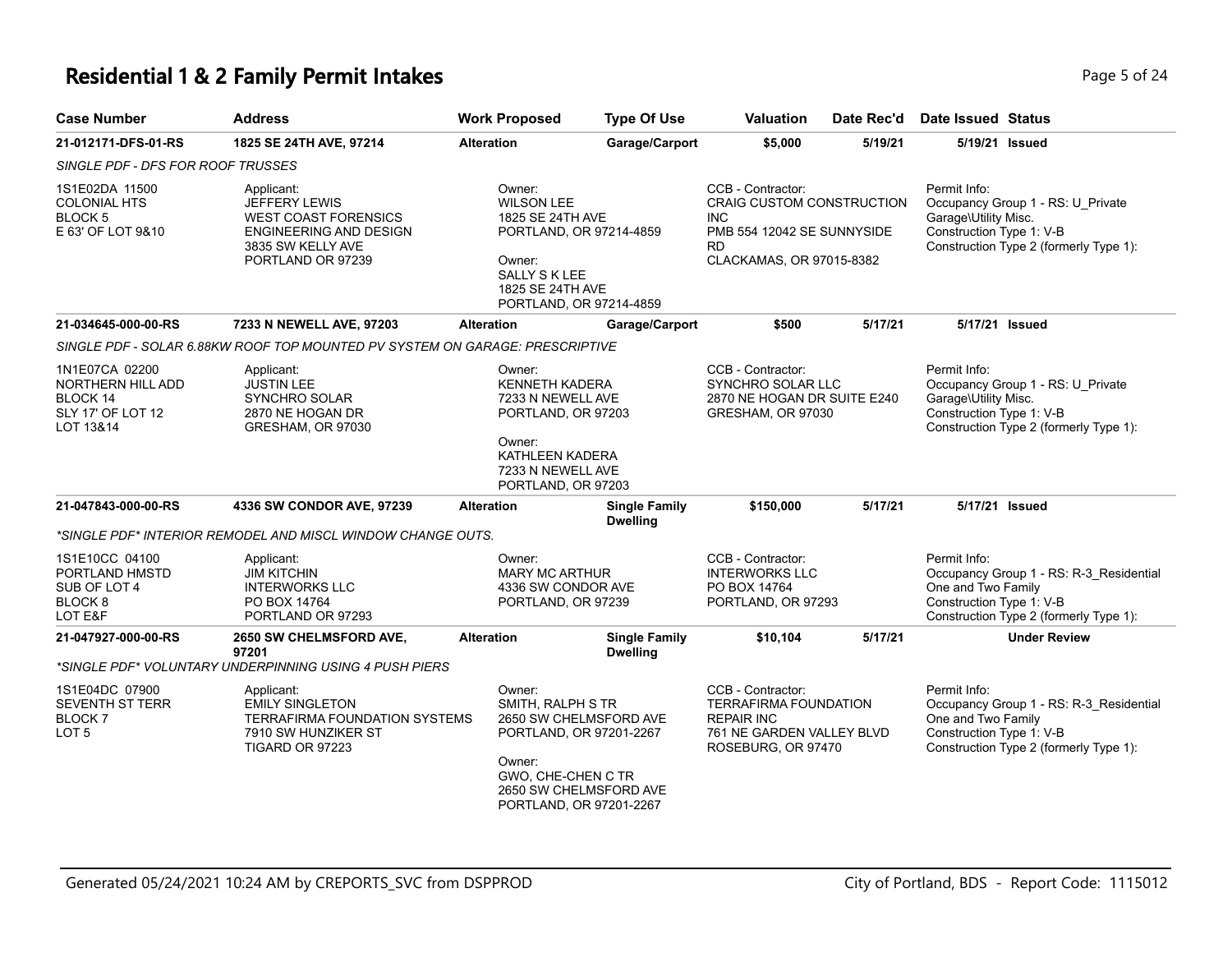# **Residential 1 & 2 Family Permit Intakes** Page 6 of 24 of 24 of 24 of 24 of 24 of 24 of 24 of 24 of 24 of 24 of 24 of 24 of 24 of 24 of 24 of 24 of 24 of 24 of 24 of 24 of 24 of 24 of 24 of 24 of 24 of 24 of 24 of 24 of 24

| Page 6 of 24 |  |  |
|--------------|--|--|

| <b>Case Number</b>                                                 | <b>Address</b>                                                                                                                                                                                         | <b>Work Proposed</b>                                                                                                                                                                          | <b>Type Of Use</b>                      | <b>Valuation</b>                                                                                                                                                                                                                                                                                          | Date Rec'd | Date Issued Status                                                                                                                                  |
|--------------------------------------------------------------------|--------------------------------------------------------------------------------------------------------------------------------------------------------------------------------------------------------|-----------------------------------------------------------------------------------------------------------------------------------------------------------------------------------------------|-----------------------------------------|-----------------------------------------------------------------------------------------------------------------------------------------------------------------------------------------------------------------------------------------------------------------------------------------------------------|------------|-----------------------------------------------------------------------------------------------------------------------------------------------------|
| 21-047947-000-00-RS                                                | 1803 S COMUS ST, 97219                                                                                                                                                                                 | <b>Alteration</b>                                                                                                                                                                             | <b>Single Family</b><br><b>Dwelling</b> | \$75,000                                                                                                                                                                                                                                                                                                  | 5/17/21    | <b>Under Review</b>                                                                                                                                 |
|                                                                    | NEW INTERIOR RENOVATION OF KITCHEN AND LIVING ROOM. STRUCTURAL AND DEMO WORK FOR REMOVAL OF LOAD BEARING WALLS FOR NEW OPEN FLOOR<br>PLAN. CREATE NEW EXTERIOR DOOR AND WINDOW OPENINGS.               |                                                                                                                                                                                               |                                         |                                                                                                                                                                                                                                                                                                           |            |                                                                                                                                                     |
| 1S1E27DD 06400<br>PALATINE HILL 3<br>BLOCK 113&118 TL 6400         | Applicant:<br>PETER LODA<br><b>INDIFAB DESIGN LLC</b><br>3523 NE 23RD AVE<br>PORTLAND, OR 97212                                                                                                        | Owner:<br><b>TEAL GILE</b><br>1803 S COMUS ST<br>PORTLAND, OR 97219-7894<br>Owner:<br><b>RYAN THARP</b><br>1803 S COMUS ST<br>PORTLAND, OR 97219-7894                                         |                                         | CCB - Contractor:<br>RAYBORNS PLUMBING INC<br>19990 SW CIPOLE RD<br>TUALATIN, OR 97062<br>CCB - Contractor:<br><b>G &amp; H ELECTRICAL CONSULTING</b><br><b>LLC</b><br>PO BOX 12901<br><b>SALEM, OR 97309</b><br>CCB - Contractor:<br><b>INDIFAB DESIGN LLC</b><br>3523 NE 23RD AVE<br>PORTLAND, OR 97212 |            | Permit Info:<br>Occupancy Group 1 - RS: R-3_Residential<br>One and Two Family<br>Construction Type 1: V-B<br>Construction Type 2 (formerly Type 1): |
| 21-048218-000-00-RS                                                | 7000 SW 63RD AVE, 97219                                                                                                                                                                                | <b>Alteration</b>                                                                                                                                                                             | <b>Single Family</b>                    | \$150,000                                                                                                                                                                                                                                                                                                 | 5/17/21    | 5/21/21 Issued                                                                                                                                      |
|                                                                    | *SINGLE PDF* REMODEL EXISTING MASTER BEDROOM AND REGONFIGURE MASTER BATHROOM. INSTALL NEW LARGE SLIDERS, AND WINDOW CHANGE OUTS IN<br>EXISTING OPENINGS. RELOCATE LIVING ROOM WALL, AND REDO FINISHES. |                                                                                                                                                                                               | <b>Dwelling</b>                         |                                                                                                                                                                                                                                                                                                           |            |                                                                                                                                                     |
| 1S1E19BB 06600<br>HIDE-AWAY HILL<br><b>BLOCK1</b><br><b>LOT 11</b> | Applicant:<br>Tom Corvi<br>Right Angle Construction, Inc.<br>P.O. Box 587<br>OREGON CITY OR 97045<br>20126 S. Impala Lane<br>20126 S. Impala Lane                                                      | <b>CCB - Contractor:</b><br>Owner:<br><b>EMMA MCILROY</b><br>RIGHT ANGLE CONSTRUCTION<br><b>INC</b><br>7000 SW 63RD AVE<br>16265 SANDROLL LAND<br>PORTLAND, OR 97219<br>OREGON CITY, OR 97045 |                                         | Permit Info:<br>Occupancy Group 1 - RS: R-3 Residential<br>One and Two Family<br>Construction Type 1: V-B<br>Construction Type 2 (formerly Type 1):                                                                                                                                                       |            |                                                                                                                                                     |
| 21-048257-000-00-RS                                                | 5514 SW SEYMOUR CT, 97221                                                                                                                                                                              | <b>Alteration</b>                                                                                                                                                                             | <b>Single Family</b>                    | \$23,820                                                                                                                                                                                                                                                                                                  | 5/18/21    | <b>Under Review</b>                                                                                                                                 |
| **SINGLE PDF** VOLUNTARY FOUNDATION REPAIR                         |                                                                                                                                                                                                        |                                                                                                                                                                                               | <b>Dwelling</b>                         |                                                                                                                                                                                                                                                                                                           |            |                                                                                                                                                     |
| 1S1E18BA 09400<br><b>SKYLARK</b><br>BLOCK 4<br>LOT <sub>4</sub>    | Applicant:<br><b>KELSEA ROSSOW</b><br><b>RAM JACK WEST</b><br>PO BOX 11701<br>EUGENE, OR 97440                                                                                                         | Owner:<br><b>JOSHUA SHALEK</b><br>5514 SW SEYMOUR CT<br>PORTLAND, OR 97221<br>Owner:<br>ADRIANNE HRANKO<br>5514 SW SEYMOUR CT<br>PORTLAND, OR 97221                                           |                                         | CCB - Contractor:<br>Abby Drummond<br><b>KEM LLC</b><br>PO BOX 11701<br>EUGENE, OR 97440                                                                                                                                                                                                                  |            | Permit Info:<br>Occupancy Group 1 - RS: R-3_Residential<br>One and Two Family<br>Construction Type 1: V-B<br>Construction Type 2 (formerly Type 1): |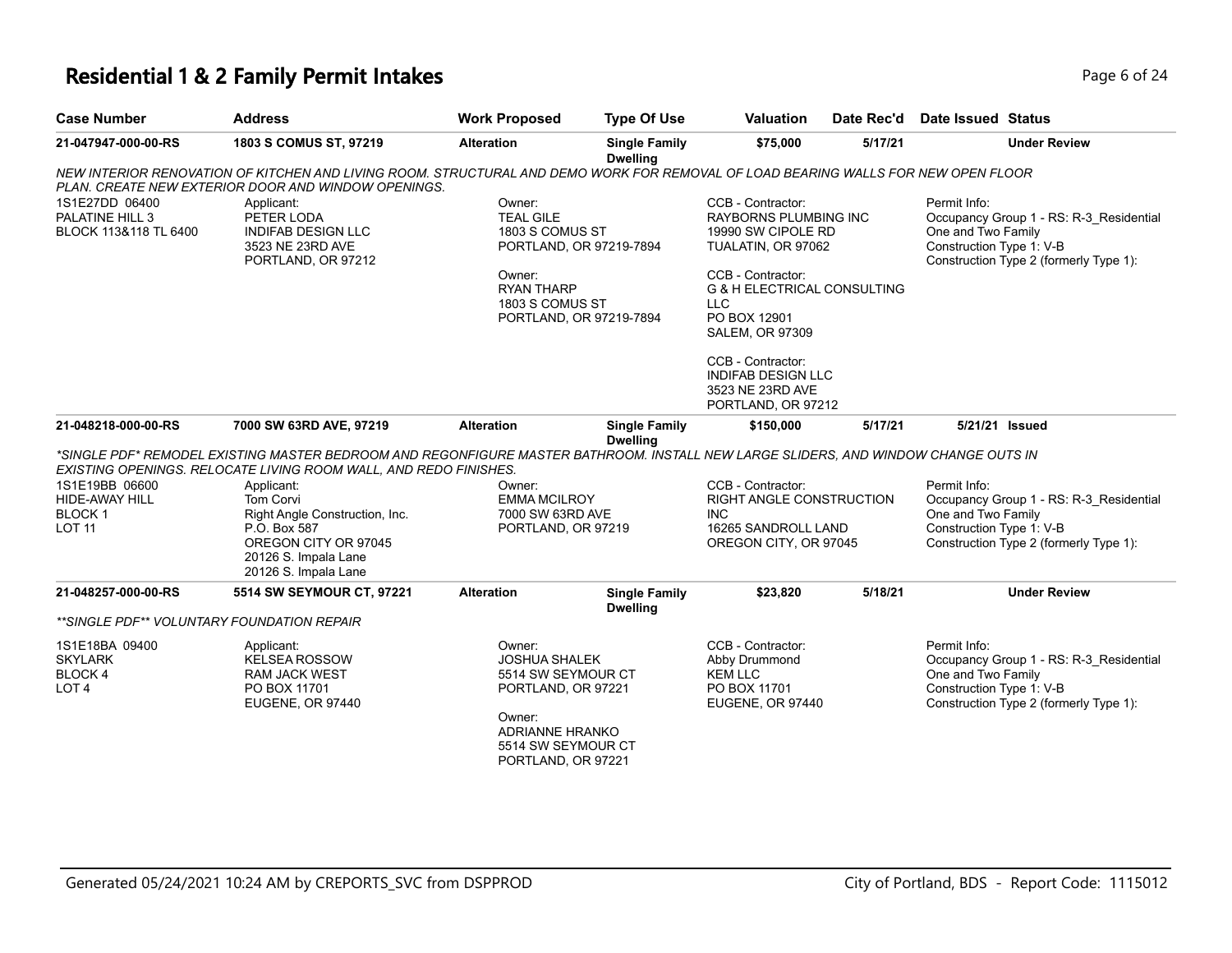#### **Residential 1 & 2 Family Permit Intakes Page 7 of 24 Page 7 of 24**

| <b>Case Number</b>                                                              | <b>Address</b>                                                                                                                                                                                                                     | <b>Work Proposed</b>                                                                                                                                   | <b>Type Of Use</b>                                   | <b>Valuation</b>                                                                                                                               | Date Rec'd | Date Issued Status                                             |                                                                                                                                   |
|---------------------------------------------------------------------------------|------------------------------------------------------------------------------------------------------------------------------------------------------------------------------------------------------------------------------------|--------------------------------------------------------------------------------------------------------------------------------------------------------|------------------------------------------------------|------------------------------------------------------------------------------------------------------------------------------------------------|------------|----------------------------------------------------------------|-----------------------------------------------------------------------------------------------------------------------------------|
| 21-048469-000-00-RS                                                             | 6444 N WILLAMETTE LN, 97203                                                                                                                                                                                                        | <b>Alteration</b>                                                                                                                                      | <b>Single Family</b><br><b>Dwelling</b>              | \$54,323                                                                                                                                       | 5/18/21    |                                                                | 5/18/21 Under Inspection                                                                                                          |
|                                                                                 | *SINGLE PDF* KITCHEN AND MAASTER BATH REMODEL, COVERED PATIO IN AREA OF EXISTING DECK IN BACK, BOX IN FRONT DOOR AREA, NO CHANGE TO<br>LOCATION OF FRONT DOOR, NO ADDED BATHROOMS, DEVELOPMET NOT IN AREA OF ROOT PROTECTION ZONE. |                                                                                                                                                        |                                                      |                                                                                                                                                |            |                                                                |                                                                                                                                   |
| 1N1E07CD 08600<br><b>SHIP VIEW TERR</b><br>LOT <sub>7</sub>                     | Applicant:<br><b>CHARLIE METCALF</b><br>METCALF CONTRACTING LLC<br>3409 NW RALEIGH<br>PORTLAND, OR 97210                                                                                                                           | Owner:<br><b>SUSAN SCARLETT</b><br>6444 N WILLAMETTE LN<br>PORTLAND, OR 97203<br>Owner:<br>PAUL SCARLETT<br>6444 N WILLAMETTE LN<br>PORTLAND, OR 97203 |                                                      | CCB - Contractor:<br>METCALF CONTRACTING LLC<br>3409 NW RALEIGH<br>PORTLAND, OR 97210                                                          |            | Permit Info:<br>One and Two Family<br>Construction Type 1: V-B | Occupancy Group 1 - RS: R-3 Residential<br>Construction Type 2 (formerly Type 1): I-A<br>Total Square Footage - Display Only: 416 |
| 21-048667-000-00-RS                                                             | 3839 NE WEBSTER ST, 97211                                                                                                                                                                                                          | <b>Alteration</b>                                                                                                                                      | <b>Single Family</b><br><b>Dwelling</b>              | \$75,000                                                                                                                                       | 5/18/21    |                                                                | 5/18/21 Issued                                                                                                                    |
|                                                                                 | KITCHEN REMODEL, ADD SMALL SITTING NOOK, TO CAPTURE THE SPACE UNDER PATIO INTO KITCHEN SPACE                                                                                                                                       |                                                                                                                                                        |                                                      |                                                                                                                                                |            |                                                                |                                                                                                                                   |
| 1N1E24AA 19000<br><b>HILTON</b><br>BLOCK <sub>2</sub><br><b>LOT 3&amp;4</b>     | Applicant:<br><b>ANDREW GOLD</b><br>2528 SE SALMON ST<br>PORTLAND OR 97214                                                                                                                                                         | Owner:<br>LIV TR<br>3839 NE WEBSTER ST<br>PORTLAND, OR 97211                                                                                           | STEPHANIE CLARK BENTLEY &<br>KALE TANNER BENTLEY REV | CCB - Contractor:<br><b>ANDREW GOLD</b><br><b>GOLD STAR DESIGN &amp;</b><br><b>CONSTRUCTION LLC</b><br>2528 SE SALMON ST<br>PORTLAND, OR 97214 |            | Permit Info:<br>One and Two Family<br>Construction Type 1: V-B | Occupancy Group 1 - RS: R-3_Residential<br>Construction Type 2 (formerly Type 1):                                                 |
| 21-048709-000-00-RS                                                             | 1530 SW ELIZABETH CT, 97201                                                                                                                                                                                                        | <b>Alteration</b>                                                                                                                                      | <b>Single Family</b><br><b>Dwelling</b>              | \$35,640                                                                                                                                       | 5/19/21    |                                                                | 5/19/21 Issued                                                                                                                    |
|                                                                                 | **NON-PRESCRIPTIVE** 9.9KW ROOF MOUNTED SOLAR PV. 16KW BATTERY, REPLACE EXISTING ELECTRIC PANEL WITH NEW 200A PANEL                                                                                                                |                                                                                                                                                        |                                                      |                                                                                                                                                |            |                                                                |                                                                                                                                   |
| 1S1E04CD 01500<br><b>SKYLAND &amp; SUB</b><br><b>BLOCK G</b><br>LOT 5&6 TL 1500 | Applicant:<br><b>ROSS GEORGE</b><br><b>IMAGINE ENERGY</b><br>5506 SE INTERNATIONAL WAY<br>PORTLAND, OR 97222-4622                                                                                                                  | Owner:<br>1530 SW ELIZABETH CT<br>PORTLAND, OR 97201                                                                                                   | JOSEPHSON, RICHARD C TR                              | CCB - Contractor:<br><b>JONATHAN COHEN</b><br><b>IMAGINE ENERGY LLC</b><br>7001 NE COLUMBIA BLVD<br>PORTLAND, OR 97218                         |            | Permit Info:<br>One and Two Family<br>Construction Type 1: V-B | Occupancy Group 1 - RS: R-3_Residential<br>Construction Type 2 (formerly Type 1):                                                 |
|                                                                                 | Applicant:<br><b>SHANNON WALL</b>                                                                                                                                                                                                  | Owner:<br>JOSEPHSON, JEAN A TR<br>1530 SW ELIZABETH CT                                                                                                 |                                                      |                                                                                                                                                |            |                                                                |                                                                                                                                   |

PORTLAND, OR 97201

IMAGINE ENERGY

USA

5506 SE INTERNATION WAY PORTLAND, OR 97222-4622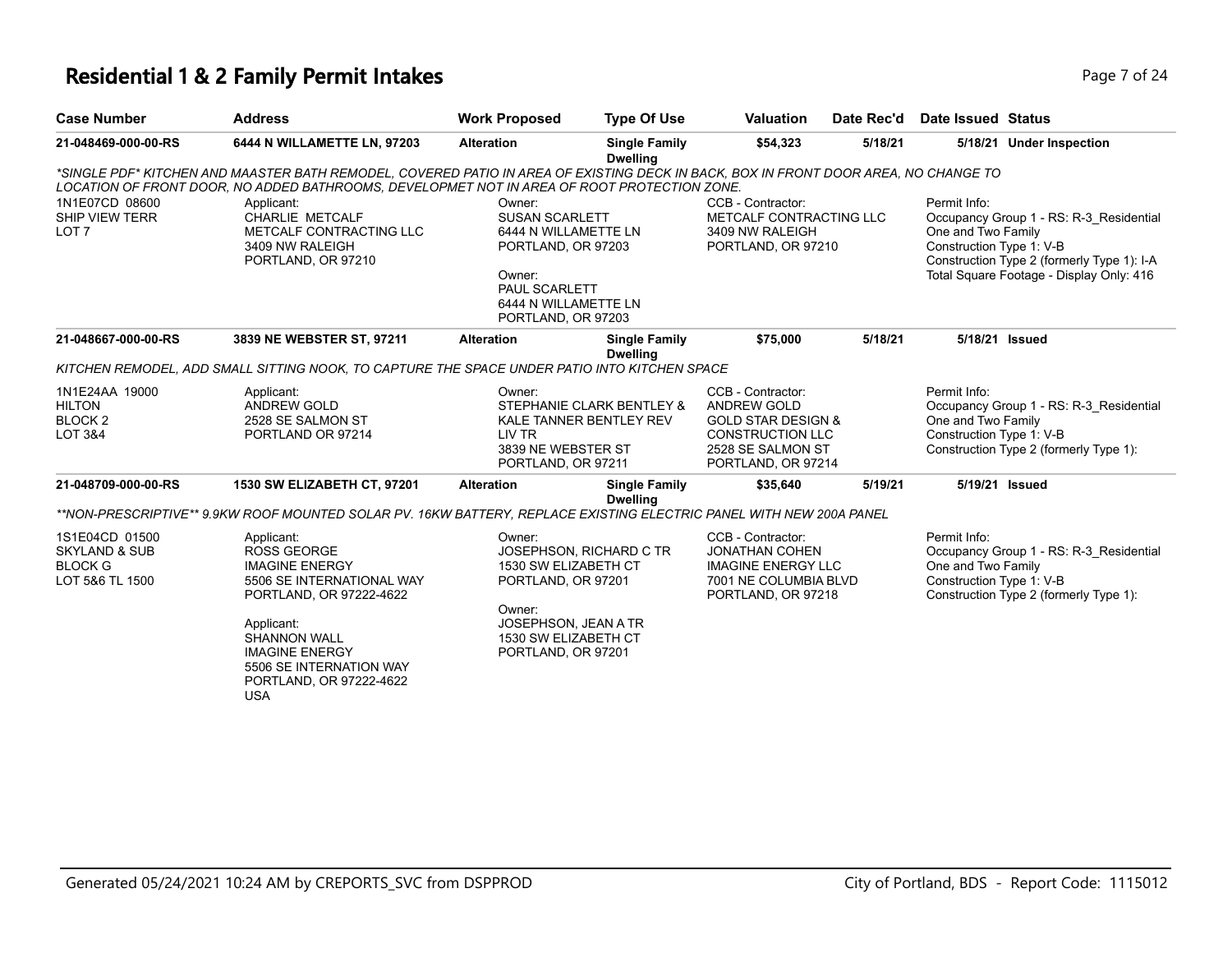# **Residential 1 & 2 Family Permit Intakes Page 1 and 24 and 24 and 24 and 24 and 24 and 24 and 24 and 24 and 24 and 24**

| <b>Case Number</b>                                                      | <b>Address</b>                                                                                               | <b>Work Proposed</b>                                                                   | <b>Type Of Use</b>                      | <b>Valuation</b>                                                                                                      | Date Rec'd | <b>Date Issued Status</b>                                                                                                                           |
|-------------------------------------------------------------------------|--------------------------------------------------------------------------------------------------------------|----------------------------------------------------------------------------------------|-----------------------------------------|-----------------------------------------------------------------------------------------------------------------------|------------|-----------------------------------------------------------------------------------------------------------------------------------------------------|
| 21-049195-000-00-RS                                                     | 3956 NE 10TH AVE, 97212                                                                                      | <b>Alteration</b>                                                                      | <b>Single Family</b><br><b>Dwelling</b> | \$200,000                                                                                                             | 5/20/21    | <b>Under Review</b>                                                                                                                                 |
|                                                                         | **SINGLE PDF** WHOLE HOUSE REMODEL. NEW PLUMBING, ELECTRICAL, MECHANICHAL AND FINISHES.                      |                                                                                        |                                         |                                                                                                                       |            |                                                                                                                                                     |
| 1N1E23CD 06700<br>NORTH IRVINGTON<br>BLOCK 7<br>LOT 3                   | Applicant:<br><b>TRACE LIBERTY</b><br>LIBERTY NW HOMES LLC<br>17847 S HIDDEN LAKE DR<br>OREGON CITY OR 97045 | Owner:<br>LIBERTY NW HOMES LLC<br>17847 S HIDDEN LAKE DR<br>OREGON CITY, OR 97045-8024 |                                         | CCB - Contractor:<br>PAUL ENDRES<br><b>HEATCO INC</b><br>PO BOX 68542<br>OAK GROVE, OR 97268-0542                     |            | Permit Info:<br>Occupancy Group 1 - RS: R-3 Residential<br>One and Two Family<br>Construction Type 1: V-B<br>Construction Type 2 (formerly Type 1): |
|                                                                         |                                                                                                              |                                                                                        |                                         | CCB - Contractor:<br>WINNER ELECTRIC<br><b>CONSTRUCTION INC</b><br>17087 SE WILEY WAY<br>MILWAUKIE, OR 97267          |            |                                                                                                                                                     |
|                                                                         |                                                                                                              |                                                                                        |                                         | CCB - Contractor:<br><b>MIRCEA BOGDAN</b><br>13512 SE MARKET ST<br>PORTLAND, OR 97233                                 |            |                                                                                                                                                     |
|                                                                         |                                                                                                              |                                                                                        |                                         | CCB - Contractor:<br><b>ALICIA LIBERTY</b><br>LIBERTY NW HOMES LLC<br>17847 S HIDDEN LAKE DR<br>OREGON CITY, OR 97045 |            |                                                                                                                                                     |
| 21-049643-000-00-RS                                                     | 805 SW MOSS ST, 97219                                                                                        | <b>Alteration</b>                                                                      | <b>Single Family</b><br><b>Dwelling</b> | \$38,920                                                                                                              | 5/21/21    | <b>Under Review</b>                                                                                                                                 |
| **SINGLE PDF** VOLUNTARY FOUNDATION REPAIR                              |                                                                                                              |                                                                                        |                                         |                                                                                                                       |            |                                                                                                                                                     |
| 1S1E21DB 01900<br>BURLINGAME<br>BLOCK 14<br>E 12 1/2' OF LOT 7<br>LOT 8 | Applicant:<br><b>KELSEA ROSSOW</b><br>RAM JACK WEST<br>PO BOX 11701<br>EUGENE, OR 97440                      | Owner:<br>ANDREA WOOD<br>805 SW MOSS ST<br>PORTLAND, OR 97219<br>Owner:<br>NATHAN WOOD |                                         | CCB - Contractor:<br>Abby Drummond<br><b>KEM LLC</b><br>PO BOX 11701<br>EUGENE, OR 97440                              |            | Permit Info:<br>Occupancy Group 1 - RS: R-3 Residential<br>One and Two Family<br>Construction Type 1: V-B<br>Construction Type 2 (formerly Type 1): |
|                                                                         |                                                                                                              | 805 SW MOSS ST<br>PORTLAND, OR 97219                                                   |                                         |                                                                                                                       |            |                                                                                                                                                     |
| 21-049698-000-00-RS                                                     | 4205 SE HARRISON ST, 97215                                                                                   | <b>Alteration</b>                                                                      | <b>Single Family</b><br><b>Dwelling</b> | \$28,000                                                                                                              | 5/21/21    | 5/21/21 Issued                                                                                                                                      |
|                                                                         | FINISH OUT BASEMENT. ADD BATHROOM, LAUNDRY BEDROOM AND LIVING SPACE.                                         |                                                                                        |                                         |                                                                                                                       |            |                                                                                                                                                     |
| 1S2E06CB 16100<br>MALLORY ADD<br>BLOCK 3<br>W 1/2 OF S 65' OF LOT 6     | Applicant:<br><b>CLYDE MANCHESTER</b><br><b>HELP GROUP INC</b><br>10006 SW CANYON RD<br>PORTLAND, OR 97225   | Owner:<br>PRUGH REV TR<br>PO BOX 3274<br>JACKSON, WY 83001                             |                                         | CCB - Contractor:<br>HELP HOME ENERGY LIFE<br>PERFORMANCE GROUP INC<br>10006 SW CANYON RD<br>PORTLAND, OR 97225       |            | Permit Info:<br>Occupancy Group 1 - RS: R-3_Residential<br>One and Two Family<br>Construction Type 1: V-B<br>Construction Type 2 (formerly Type 1): |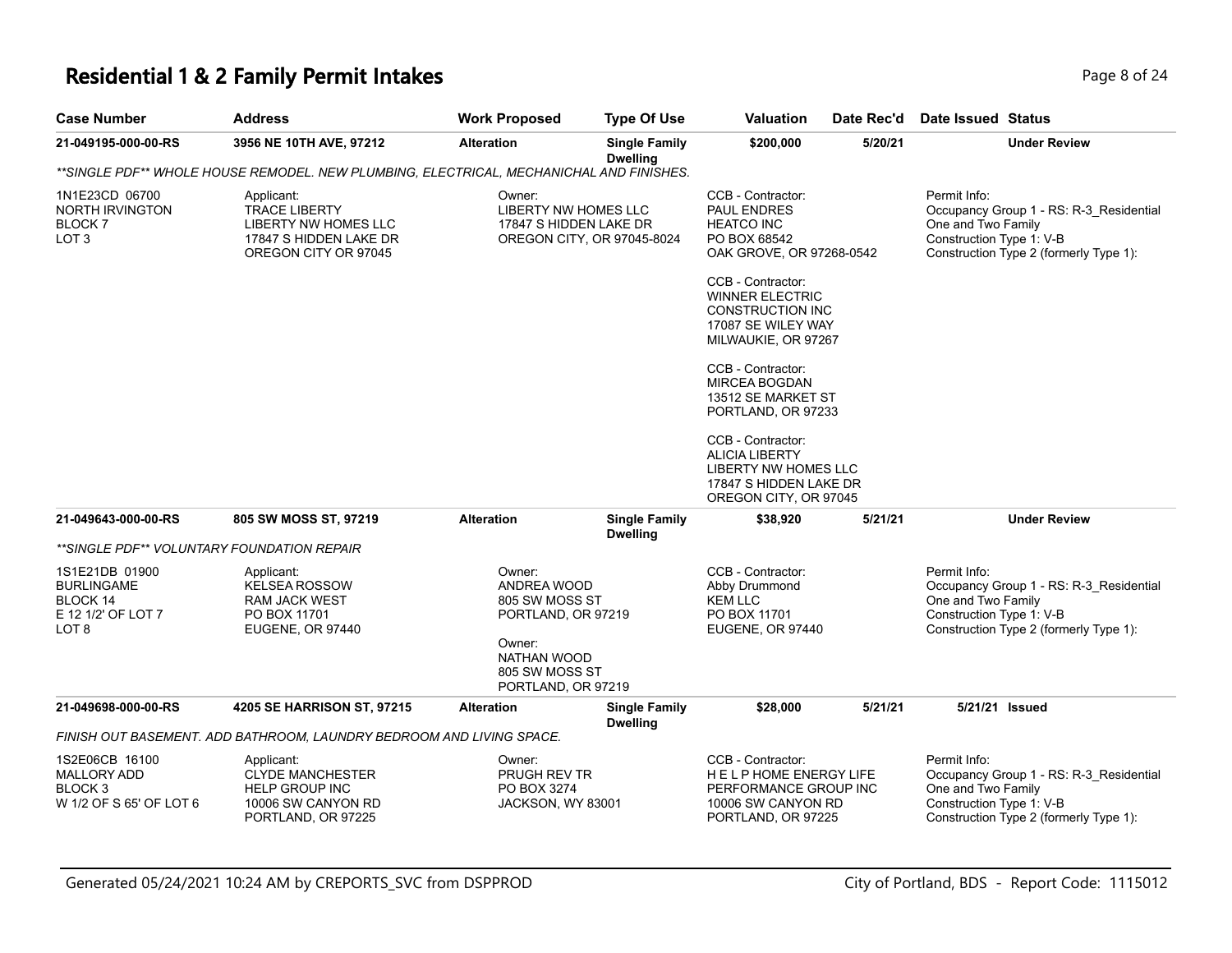# **Residential 1 & 2 Family Permit Intakes Page 1 and Security Page 9 of 24**

| <b>Case Number</b>                                                           | <b>Address</b>                                                                                                                                                                                   | <b>Work Proposed</b>                                                                                    | <b>Type Of Use</b>                                           | <b>Valuation</b>                                                                                           | Date Rec'd | <b>Date Issued Status</b>                                                                                                                                             |
|------------------------------------------------------------------------------|--------------------------------------------------------------------------------------------------------------------------------------------------------------------------------------------------|---------------------------------------------------------------------------------------------------------|--------------------------------------------------------------|------------------------------------------------------------------------------------------------------------|------------|-----------------------------------------------------------------------------------------------------------------------------------------------------------------------|
| 18-210035-REV-03-RS                                                          | 4615 SE 97TH AVE, 97266                                                                                                                                                                          | <b>Alteration</b>                                                                                       | <b>Single Family</b><br><b>Dwelling</b>                      | \$0                                                                                                        | 5/17/21    | <b>Approved to Issue</b>                                                                                                                                              |
|                                                                              | SINGLE PDF - REVISION TO REMOVE WOOD DECK FROM SCOPE OF WORK                                                                                                                                     |                                                                                                         |                                                              |                                                                                                            |            |                                                                                                                                                                       |
| 1S2E16AB 02200<br><b>CADWELLS ADD</b><br>BLOCK 6<br>LOT 1 TL 2200            | Applicant:<br><b>KEN OLIPHANT</b><br>ADVANCED STRUCTURAL FORENSICS<br>15575 NW OAKHILLS DR<br>BEAVERTON, OR 97006<br>Applicant:<br><b>JOHN BARTELS</b><br>4615 SE 97TH AVE<br>PORTLAND, OR 97266 | Owner:<br><b>JOHN BARTELS</b><br>4615 SE 97TH AVE<br>Owner:<br><b>JEAN NIIRANEN</b><br>4615 SE 97TH AVE | PORTLAND, OR 97266<br>PORTLAND, OR 97266                     |                                                                                                            |            | Permit Info:<br>Occupancy Group 1 - RS: R-3_Remodel<br>Construction Type 1: V-B<br>Construction Type 2 (formerly Type 1):                                             |
| 19-261541-REV-01-RS                                                          | 5321 NE GLISAN ST, 97213                                                                                                                                                                         | <b>Alteration</b>                                                                                       | <b>Single Family</b><br><b>Dwelling</b>                      | \$2,000                                                                                                    | 5/20/21    | <b>Under Review</b>                                                                                                                                                   |
|                                                                              | SINGLE PDF - VALUE ADDED REVISION TO REMOVE TREE ALONG THE EAST PROPERTY LINE OF THE NORTH SIDE OF HOUSE                                                                                         |                                                                                                         |                                                              |                                                                                                            |            |                                                                                                                                                                       |
| 1N2E31AC 06600<br>CENTER ADD ANX<br>BLOCK <sub>1</sub><br>LOT 8 EXC PT IN ST | Applicant:<br><b>JOHN CARHART</b><br>LOCKWOOD CARHART<br><b>ARCHITECTURE LLC</b><br>223 NE 62ND AVE<br>PORTLAND, OR 97213                                                                        | Owner:                                                                                                  | RAMI ABDULWAHAB<br>9025 SW SUNSTEAD LN<br>PORTLAND, OR 97225 | CCB - Contractor:<br>FADI ATYIEA JANNOURAH<br>18181 SE RICHEY RD<br>GRESHAM, OR 97080                      |            | Permit Info:<br>Occupancy Group 1 - RS: R-3_Remodel<br>Construction Type 1: V-B<br>Construction Type 2 (formerly Type 1):                                             |
| 20-176079-REV-02-RS                                                          | 12433 SE HOLGATE BLVD, 97236                                                                                                                                                                     | <b>Alteration</b>                                                                                       | <b>Single Family</b><br><b>Dwelling</b>                      | \$0                                                                                                        | 5/20/21    | 5/20/21 Issued                                                                                                                                                        |
|                                                                              | SINGLE PDF - REVISION TO CHANGE LAYOUT OF BASEMENT AND UPSTAIRS BATHROOM                                                                                                                         |                                                                                                         |                                                              |                                                                                                            |            |                                                                                                                                                                       |
| 1S2E11CC 08401<br><b>CABOS CORNER</b><br>LOT <sub>1</sub>                    | Applicant:<br><b>SASHA BECKWITH</b><br>SAB DESIGN & DRAFTING LLC<br>7115 SW Garden Home Rd # 28<br>Portland OR 97223                                                                             | Owner:<br><b>2206 NE 9TH AVE</b>                                                                        | <b>CKIB INVESTMENTS LLC</b><br>PORTLAND, OR 97212            | CCB - Contractor:<br><b>BACHARACH CONSTRUCTION</b><br><b>LLC</b><br>PO BOX 1413<br><b>BORING, OR 97009</b> |            | Permit Info:<br>Occupancy Group 1 - RS: R-3_Remodel<br>Construction Type 1: V-B<br>Construction Type 2 (formerly Type 1):<br>Total Square Footage - Display Only: 663 |
| 21-019393-000-00-RS                                                          | 12342 SE KELLY ST, 97236                                                                                                                                                                         | <b>Alteration</b>                                                                                       | <b>Single Family</b><br><b>Dwelling</b>                      | \$6,750                                                                                                    | 5/17/21    | 5/17/21 Issued                                                                                                                                                        |
|                                                                              | SINGLE PDF - SOLAR 2.88KW ROOF TOP PV SYSTEM: ENGINEERED                                                                                                                                         |                                                                                                         |                                                              |                                                                                                            |            |                                                                                                                                                                       |
| 1S2E11BC 06200<br>SECTION 11 1S 2E<br>TL 6200 0.21 ACRES                     | Applicant:<br><b>HILARY CONWAY</b><br><b>GREEN RIDGE SOLAR</b><br>19450 SW MOHAVE CT<br>TUALATIN, OR 97062                                                                                       | Owner:<br><b>JACK KIDNEY</b><br>12342 SE KELLY ST                                                       | PORTLAND, OR 97236-3234                                      | CCB - Contractor:<br><b>GCB SOLAR INC</b><br>19450 SW MOHAVE CT<br>TUALATIN, OR 97062                      |            | Permit Info:<br>Occupancy Group 1 - RS: R-3_Residential<br>One and Two Family<br>Construction Type 1: V-B<br>Construction Type 2 (formerly Type 1):                   |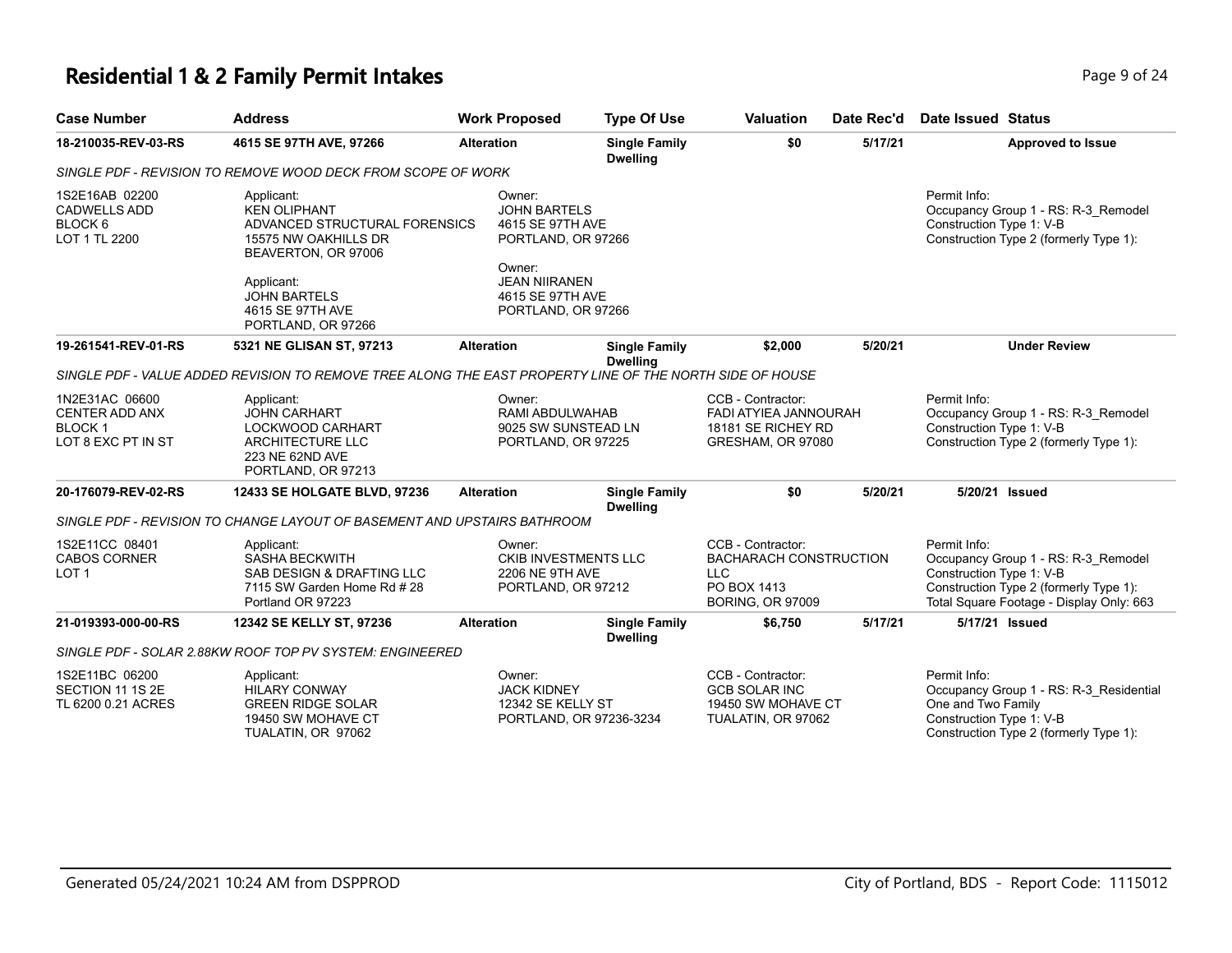# **Residential 1 & 2 Family Permit Intakes Page 10 of 24 Page 10 of 24**

| <b>Case Number</b>                                                               | <b>Address</b>                                                                                                                            | <b>Work Proposed</b>                                                                                                                                                                | <b>Type Of Use</b>                      | <b>Valuation</b>                                                                                             | Date Rec'd | Date Issued Status                                                                                                                                                    |
|----------------------------------------------------------------------------------|-------------------------------------------------------------------------------------------------------------------------------------------|-------------------------------------------------------------------------------------------------------------------------------------------------------------------------------------|-----------------------------------------|--------------------------------------------------------------------------------------------------------------|------------|-----------------------------------------------------------------------------------------------------------------------------------------------------------------------|
| 21-031368-000-00-RS                                                              | 3127 NE 33RD AVE, 97212                                                                                                                   | <b>Alteration</b>                                                                                                                                                                   | <b>Single Family</b><br><b>Dwelling</b> | \$6,750                                                                                                      | 5/17/21    | 5/17/21 Issued                                                                                                                                                        |
|                                                                                  | SINGLE PDF - SOLAR 4.88 ROOF TOP MOUNTED PV SYSTEM: ENGINEERED                                                                            |                                                                                                                                                                                     |                                         |                                                                                                              |            |                                                                                                                                                                       |
| 1N1E25BA 18700<br><b>IRVINGWOOD</b><br>BLOCK 6<br>LOT <sub>7</sub>               | Applicant:<br><b>GARRETT HARTWELL</b><br>POWER NORTHWEST<br>11393 NW ANDERSON<br>PORTLAND OR 97229                                        | Owner:<br>KYLE COOKE<br>3127 NE 33RD AVE<br>PORTLAND, OR 97212<br>Owner:<br>STEPHANIE COOKE<br>3127 NE 33RD AVE<br>PORTLAND, OR 97212                                               |                                         | CCB - Contractor:<br>POWER NORTHWEST<br><b>INCORPORATED</b><br>11393 NW ANDERSON ST<br>PORTLAND, OR 97229    |            | Permit Info:<br>Occupancy Group 1 - RS: R-3_Residential<br>One and Two Family<br>Construction Type 1: V-B<br>Construction Type 2 (formerly Type 1):                   |
| 21-036072-000-00-RS                                                              | 5726 SW 42ND AVE, 97221                                                                                                                   | <b>Alteration</b>                                                                                                                                                                   | <b>Single Family</b><br><b>Dwelling</b> | \$500                                                                                                        | 5/17/21    | 5/17/21 Issued                                                                                                                                                        |
|                                                                                  | SINGLE PDF - SOLAR 7.92KW ROOFTOP MOUNTED PV SYSTEM: PRESCRIPTIVE                                                                         |                                                                                                                                                                                     |                                         |                                                                                                              |            |                                                                                                                                                                       |
| 1S1E17CB 03600<br>HARKER AC & PLAT 2<br><b>BLOCK D</b><br>S 112' OF LOT 1        | Applicant:<br><b>JUSTIN LEE</b><br>SYNCHRO SOLAR<br>2870 NE HOGAN DR<br>GRESHAM, OR 97030                                                 | Owner:<br><b>REX CLAUDE BOSSE LVG TR</b><br>5726 SW 42ND AVE<br>PORTLAND, OR 97221-3500<br>Owner:<br><b>GEORGIA B H BOSSE LVG TR</b><br>5726 SW 42ND AVE<br>PORTLAND, OR 97221-3500 |                                         | CCB - Contractor:<br>SYNCHRO SOLAR LLC<br>2870 NE HOGAN DR SUITE E240<br>GRESHAM, OR 97030                   |            | Permit Info:<br>Occupancy Group 1 - RS: R-3_Residential<br>One and Two Family<br>Construction Type 1: V-B<br>Construction Type 2 (formerly Type 1):                   |
| 21-037026-000-00-RS                                                              | 4836 SE 65TH AVE, 97206                                                                                                                   | <b>Alteration</b>                                                                                                                                                                   | <b>Single Family</b><br><b>Dwelling</b> | \$10,882                                                                                                     | 5/17/21    | 5/17/21 Issued                                                                                                                                                        |
|                                                                                  | SINGLE PDF - REMODEL BATHROOM. MOVE WALLS AND ADD SKYLIGHT. *** TRADES SEPARATE                                                           |                                                                                                                                                                                     |                                         |                                                                                                              |            |                                                                                                                                                                       |
| 1S2E17BB 18400<br>ARLETA PK 3<br>BLOCK 5<br>LOT <sub>32</sub><br>N 15' OF LOT 33 | Applicant:<br><b>BECCA AYON</b><br><b>HARKA ARCHITECTURE</b><br>107 SE WASHINGTON ST, STE 740<br>PORTLAND OR 97214                        | Owner:<br>4836 SE 65TH AVE LLC<br><b>26 CARLIN ST</b><br>NORWALK, CT 06851                                                                                                          |                                         |                                                                                                              |            | Permit Info:<br>Occupancy Group 1 - RS: R-3 Remodel<br>Construction Type 1: V-B<br>Construction Type 2 (formerly Type 1):<br>Total Square Footage - Display Only: 250 |
| 21-040229-000-00-RS                                                              | 3833 SW 52ND PL, 97221                                                                                                                    | <b>Alteration</b>                                                                                                                                                                   | <b>Single Family</b><br><b>Dwelling</b> | \$25,000                                                                                                     | 5/19/21    | <b>Under Review</b>                                                                                                                                                   |
| BE OBTTAINED SEPARATELY.***                                                      | SINGLE PDF - ALTERATION TO RECONFIGURE 2 EXISTING BATHROOMS AND ADD 1 ADDITIONAL BATHROOM FOR A TOTAL OF 3 BATHROOMS. ***TRADE PERMITS TO |                                                                                                                                                                                     |                                         |                                                                                                              |            |                                                                                                                                                                       |
| 1S1E07DB 02600<br><b>WILCOX ESTATES</b><br><b>BLOCK7</b><br>LOT 22&23 TL 2600    | Applicant:<br>John Pincetich<br>John M. Pincetich Construction, Inc.<br>PO Box 2418<br>Gearhart OR 97138                                  | Owner:<br><b>JEREMY COPPERMAN</b><br>3833 SW 52ND PL<br>PORTLAND, OR 97221<br>Owner:<br>ERIKA COPPERMAN<br>3833 SW 52ND PL<br>PORTLAND, OR 97221                                    |                                         | CCB - Contractor:<br><b>JOHN M PINCETICH</b><br><b>CONSTRUCTION INC</b><br>PO BOX 2418<br>GEARHART, OR 97138 |            | Permit Info:<br>Occupancy Group 1 - RS: R-3_Remodel<br>Construction Type 1: V-B<br>Construction Type 2 (formerly Type 1):<br>Total Square Footage - Display Only: 182 |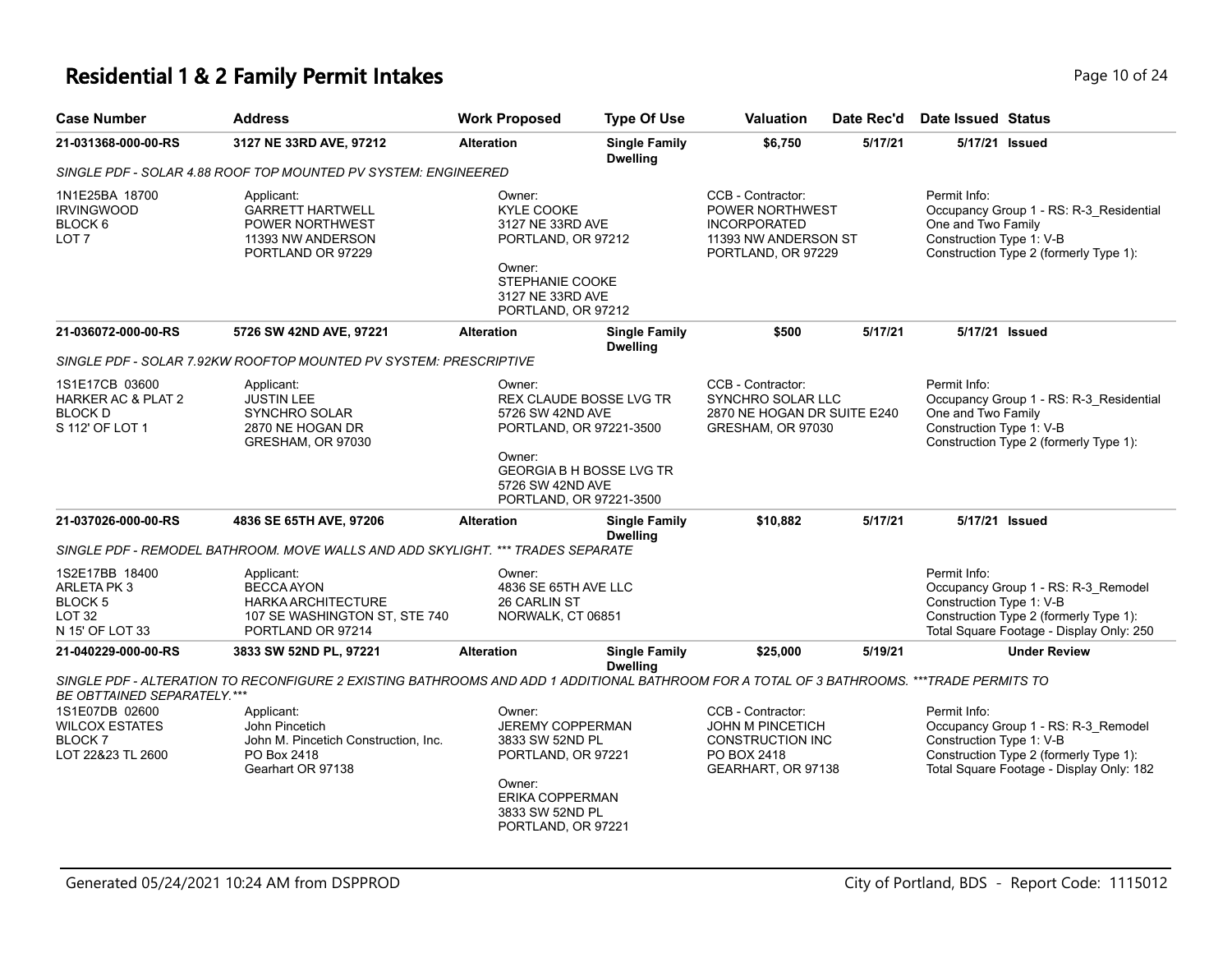# **Residential 1 & 2 Family Permit Intakes Page 11 of 24 Page 11 of 24**

| <b>Case Number</b>                                                  | <b>Address</b>                                                                                                                                  | <b>Work Proposed</b>                                                                                                                                | <b>Type Of Use</b>                      | <b>Valuation</b>                                                                                                                | Date Rec'd | <b>Date Issued Status</b>                                                                                                                                                                                |
|---------------------------------------------------------------------|-------------------------------------------------------------------------------------------------------------------------------------------------|-----------------------------------------------------------------------------------------------------------------------------------------------------|-----------------------------------------|---------------------------------------------------------------------------------------------------------------------------------|------------|----------------------------------------------------------------------------------------------------------------------------------------------------------------------------------------------------------|
| 21-041932-000-00-RS                                                 | 7430 N FOSS AVE, 97203                                                                                                                          | <b>Alteration</b>                                                                                                                                   | <b>Single Family</b><br><b>Dwelling</b> | \$4,000                                                                                                                         | 5/17/21    | 5/18/21 Issued                                                                                                                                                                                           |
|                                                                     | SINGLE PDF - ADD EGRESS WINDOW TO NONHABITABLE BASEMENT. BASEMENT TO REMAIN UNFNISHED. *** NO TRADES***                                         |                                                                                                                                                     |                                         |                                                                                                                                 |            |                                                                                                                                                                                                          |
| 1N1E17AB 04500<br><b>MOCK CREST</b><br>BLOCK 94<br><b>LOT 23</b>    | Applicant:<br><b>BRISELDA RIOS</b><br><b>BUILDING RENOVATION</b><br>CONSTRUCTION SOLUTIONS LLC<br>11905 SE HOLGATE BLVD #6<br>PORTLAND OR 97266 | Owner:<br><b>MEAGHAN BRADY</b><br>7340 N FOSS AVE<br>PORTLAND, OR 97203<br>Owner:<br><b>JEFFREY SWIRYN</b><br>7340 N FOSS AVE<br>PORTLAND, OR 97203 |                                         | CCB - Contractor:<br><b>BUILDING RENOVATION</b><br><b>CONSTRUCTION SOLUTIONS LLC</b><br>PO BOX 11672<br>PORTLAND, OR 97211-0672 |            | Permit Info:<br>Occupancy Group 1 - RS: R-3 Residential<br>One and Two Family<br>Construction Type 1: V-B<br>Construction Type 2 (formerly Type 1):                                                      |
| 21-042715-000-00-RS                                                 | 6412 N YALE ST, 97203                                                                                                                           | <b>Alteration</b>                                                                                                                                   | <b>Single Family</b><br><b>Dwelling</b> | \$1,959                                                                                                                         | 5/22/21    | <b>Under Review</b>                                                                                                                                                                                      |
|                                                                     | SINGLE PDF - ALTERATION TO FURR OUT WALLS AND ADD BATHROOM IN BASEMENT                                                                          |                                                                                                                                                     |                                         |                                                                                                                                 |            |                                                                                                                                                                                                          |
| 1N1E07CD 02900<br><b>MAY FAIR</b><br>LOT <sub>2</sub>               | Applicant:<br><b>ROBERT WISHER</b><br>6412 N YALE ST<br>PORTLAND OR 97203                                                                       | Owner:<br><b>RUTH TUTTLE</b><br>7306 N WILLAMETTE BLVD<br>PORTLAND, OR 97203-5078                                                                   |                                         |                                                                                                                                 |            | Permit Info:<br>Occupancy Group 1 - RS: R-3 Remodel<br>Construction Type 1: V-B<br>Construction Type 2 (formerly Type 1):<br>Total Square Footage - Display Only: 45                                     |
| 21-042739-000-00-RS                                                 | 5305 SE 129TH AVE - Unit B, 97236                                                                                                               | <b>Alteration</b>                                                                                                                                   | <b>Single Family</b><br><b>Dwelling</b> | \$25,028                                                                                                                        | 5/23/21    | <b>Under Review</b>                                                                                                                                                                                      |
|                                                                     | SINGLE PDF -ADU BASEMENT SHARED LAUNDRY, 2 BEDROOMS 1 BATH. ***ET, PT, MT SEPARATE                                                              |                                                                                                                                                     |                                         |                                                                                                                                 |            |                                                                                                                                                                                                          |
| 1S2E14BD 02800                                                      | Applicant:<br><b>AARON ADAIR</b><br>5305 SE 129TH AVE<br>PORTLAND OREGON 97236                                                                  | Owner:<br><b>TAYLOR ADAIR</b><br>5305 SE 129TH AVE<br>PORTLAND, OR 97236<br>Owner:<br><b>AARON ADAIR</b><br>5305 SE 129TH AVE<br>PORTLAND, OR 97236 |                                         |                                                                                                                                 |            | Permit Info:<br>Occupancy Group 1 - RS: R-3_Remodel<br>Construction Type 1: V-B<br>Construction Type 2 (formerly Type 1):<br>Total Square Footage - Display Only: 575<br>Number of New Dwelling Units: 1 |
| 21-043534-000-00-RS                                                 | 1619 SE 151ST AVE, 97233                                                                                                                        | <b>Alteration</b>                                                                                                                                   | <b>Single Family</b><br><b>Dwelling</b> | \$500                                                                                                                           | 5/18/21    | 5/18/21 Issued                                                                                                                                                                                           |
|                                                                     | SINGLE PDF: SOLAR ROOFTOP INSTALLATION 4.08 KW PRESCRIPTIVE                                                                                     |                                                                                                                                                     |                                         |                                                                                                                                 |            |                                                                                                                                                                                                          |
| 1S2E01CA 01700<br><b>PARKLANE</b><br><b>BLOCK1</b><br><b>LOT 11</b> | Applicant:<br><b>BONNIE LESLIE</b><br><b>ION DEVELOPER LLC</b><br>4801 N UNIVERSITY SUITE 900<br>PROVO, UT 84604                                | Owner:<br><b>MARSHA EHLERS</b><br>1619 SE 151ST AVE<br>PORTLAND, OR 97233-3057                                                                      |                                         | CCB - Contractor:<br>ION DEVELOPER LLC<br>3214 NORTH UNIVERSITY AVE<br>#503<br>PROVO, UT 84604                                  |            | Permit Info:<br>Occupancy Group 1 - RS: R-3_Residential<br>One and Two Family<br>Construction Type 1: V-B<br>Construction Type 2 (formerly Type 1):                                                      |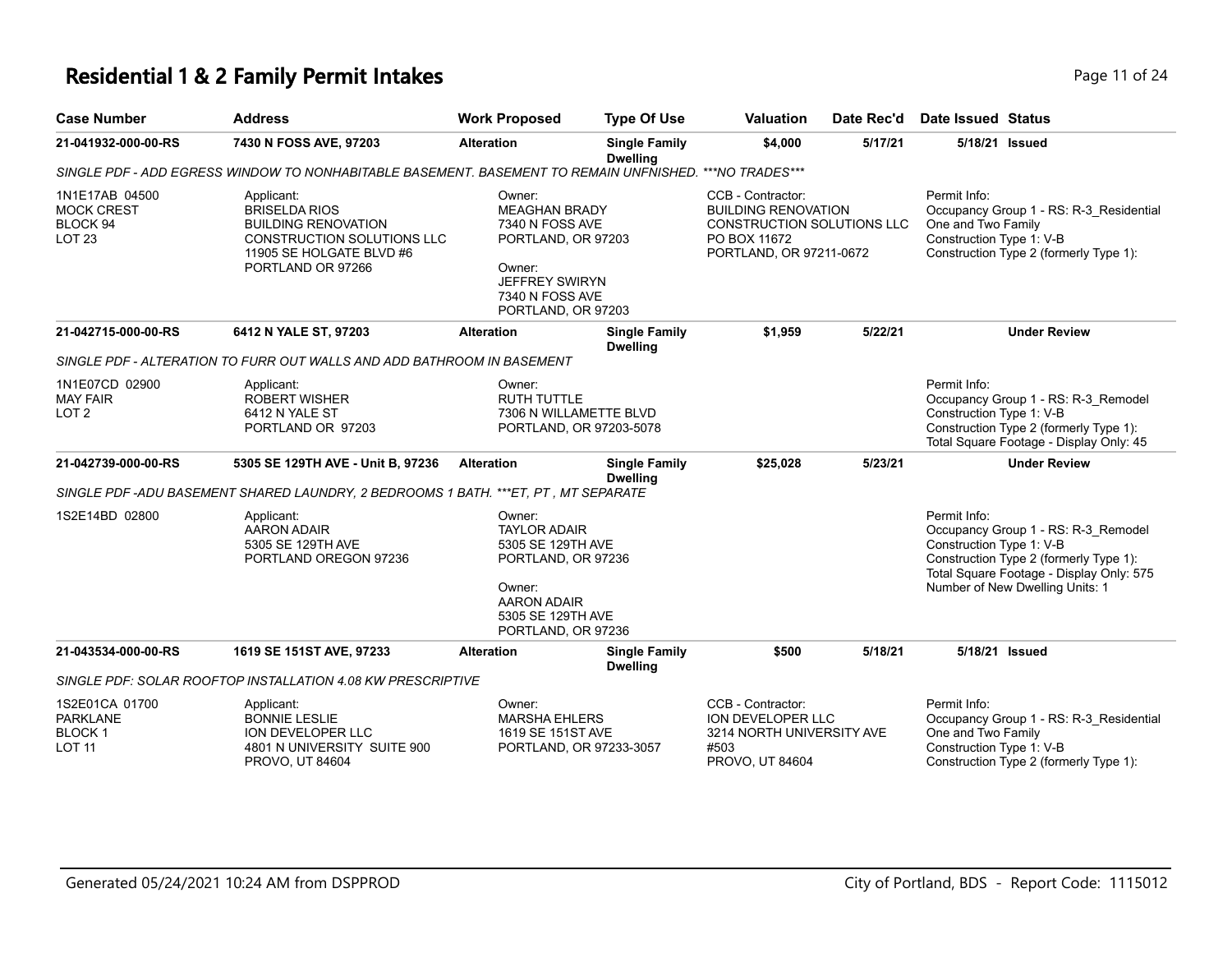# **Residential 1 & 2 Family Permit Intakes Page 12 of 24 Page 12 of 24**

|                         | Page 12 of |
|-------------------------|------------|
| ec'd Date Issued Status |            |

| <b>Case Number</b>                                                                | <b>Address</b>                                                                                                    | <b>Work Proposed</b>                                                                                                                                              | <b>Type Of Use</b>                      | <b>Valuation</b>                                                                                          | Date Rec'd | <b>Date Issued Status</b>                                                                                                                                             |
|-----------------------------------------------------------------------------------|-------------------------------------------------------------------------------------------------------------------|-------------------------------------------------------------------------------------------------------------------------------------------------------------------|-----------------------------------------|-----------------------------------------------------------------------------------------------------------|------------|-----------------------------------------------------------------------------------------------------------------------------------------------------------------------|
| 21-043844-000-00-RS                                                               | 7504 SW 53RD AVE, 97219                                                                                           | <b>Alteration</b>                                                                                                                                                 | <b>Single Family</b><br><b>Dwelling</b> | \$500                                                                                                     | 5/17/21    | 5/17/21 Issued                                                                                                                                                        |
|                                                                                   | SINGLE PDF - SOLAR 5.18KW ROOF TOP MOUNTED PV INSTALLATION: PRESCRIPTIVE                                          |                                                                                                                                                                   |                                         |                                                                                                           |            |                                                                                                                                                                       |
| 1S1E19AC 03800<br><b>KIRCANNO</b><br>BLOCK <sub>3</sub><br>LOT <sub>18</sub>      | Applicant:<br><b>GARRETT HARTWELL</b><br>POWER NORTHWEST<br>11393 NW ANDERSON<br>PORTLAND OR 97229                | Owner:<br><b>ERICKSON REV TR</b><br>7504 SW 53RD AVE<br>PORTLAND, OR 97219                                                                                        |                                         | CCB - Contractor:<br>POWER NORTHWEST<br><b>INCORPORATED</b><br>11393 NW ANDERSON ST<br>PORTLAND, OR 97229 |            | Permit Info:<br>Occupancy Group 1 - RS: R-3_Residential<br>One and Two Family<br>Construction Type 1: V-B<br>Construction Type 2 (formerly Type 1):                   |
| 21-044188-000-00-RS                                                               | 7206 SE 86TH AVE, 97266                                                                                           | <b>Alteration</b>                                                                                                                                                 | <b>Single Family</b><br><b>Dwelling</b> | \$6,750                                                                                                   | 5/18/21    | 5/18/21 Issued                                                                                                                                                        |
|                                                                                   | SINGLE PDF - SOLAR 2.38KW ROOFTOP MOUNTED PV SYSTEM: ENGINEERED                                                   |                                                                                                                                                                   |                                         |                                                                                                           |            |                                                                                                                                                                       |
| 1S2E21BC 01100<br><b>GORDON PL</b><br><b>BLOCK5</b><br><b>LOT 16</b>              | Applicant:<br><b>BONNIE LESLIE</b><br>ION DEVELOPER LLC<br>4801 N UNIVERSITY SUITE 900<br>PROVO, UT 84604         | Owner:<br><b>JULIA GARNER</b><br>7206 SE 86TH AVE<br>PORTLAND, OR 97266                                                                                           |                                         | CCB - Contractor:<br>ION DEVELOPER LLC<br>3214 NORTH UNIVERSITY AVE<br>#503<br>PROVO, UT 84604            |            | Permit Info:<br>Occupancy Group 1 - RS: R-3_Residential<br>One and Two Family<br>Construction Type 1: V-B<br>Construction Type 2 (formerly Type 1):                   |
| 21-044579-000-00-RS                                                               | 5254 N PRINCETON ST, 97203                                                                                        | <b>Alteration</b>                                                                                                                                                 | <b>Single Family</b><br><b>Dwelling</b> | \$4,570                                                                                                   | 5/18/21    | 5/18/21 Issued                                                                                                                                                        |
|                                                                                   | SINGLE PDF - ENLARGE BEDROOM WINDOW *** NO TRADES***                                                              |                                                                                                                                                                   |                                         |                                                                                                           |            |                                                                                                                                                                       |
| 1N1E07DD 05900<br>UNIVERSITY PK<br>BLOCK 44<br>ELY 1/2 OF LOT 12<br><b>LOT 13</b> | Applicant:<br>Peter Whitehead<br>5254 N Princeton St<br>Portland, OR 97203                                        | Owner:<br>PETER WHITEHEAD<br>5459 PARK RIDGE PL<br>SEDRO WOOLLEY, WA 98284<br>Owner:<br><b>BRITTNI MORTENSEN</b><br>5459 PARK RIDGE PL<br>SEDRO WOOLLEY, WA 98284 |                                         | CCB - Contractor:<br><b>JEFF STERLING</b><br>ALL SEASON WINDOWS LLC<br>PO BOX 6799<br>PORTLAND, OR 97228  |            | Permit Info:<br>Occupancy Group 1 - RS: R-3_Remodel<br>Construction Type 1: V-B<br>Construction Type 2 (formerly Type 1):<br>Total Square Footage - Display Only: 105 |
| 21-044931-000-00-RS                                                               | 4928 N YALE ST, 97203                                                                                             | <b>Alteration</b>                                                                                                                                                 | <b>Single Family</b>                    | \$70,000                                                                                                  | 5/20/21    | <b>Under Review</b>                                                                                                                                                   |
|                                                                                   | SINGLE PDF - BASEMENT CONVERSION TO LIVING SPACE: REMOVE FIREPLACE AND CHIMNEY***TRADES TO BE OBTAINED SEPARATELY |                                                                                                                                                                   | <b>Dwelling</b>                         |                                                                                                           |            |                                                                                                                                                                       |
| 1N1E18AA 00400<br>UNIVERSITY PK<br>BLOCK 67<br>LOT <sub>3</sub>                   | Applicant:<br><b>SHANE FLETCHER</b><br><b>FLETCHER VISUAL</b><br>5623 N PRINCETON ST<br>PORTLAND, OREGON 97203    | Owner:<br><b>SARA DAVIDSON</b><br>4928 N YALE ST<br>PORTLAND, OR 97203<br>Owner:<br><b>BRANDON DAVIDSON</b><br>4928 N YALE ST<br>PORTLAND, OR 97203               |                                         | Primary Contractor:<br>TO BID                                                                             |            | Permit Info:<br>Occupancy Group 1 - RS: R-3_Remodel<br>Construction Type 1: V-B<br>Construction Type 2 (formerly Type 1):<br>Total Square Footage - Display Only: 682 |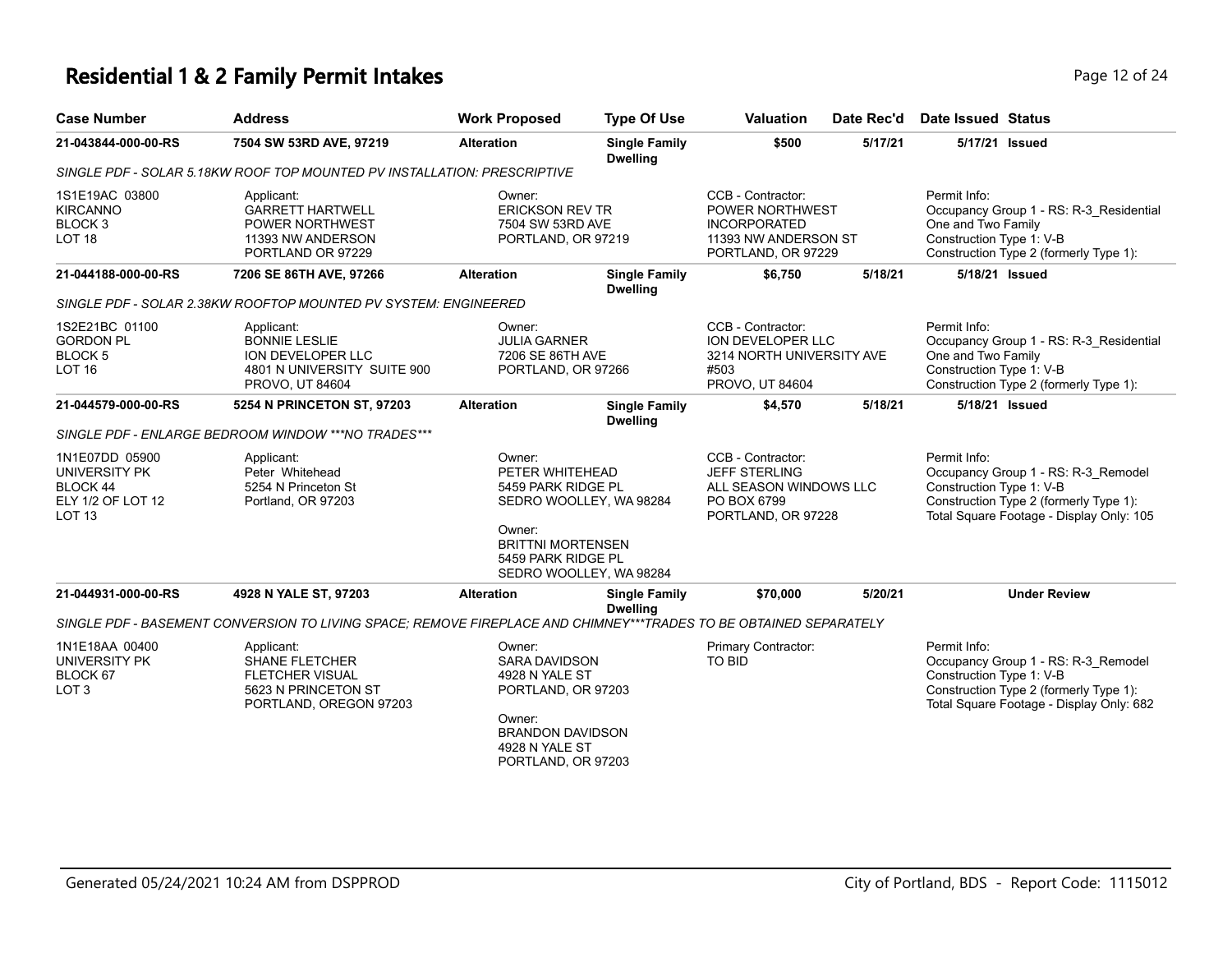# **Residential 1 & 2 Family Permit Intakes Page 13 of 24 Page 13 of 24**

| <b>Case Number</b>                                                      | <b>Address</b>                                                                                                                                                                                                                                                                                                                          | <b>Work Proposed</b>                                                                                                                                              | <b>Type Of Use</b>                      | <b>Valuation</b>                                                                                                                     | Date Rec'd | <b>Date Issued Status</b>                                                                                                                                             |
|-------------------------------------------------------------------------|-----------------------------------------------------------------------------------------------------------------------------------------------------------------------------------------------------------------------------------------------------------------------------------------------------------------------------------------|-------------------------------------------------------------------------------------------------------------------------------------------------------------------|-----------------------------------------|--------------------------------------------------------------------------------------------------------------------------------------|------------|-----------------------------------------------------------------------------------------------------------------------------------------------------------------------|
| 21-045274-000-00-RS                                                     | 13912 SE RAYMOND ST, 97236                                                                                                                                                                                                                                                                                                              | <b>Alteration</b>                                                                                                                                                 | <b>Single Family</b><br><b>Dwelling</b> | \$500                                                                                                                                | 5/18/21    | 5/18/21 Issued                                                                                                                                                        |
|                                                                         | SINGLE PDF - SOLAR 4.42KW ROOF TOP MOUNTED PV INSTALLATION: PRESCRIPTIVE                                                                                                                                                                                                                                                                |                                                                                                                                                                   |                                         |                                                                                                                                      |            |                                                                                                                                                                       |
| 1S2E14AD 01021<br>PHEASANT HOLLOW<br>LOT 1<br>INC UND INT TRACT A       | Applicant:<br><b>BONNIE LESLIE</b><br>ION DEVELOPER LLC<br>4801 N UNIVERSITY SUITE 900<br>PROVO, UT 84604                                                                                                                                                                                                                               | Owner:<br>OUPRAVANNA SOMVONG<br>13912 SE RAYMOND ST<br>PORTLAND, OR 97236<br>Owner:<br><b>KHAMSAMONG SOMVONG</b><br>13912 SE RAYMOND ST<br>PORTLAND, OR 97236     |                                         | CCB - Contractor:<br><b>ION DEVELOPER LLC</b><br>3214 NORTH UNIVERSITY AVE<br>#503<br>PROVO, UT 84604                                |            | Permit Info:<br>Occupancy Group 1 - RS: R-3 Residential<br>One and Two Family<br>Construction Type 1: V-B<br>Construction Type 2 (formerly Type 1):                   |
| 21-045411-000-00-RS                                                     | 8425 SW 9TH AVE, 97219                                                                                                                                                                                                                                                                                                                  | <b>Alteration</b>                                                                                                                                                 | <b>Single Family</b><br><b>Dwelling</b> | \$150,000                                                                                                                            | 5/19/21    | <b>Under Review</b>                                                                                                                                                   |
|                                                                         | SINGLE PDF: ROOF REPAIR FIRE DAMAGE AND WHOLE HOUSE REMODEL, DEMO AND CONVERSION OF BASEMENT TO HABITABLE SPACE INCLUDING 2 BEDRMS,<br>FULL BATH, REC ROOM, MUD ROOM AND WET BAR (2ND SINK), MAIN FLOOR RECONFIGURATION TO INCLUDE I BED WITH FULL BATH, HALF BATH, KITCHEN<br>RELOCATION.***TRADE PERMITS TO BE OBTAINED SEPARATELY*** |                                                                                                                                                                   |                                         |                                                                                                                                      |            |                                                                                                                                                                       |
| 1S1E21DC 04800<br><b>CARSON HTS</b><br>BLOCK 17<br>LOT 3                | Applicant:<br><b>NATALIE WINTERS</b><br>ICON ARCHITECTURE/PLANNING LLC<br>16325 BOONES FERRY RD SUITE 207<br>LAKE OSWEGO OR 97035                                                                                                                                                                                                       | Owner:<br>RADAKOVICH FAMILY TR<br>8425 SW 9TH AVE<br>PORTLAND, OR 97219-4501                                                                                      |                                         | CCB - Contractor:<br><b>JESIC DEVELOPMENT &amp;</b><br><b>CONSTRUCTION LLC</b><br>14752 GERKMAN RD<br>OREGON CITY, OR 97045          |            | Permit Info:<br>Occupancy Group 1 - RS: R-3_Residential<br>One and Two Family<br>Construction Type 1: V-B<br>Construction Type 2 (formerly Type 1):                   |
| 21-045434-000-00-RS                                                     | 7415 N LEONARD ST, 97203                                                                                                                                                                                                                                                                                                                | <b>Alteration</b>                                                                                                                                                 | <b>Single Family</b><br><b>Dwelling</b> | \$75,000                                                                                                                             | 5/18/21    | <b>Under Review</b>                                                                                                                                                   |
| BE OBTAINED SEPARATELY***                                               | SINGLE PDF - BASEMENT CONVERRSION TO HABITABLE SPACE, INCLUDING FULL BATH, LAUNDRY, UTILITY, AND BEDROOM, NEW EGRESS WELL AND WINDOW.<br>INSULATE ROOF AND WALLS OF EXISTING ENCLOSED PORCH TO CREATE SUN ROOM ON MAIN FLR, NEW CONCRETE PATIO AND WALK WAY. ***TRADE PERMITS TO                                                        |                                                                                                                                                                   |                                         |                                                                                                                                      |            |                                                                                                                                                                       |
| 1N1E07BB 10500<br>SOUTH ST JOHNS<br><b>BLOCK1</b><br>LOT 12             | Applicant:<br><b>BENNJAMIN ROBBINS</b><br>CAPRICORN CONSTRUCTION<br><b>COMPANY LLC</b><br>26545 GUNNERS LAKE MAINLINE RD<br>SCAPPOOSE OR 97056                                                                                                                                                                                          | Owner:<br>CHRISTINA BERGSTROM<br>9024 NE LEVEE RD<br>PORTLAND, OR 97211                                                                                           |                                         | CCB - Contractor:<br>CAPRICORN CONSTRUCTION<br><b>COMPANY LLC</b><br>26545 GUNNERS LAKE MAINLINE<br><b>RD</b><br>SCAPPOOSE, OR 97056 |            | Permit Info:<br>Occupancy Group 1 - RS: R-3_Residential<br>One and Two Family<br>Construction Type 1: V-B<br>Construction Type 2 (formerly Type 1):                   |
| 21-047393-000-00-RS                                                     | 2422 N WILLAMETTE BLVD, 97217                                                                                                                                                                                                                                                                                                           | <b>Alteration</b>                                                                                                                                                 | <b>Single Family</b><br><b>Dwelling</b> | \$31,514                                                                                                                             | 5/17/21    | <b>Under Review</b>                                                                                                                                                   |
| ELECTRICAL, AND PLUMBING PERMITS SEPARATE                               | SINGLE PDF - BASEMENT CONVERSION TO HABITABLE SPACE, INCLUDING A NEW BEDROOM, BATHROOM, AND EGRESS WINDOWS/WELLS. *** MECHANICAL,                                                                                                                                                                                                       |                                                                                                                                                                   |                                         |                                                                                                                                      |            |                                                                                                                                                                       |
| 1N1E21AB 05900<br><b>TERMINUS ADD</b><br><b>BLOCK7</b><br><b>LOT 11</b> | Applicant:<br><b>DAS CHAPIN</b><br>2414 SE MADISON<br>PORTLAND, OR 97214                                                                                                                                                                                                                                                                | Owner:<br><b>MATTHEW FILDES</b><br>2422 N WILLAMETTE BLVD<br>PORTLAND, OR 97217<br>Owner:<br><b>MELISSA UNGER</b><br>2422 N WILLAMETTE BLVD<br>PORTLAND, OR 97217 |                                         | CCB - Contractor:<br>JNT DESIGN & BUILD LLC<br>4234 SE ALDER ST<br>PORTLAND, OR 97215                                                |            | Permit Info:<br>Occupancy Group 1 - RS: R-3_Remodel<br>Construction Type 1: V-B<br>Construction Type 2 (formerly Type 1):<br>Total Square Footage - Display Only: 724 |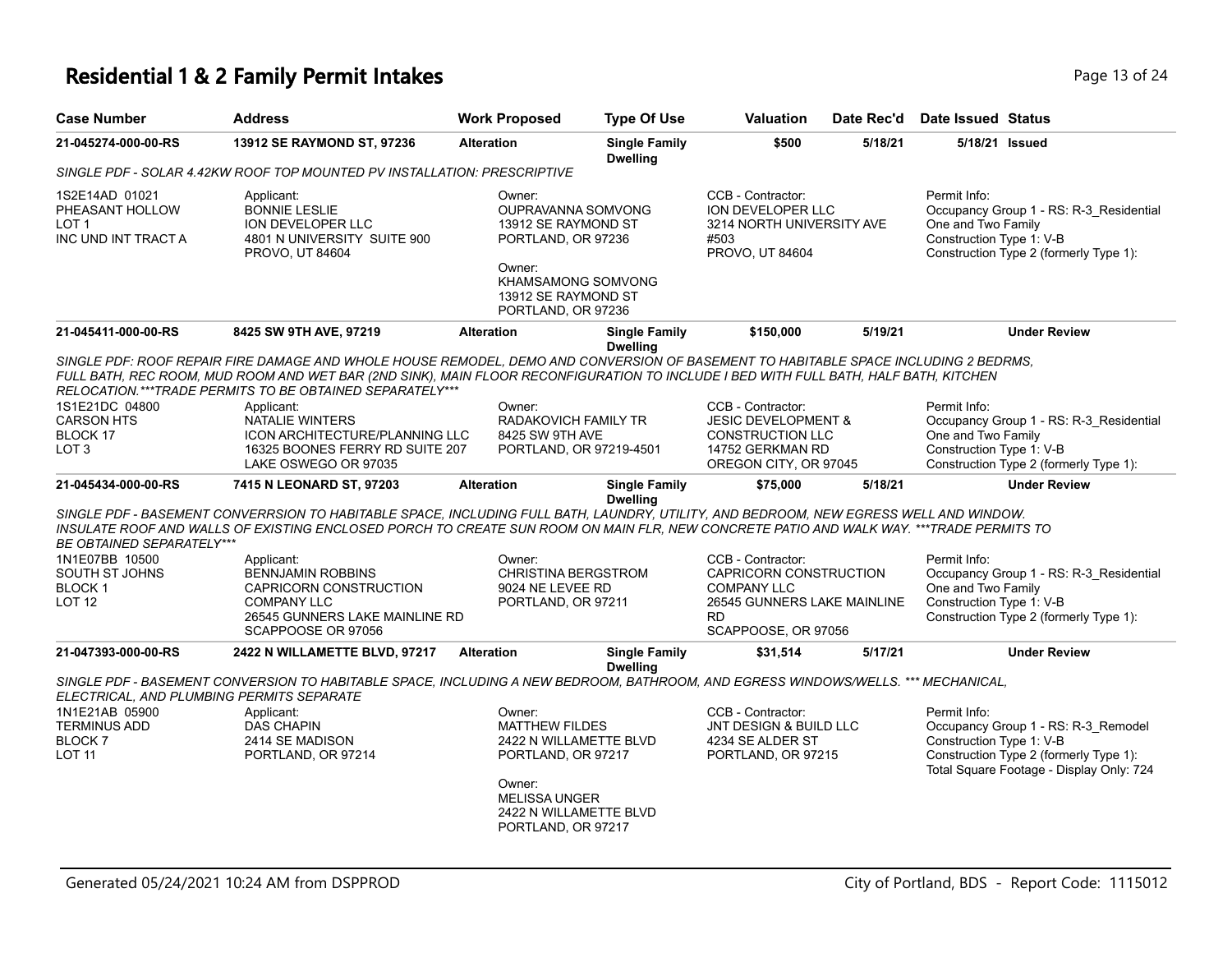# **Residential 1 & 2 Family Permit Intakes Page 14 of 24 and 24 and 24 and 24 and 24 and 24 and 24 and 24 and 24 and 24 and 24 and 24 and 24 and 24 and 24 and 24 and 24 and 25 and 25 and 25 and 25 and 25 and 25 and 25 and**

| <b>Case Number</b>                                                     | <b>Address</b>                                                                                                                           | <b>Work Proposed</b>                                                                                                                                         | <b>Type Of Use</b>                                                                                                                  | <b>Valuation</b>                                                                                                    | Date Rec'd | <b>Date Issued Status</b>                                        |                                                                                                                            |
|------------------------------------------------------------------------|------------------------------------------------------------------------------------------------------------------------------------------|--------------------------------------------------------------------------------------------------------------------------------------------------------------|-------------------------------------------------------------------------------------------------------------------------------------|---------------------------------------------------------------------------------------------------------------------|------------|------------------------------------------------------------------|----------------------------------------------------------------------------------------------------------------------------|
| 21-048643-000-00-RS                                                    | 6034 SE 17TH AVE, 97202                                                                                                                  | <b>Alteration</b>                                                                                                                                            | <b>Single Family</b><br><b>Dwelling</b>                                                                                             | \$18,000                                                                                                            | 5/21/21    |                                                                  | <b>Under Review</b>                                                                                                        |
|                                                                        | SINGLE PDF CREATE HABITABLE SPACE IN BASEMENT TO INCLUDE OFFICE; FAMILY ROOM; MECHANICAL ROOM, BATHROOM AND LAUNDRY *ET, PT, MT SEPARATE |                                                                                                                                                              |                                                                                                                                     |                                                                                                                     |            |                                                                  |                                                                                                                            |
| 1S1E14DC 03900<br><b>WESTMORELAND</b><br>BLOCK 12<br>LOT <sub>4</sub>  | Applicant:<br>ALEJANDRO GUERRA<br>MY OREGON PAINTING<br>2900 SE CORNELIUS PASS RD STE 331<br>HILLSBORO OR 97123                          | Owner:<br><b>SANDRA GUSTITUS</b><br>6034 SE 17TH AVE<br>PORTLAND, OR 97202<br>Owner:<br><b>JAMES D II MITCHELL</b><br>6034 SE 17TH AVE<br>PORTLAND, OR 97202 |                                                                                                                                     | CCB - Contractor:<br>MY OREGON PAINTING INC<br>2900 SW CORNELIUS PASS RD<br><b>SUITE 331</b><br>HILLSBORO, OR 97123 |            | Permit Info:<br>Construction Type 1: V-B                         | Occupancy Group 1 - RS: R-3_Remodel<br>Construction Type 2 (formerly Type 1):<br>Total Square Footage - Display Only: 1280 |
| 21-048922-000-00-RS                                                    | 2805 NE 48TH AVE, 97213                                                                                                                  | <b>Alteration</b>                                                                                                                                            | <b>Single Family</b><br><b>Dwelling</b>                                                                                             | \$19,000                                                                                                            | 5/20/21    |                                                                  | <b>Under Review</b>                                                                                                        |
|                                                                        | SINGLE PDF NEW BATHROOM AND CLOSET ON 2ND FLOOR *ET. PT. MT SEPARATE                                                                     |                                                                                                                                                              |                                                                                                                                     |                                                                                                                     |            |                                                                  |                                                                                                                            |
| 1N2E30BD 07300<br><b>ROSE CITY PK</b><br>BLOCK 133<br>LOT <sub>5</sub> | Applicant:<br><b>DREW HASTINGS</b><br><b>HASTINGS ARCHITECTURE</b><br>5624 SE HAWTHORNE<br>PORTLAND OR 97215                             | Owner:<br>Owner:                                                                                                                                             | <b>TIMOTHY TABER</b><br>2805 NE 48TH AVE<br>PORTLAND, OR 97213-1951<br>PHYLLIS TABER<br>2805 NE 48TH AVE<br>PORTLAND, OR 97213-1951 |                                                                                                                     |            | Permit Info:<br>One and Two Family<br>Construction Type 1: V-B   | Occupancy Group 1 - RS: R-3 Residential<br>Construction Type 2 (formerly Type 1):                                          |
| Total # of RS Alteration permit intakes: 36                            |                                                                                                                                          |                                                                                                                                                              |                                                                                                                                     |                                                                                                                     |            |                                                                  | Total valuation of RS Alteration permit intakes: \$1,320,510                                                               |
| 21-047848-000-00-RS                                                    | 14230 SE ELLIS ST, 97236                                                                                                                 | <b>Demolition</b>                                                                                                                                            | Accessory<br><b>Structure</b>                                                                                                       | \$5,000                                                                                                             | 5/19/21    |                                                                  | <b>Under Review</b>                                                                                                        |
|                                                                        | SINGLE PDF - SB871: DECONSTRUCT DETACHED SHED. REMOVE ALL DEBRIS. W/ 21-047819-RS (HOUSE)                                                |                                                                                                                                                              |                                                                                                                                     |                                                                                                                     |            |                                                                  |                                                                                                                            |
| 1S2E13CB 04000<br><b>LAMARGENT HTS</b><br>LOT 18 TL 4000               | Applicant:<br><b>KYM NGUYEN</b><br><b>CONCEPT DESIGN AND ASSOCIATES</b><br><b>LLC</b><br>522 NW 23RD AVE SUITE F<br>PORTLAND OR 97210    | Owner:<br>PO BOX 2885                                                                                                                                        | <b>CLEARWATER HOMES LLC</b><br>CLACKAMAS, OR 97015-2885                                                                             | CCB - Contractor:<br><b>CLEARWATER HOMES LLC</b><br>10121 SE SUNNYSIDE RD SUITE<br>300<br>CLACKAMAS, OR 97015       |            | Permit Info:<br>Garage\Utility Misc.<br>Construction Type 1: V-B | Occupancy Group 1 - RS: U_Private<br>Construction Type 2 (formerly Type 1):                                                |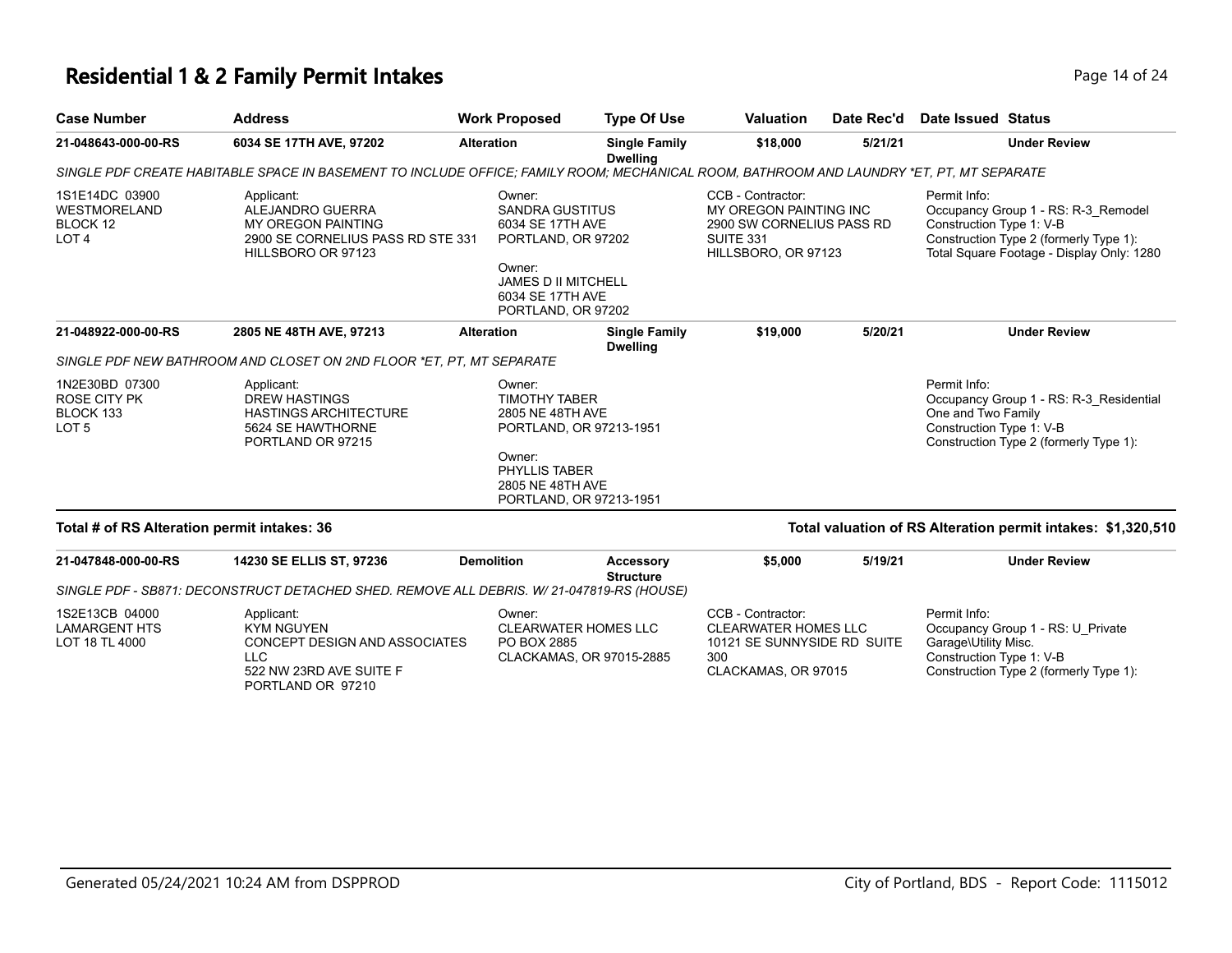# **Residential 1 & 2 Family Permit Intakes Page 15 of 24 Page 15 of 24**

| <b>Case Number</b>                                                                               | <b>Address</b>                                                                                                                   | <b>Work Proposed</b>                                                                                                                                  | <b>Type Of Use</b>                                      | <b>Valuation</b>                                                                                                  | Date Rec'd | Date Issued Status                                                                                                                              |
|--------------------------------------------------------------------------------------------------|----------------------------------------------------------------------------------------------------------------------------------|-------------------------------------------------------------------------------------------------------------------------------------------------------|---------------------------------------------------------|-------------------------------------------------------------------------------------------------------------------|------------|-------------------------------------------------------------------------------------------------------------------------------------------------|
| 21-045997-000-00-RS                                                                              | 2723 SE 74TH AVE, 97206                                                                                                          | <b>Demolition</b>                                                                                                                                     | Garage/Carport                                          | \$5,000                                                                                                           | 5/17/21    | <b>Under Review</b>                                                                                                                             |
|                                                                                                  | SINGLE PDF - SB871: DEMOLISH DETACHED GARAGE. REMOVE ALL DEBRIS.                                                                 |                                                                                                                                                       |                                                         |                                                                                                                   |            |                                                                                                                                                 |
| 1S2E08AB 09000<br><b>ERMINGTON</b><br><b>BLOCK7</b><br><b>LOT 24</b>                             | Applicant:<br><b>LARRY SHIRTS</b><br><b>SYMONS ENGINEERING</b><br><b>CONSULTANTS</b><br>12805 SE FOSTER RD<br>PORTLAND, OR 97236 | Owner:<br>TROY STERLING WOODY<br>2723 SE 74TH AVE<br>PORTLAND, OR 97206<br>Owner:<br>2723 SE 74TH AVE<br>PORTLAND, OR 97206                           | MICHELLE STERLING WOODY                                 | CCB - Contractor:<br><b>STAN ANDERSON</b><br>STAN ANDERSON BUILDERS LLC<br>2707 SE 74TH AVE<br>PORTLAND, OR 97206 |            | Permit Info:<br>Occupancy Group 1 - RS: U_Private<br>Garage\Utility Misc.<br>Construction Type 1: V-B<br>Construction Type 2 (formerly Type 1): |
| 21-046292-000-00-RS                                                                              | 5123 NE 33RD AVE, 97211                                                                                                          | <b>Demolition</b>                                                                                                                                     | Garage/Carport                                          | \$3,600                                                                                                           | 5/17/21    | <b>Under Review</b>                                                                                                                             |
|                                                                                                  | SINGLE PDF - SB871: DECONSTRUCT DETACHED GARAGE. SLAB TO REMAIN. REMOVE ALL DEBRIS. NO FILL GREATER THAN 24 INCHES.              |                                                                                                                                                       |                                                         |                                                                                                                   |            |                                                                                                                                                 |
| 1N1E24BA 14800<br><b>FOXCHASE ADD</b><br><b>BLOCK 11</b><br>LOT <sub>2</sub>                     | Applicant:<br>David Greenhill<br>Good Wood Deconstruction and Salvage<br><b>LLC</b><br>6326 NE 8th Ave<br>Portland, OR 97211     | Owner:<br><b>JENNIFER MARX</b><br>5123 NE 33RD AVE<br>PORTLAND, OR 97211-6947<br>Owner:<br>JARED BOONE<br>5123 NE 33RD AVE<br>PORTLAND, OR 97211-6947 |                                                         | CCB - Contractor:<br>GOOD WOOD DECONSTRUCTION<br>AND SALVAGE LLC<br>6326 NE 8TH AVE<br>PORTLAND, OR 97211         |            | Permit Info:<br>Occupancy Group 1 - RS: R-3 Remodel<br>Construction Type 1: V-B<br>Construction Type 2 (formerly Type 1):                       |
| 21-047056-000-00-RS                                                                              | 3755 SE MORRISON ST, 97214                                                                                                       | <b>Demolition</b>                                                                                                                                     | Garage/Carport                                          | \$4,850                                                                                                           | 5/19/21    | <b>Under Review</b>                                                                                                                             |
|                                                                                                  | SINGLE PDF - SB871: DECONSTRUCT DETACHED GARAGE. SLAB TO REMAIN. REMOVE ALL DEBRIS.                                              |                                                                                                                                                       |                                                         |                                                                                                                   |            |                                                                                                                                                 |
| 1S1E01AA 17900<br>SUNNYSIDE & PLAT 2 & 3<br>BLOCK 66<br>S 60' OF LOT 10&11                       | Applicant:<br>David Greenhill<br>Good Wood Deconstruction and Salvage<br><b>LLC</b><br>6326 NE 8th Ave<br>Portland, OR 97211     | Owner:<br><b>HEATHER DE MICHELE</b><br>3755 SE MORRISON ST<br>PORTLAND, OR 97214                                                                      |                                                         | CCB - Contractor:<br>GOOD WOOD DECONSTRUCTION<br>AND SALVAGE LLC<br>6326 NE 8TH AVE<br>PORTLAND, OR 97211         |            | Permit Info:<br>Occupancy Group 1 - RS: U Private<br>Garage\Utility Misc.<br>Construction Type 1: V-B<br>Construction Type 2 (formerly Type 1): |
| 21-047569-000-00-RS                                                                              | 6957 N MONTANA AVE, 97217                                                                                                        | <b>Demolition</b>                                                                                                                                     | Garage/Carport                                          | \$1,000                                                                                                           | 5/20/21    | <b>Under Review</b>                                                                                                                             |
|                                                                                                  | SINGLE PDF - SB871: DECONSRUCT DETACHED GARAGE. REMOVE ALL DEBRIS. W/ 21-047563-RS (HOUSE)                                       |                                                                                                                                                       |                                                         |                                                                                                                   |            |                                                                                                                                                 |
| 1N1E15BB 06000<br><b>GOOD MORNING ADD</b><br><b>BLOCK 11</b><br>S 1/2 OF LOT 15<br><b>LOT 16</b> | Applicant:<br><b>KEVIN PARTAIN</b><br><b>URBAN VISIONS</b><br>223 NE 56TH AVENUE<br>PORTLAND, OR 97213                           | Owner:<br><b>LLC</b><br>SHERWOOD, OR 97140                                                                                                            | <b>MONTANA SKY TOWNHOMES</b><br>13562 SW BEACH PLUM TER | CCB - Contractor:<br>NORTHWEST ABATEMENT<br><b>CORPORATION</b><br>PO BOX 1681<br><b>BORING, OR 97009</b>          |            | Permit Info:<br>Occupancy Group 1 - RS: U Private<br>Garage\Utility Misc.<br>Construction Type 1: V-B<br>Construction Type 2 (formerly Type 1): |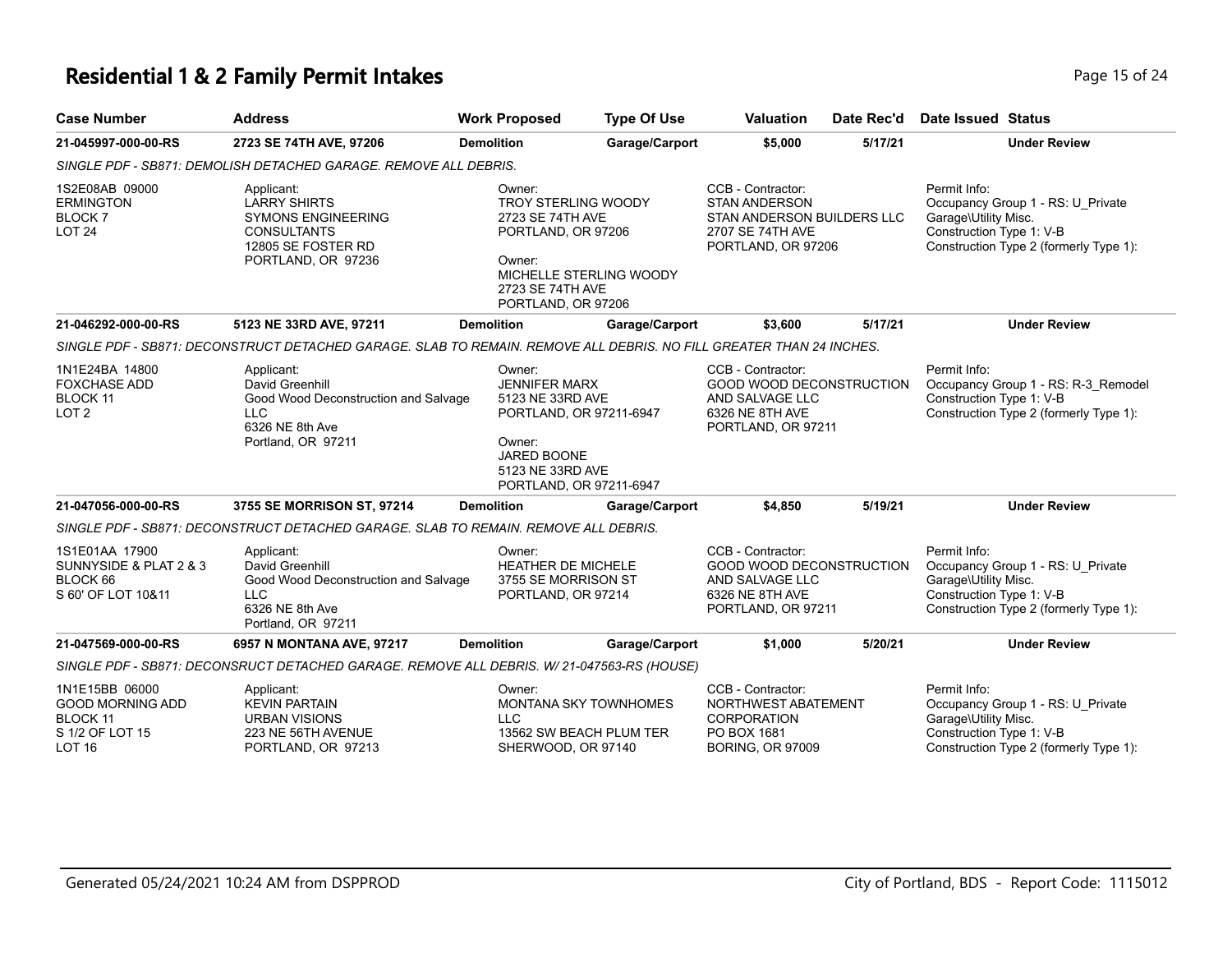# **Residential 1 & 2 Family Permit Intakes Page 16 of 24 Page 16 of 24**

| <b>Case Number</b>                                                                                | <b>Address</b>                                                                                                                                                                                                                            | <b>Work Proposed</b>                                                                                                                                           | <b>Type Of Use</b>                                      | <b>Valuation</b>                                                                                                                       | Date Rec'd | Date Issued Status                                                                                                                                  |
|---------------------------------------------------------------------------------------------------|-------------------------------------------------------------------------------------------------------------------------------------------------------------------------------------------------------------------------------------------|----------------------------------------------------------------------------------------------------------------------------------------------------------------|---------------------------------------------------------|----------------------------------------------------------------------------------------------------------------------------------------|------------|-----------------------------------------------------------------------------------------------------------------------------------------------------|
| 21-047878-000-00-RS                                                                               | 15001 SE MAIN ST, 97233                                                                                                                                                                                                                   | <b>Demolition</b>                                                                                                                                              | Garage/Carport                                          | \$1,000                                                                                                                                | 5/18/21    | <b>Under Review</b>                                                                                                                                 |
|                                                                                                   | SINGLE PDF - SB871: DECONSTRUCT DETACHED GARAGE. REMOVE ALL DEBRIS.                                                                                                                                                                       |                                                                                                                                                                |                                                         |                                                                                                                                        |            |                                                                                                                                                     |
| 1S2E01BD 01500<br><b>NEWHURST PK</b><br>E 71' OF W 177.5' OF S 112'<br>OF LOT 8                   | Applicant:<br><b>JESSICA BUTCHER</b><br>15001 SE MAIN ST<br>PORTLAND, OR 97233                                                                                                                                                            | Owner:<br><b>JESSICA BUTCHER</b><br>15001 SE MAIN ST<br>PORTLAND, OR 97233<br>Owner:<br><b>ANDREW BUTCHER</b><br><b>15001 SE MAIN ST</b><br>PORTLAND, OR 97233 |                                                         |                                                                                                                                        |            | Permit Info:<br>Occupancy Group 1 - RS: U Private<br>Garage\Utility Misc.<br>Construction Type 1: V-B<br>Construction Type 2 (formerly Type 1):     |
| 21-047986-000-00-RS                                                                               | 7240 N MACRUM AVE, 97203                                                                                                                                                                                                                  | <b>Demolition</b>                                                                                                                                              | Garage/Carport                                          | \$1,200                                                                                                                                | 5/17/21    | <b>Under Review</b>                                                                                                                                 |
|                                                                                                   | SINGLE PDF - SB871: DEMOLISH DETACHED GARAGE. SLAB TO REMAIN. REMOVE ALL DEBRIS.                                                                                                                                                          |                                                                                                                                                                |                                                         |                                                                                                                                        |            |                                                                                                                                                     |
| 1N1E07CA 02800<br><b>NORTHERN HILL ADD</b><br>BLOCK 14<br>LOT 27&28                               | Applicant:<br><b>JOE ROBERTSON</b><br>SHELTER SOLUTIONS LLC<br>1973 SE DUNCAN DR<br>HILLSBORO, OR 97123                                                                                                                                   | Owner:<br><b>VICTORIA DEPEW</b><br>7240 N MACRUM AVE<br>PORTLAND, OR 97203<br>Owner:                                                                           |                                                         | CCB - Contractor:<br><b>JOE ROBERTSON</b><br>SHELTER SOLUTIONS LLC<br>1973 SE DUNCAN DR<br>HILLSBORO, OR 97123                         |            | Permit Info:<br>Occupancy Group 1 - RS: U Private<br>Garage\Utility Misc.<br>Construction Type 1: V-B<br>Construction Type 2 (formerly Type 1):     |
|                                                                                                   |                                                                                                                                                                                                                                           | <b>JASON DEPEW</b><br>7240 N MACRUM AVE<br>PORTLAND, OR 97203                                                                                                  |                                                         |                                                                                                                                        |            |                                                                                                                                                     |
| 21-011159-REV-01-RS                                                                               | 2517 SE 101ST AVE, 97266                                                                                                                                                                                                                  | <b>Demolition</b>                                                                                                                                              | <b>Single Family</b><br><b>Dwelling</b>                 | \$250                                                                                                                                  | 5/19/21    | <b>Under Review</b>                                                                                                                                 |
|                                                                                                   | SINGLE PDF - VALUE ADDED REVISION TO CHANGE TREE PROTECTION FENCE FOR T5 ONLY. D2 IS UPDATED TREE PROTECTION PLAN PER TREE INSPECTOR.                                                                                                     |                                                                                                                                                                |                                                         |                                                                                                                                        |            |                                                                                                                                                     |
| 1S2E09AA 06500<br>PLYMPTON AC & PLAT 2 & 3<br>BLOCK 86<br>N 176' OF LOT 1 EXC PT IN<br><b>STS</b> | Applicant:<br><b>LARRY COWLISHAW</b><br><b>METHOD CONSTRUCTION</b><br>PO BOX 33822<br>PORTLAND OR 97292                                                                                                                                   | Owner:<br>LINCOLN LOAN CO<br>PO BOX 14652<br>PORTLAND, OR 97293-0652                                                                                           |                                                         | CCB - Contractor:<br><b>LARRY COWLISHAW</b><br><b>METHOD CONSTRUCTION</b><br><b>INCORPORATED</b><br>PO BOX 33822<br>PORTLAND, OR 97292 |            | Permit Info:<br>Occupancy Group 1 - RS: R-3_Residential<br>One and Two Family<br>Construction Type 1: V-B<br>Construction Type 2 (formerly Type 1): |
|                                                                                                   |                                                                                                                                                                                                                                           |                                                                                                                                                                |                                                         | CCB - Contractor:<br>ECO EMERGENCY RESPONSE<br><b>LLC</b><br>539 DEPOT ST<br>FAIRVIEW, OR 97024                                        |            |                                                                                                                                                     |
| 21-047563-000-00-RS                                                                               | 6957 N MONTANA AVE, 97217                                                                                                                                                                                                                 | <b>Demolition</b>                                                                                                                                              | <b>Single Family</b>                                    | \$4,000                                                                                                                                | 5/20/21    | <b>Under Review</b>                                                                                                                                 |
|                                                                                                   | SINGLE PDF - SB871: DECONSTRUCT SINGLE FAMILY RESIDENCE WITH BASEMENT. CAVITY TO BE FILLED. CAP SEWER. REMOVE ALL DEBRIS. SPECIAL INSPECTION<br>REQUIRED FOR BASEMENT FILL. *** SUBJECT TO 35-DAY DEMO DELAY *** W/ 21-047569-RS (GARAGE) |                                                                                                                                                                | <b>Dwelling</b>                                         |                                                                                                                                        |            |                                                                                                                                                     |
| 1N1E15BB 06000<br><b>GOOD MORNING ADD</b><br><b>BLOCK 11</b><br>S 1/2 OF LOT 15<br><b>LOT 16</b>  | Applicant:<br><b>KEVIN PARTAIN</b><br><b>URBAN VISIONS</b><br>223 NE 56TH AVENUE<br>PORTLAND, OR 97213                                                                                                                                    | Owner:<br><b>LLC</b><br>SHERWOOD, OR 97140                                                                                                                     | <b>MONTANA SKY TOWNHOMES</b><br>13562 SW BEACH PLUM TER | CCB - Contractor:<br>NORTHWEST ABATEMENT<br><b>CORPORATION</b><br>PO BOX 1681<br><b>BORING, OR 97009</b>                               |            | Permit Info:<br>Occupancy Group 1 - RS: R-3_Residential<br>One and Two Family<br>Construction Type 1: V-B<br>Construction Type 2 (formerly Type 1): |

Generated 05/24/2021 10:24 AM from DSPPROD City of Portland, BDS - Report Code: 1115012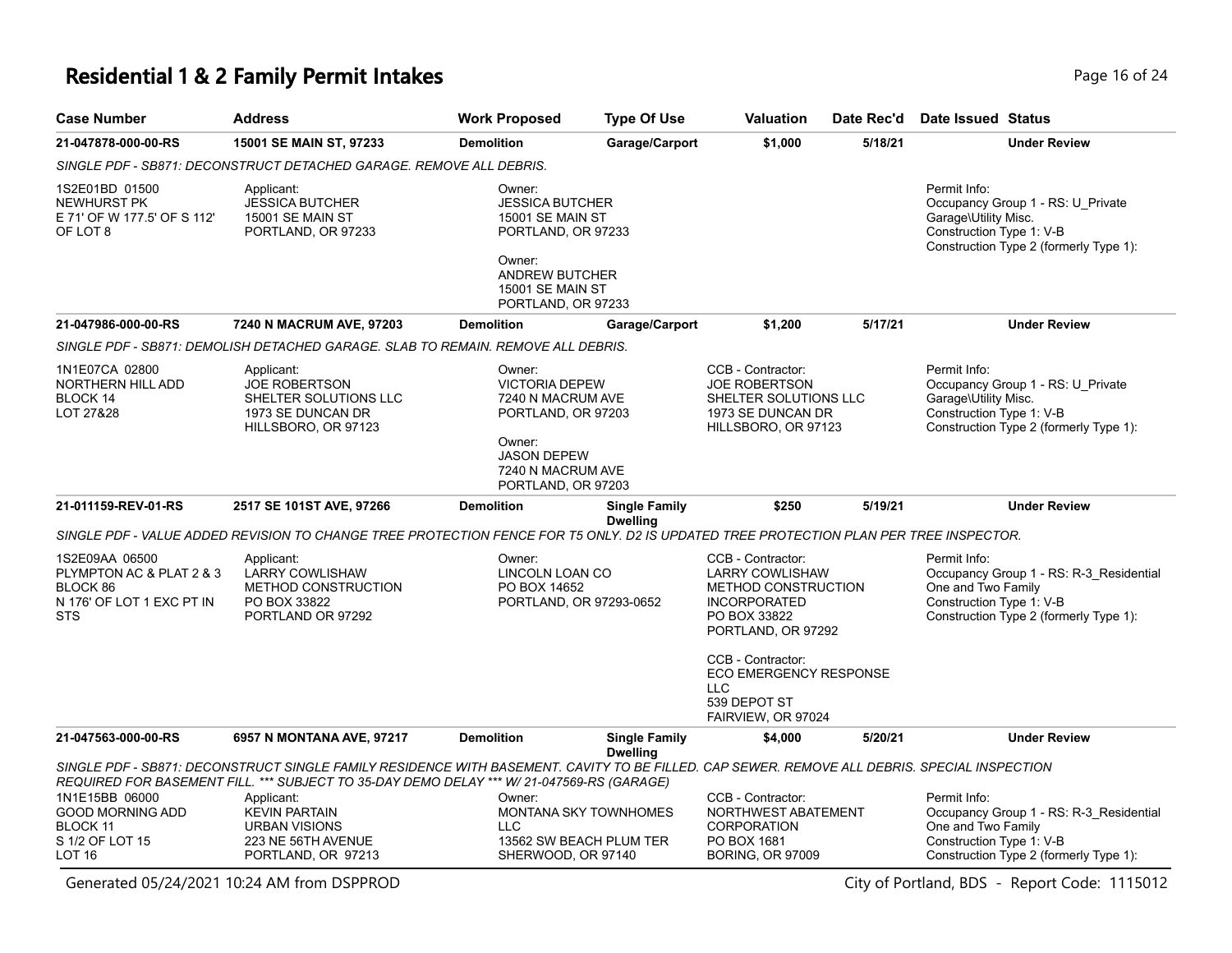#### **Residential 1 & 2 Family Permit Intakes Page 17 of 24 Page 17 of 24**

| <b>Case Number</b>                                                                                              | <b>Address</b>                                                                                                                                                                                                                                                                                                                                      | <b>Work Proposed</b>                                                                                                                       | <b>Type Of Use</b>                      | <b>Valuation</b>                                                                                              | Date Rec'd | Date Issued Status                                                                                                                                  |
|-----------------------------------------------------------------------------------------------------------------|-----------------------------------------------------------------------------------------------------------------------------------------------------------------------------------------------------------------------------------------------------------------------------------------------------------------------------------------------------|--------------------------------------------------------------------------------------------------------------------------------------------|-----------------------------------------|---------------------------------------------------------------------------------------------------------------|------------|-----------------------------------------------------------------------------------------------------------------------------------------------------|
| 21-047819-000-00-RS                                                                                             | 14230 SE ELLIS ST, 97236                                                                                                                                                                                                                                                                                                                            | <b>Demolition</b>                                                                                                                          | <b>Single Family</b><br><b>Dwelling</b> | \$15,000                                                                                                      | 5/19/21    | <b>Under Review</b>                                                                                                                                 |
|                                                                                                                 | SINGLE PDF - SB871: DECONSTRUCT SINGLE FAMILY RESIDENCE WITH BASEMENT. CAVITY TO BE FILLED. CAP SEWER. REMOVE ALL DEBRIS. SPECIAL INSPECTION<br>REQUIRED FOR BASEMENT FILL. INCLUDES 2ND SHED UNDER 200SF THAT DOES NOT REQUIRE A PERMIT *** SUBJECT TO 35-DAY DEMO DELAY. RESIDENTIAL<br>COMPREHENSIVE PLAN DESIGNATION *** W/ 21-047848-RS (SHED) |                                                                                                                                            |                                         |                                                                                                               |            |                                                                                                                                                     |
| 1S2E13CB 04000<br><b>LAMARGENT HTS</b><br>LOT 18 TL 4000                                                        | Applicant:<br><b>KYM NGUYEN</b><br><b>CONCEPT DESIGN AND ASSOCIATES</b><br><b>LLC</b><br>522 NW 23RD AVE SUITE F<br>PORTLAND OR 97210                                                                                                                                                                                                               | Owner:<br><b>CLEARWATER HOMES LLC</b><br>PO BOX 2885<br>CLACKAMAS, OR 97015-2885                                                           |                                         | CCB - Contractor:<br><b>CLEARWATER HOMES LLC</b><br>10121 SE SUNNYSIDE RD SUITE<br>300<br>CLACKAMAS, OR 97015 |            | Permit Info:<br>Occupancy Group 1 - RS: R-3 Residential<br>One and Two Family<br>Construction Type 1: V-B<br>Construction Type 2 (formerly Type 1): |
| 21-048928-000-00-RS                                                                                             | 10115 SE ELLIS ST, 97266                                                                                                                                                                                                                                                                                                                            | <b>Demolition</b>                                                                                                                          | <b>Single Family</b><br><b>Dwelling</b> | \$1,000                                                                                                       | 5/21/21    | <b>Under Review</b>                                                                                                                                 |
| REMAIN *** SUBJECT TO 35-DAY DEMO DELAY ***<br>1S2E16DA 00700<br><b>MENTONE</b><br>BLOCK 19<br>LOT <sub>9</sub> | SINGLE PDF - SB871: DECONSTRUCT SINGLE FAMILY RESIDENCE (NO BASEMENT). CAP SEWER. REMOVE DRIVEWAY AND ALL DEBRIS. DRIVEWAY APPROACH TO<br>Applicant:<br><b>DAN WILLIAMS</b><br><b>FASTER PERMITS</b><br>2000 SW 1ST AVE SUITE 420<br>PORTLAND OR 97201                                                                                              | Owner:<br>SOCORRO LALANGAN<br>P O BOX 17492<br>PORTLAND, OR 97217<br>Owner:<br><b>RUDY LALANGAN</b><br>P O BOX 17492<br>PORTLAND, OR 97217 |                                         | CCB - Contractor:<br>NORTHWEST ABATEMENT<br><b>CORPORATION</b><br>PO BOX 1681<br><b>BORING, OR 97009</b>      |            | Permit Info:<br>Occupancy Group 1 - RS: R-3_Residential<br>One and Two Family<br>Construction Type 1: V-B<br>Construction Type 2 (formerly Type 1): |
| Total # of RS Demolition permit intakes: 11                                                                     |                                                                                                                                                                                                                                                                                                                                                     |                                                                                                                                            |                                         |                                                                                                               |            | Total valuation of RS Demolition permit intakes: \$41,900                                                                                           |
| 21-047844-000-00-RS                                                                                             | 6685 N MEARS ST, 97203                                                                                                                                                                                                                                                                                                                              | <b>Interior Alteration</b><br>Only                                                                                                         | <b>Single Family</b><br><b>Dwelling</b> | \$60,000                                                                                                      | 5/17/21    | 5/17/21 Issued                                                                                                                                      |
|                                                                                                                 | CONVERSION OF UNFINISHED BASEMENT TO LIVING SPACE. ADD BATHROOM AND BEDROOM TO BASEMENT. DECOMMISSION MAIN FLOOR POWDER BATH AND<br>CONVERT TO PANTRY, ADD BAR SINK IN BASEMENT                                                                                                                                                                     |                                                                                                                                            |                                         |                                                                                                               |            |                                                                                                                                                     |
| 1N1E06DC 09804<br>PARTITION PLAT 2010-7<br>LOT <sub>2</sub>                                                     | Applicant:<br><b>BUILDING ARTS LLC</b><br>1724 NE 53RD AVE<br>PORTLAND, OR 97213                                                                                                                                                                                                                                                                    | Owner:<br><b>EVA LEVBARG</b><br>6685 N MEARS ST<br>PORTLAND, OR 97203                                                                      |                                         | CCB - Contractor:<br>D & D ACQUISITIONS INC<br>11120 SW INDUSTRIAL WAY BLDG<br>93<br>TUALATIN, OR 97062       |            | Permit Info:<br>Occupancy Group 1 - RS: R-3 Residential<br>One and Two Family<br>Construction Type 1: V-B<br>Construction Type 2 (formerly Type 1): |

Owner: ADAM LEVBARG 6685 N MEARS ST PORTLAND, OR 97203

CCB - Contractor:

CCB - Contractor: BUILDING ARTS LLC 1724 NE 53RD AVE PORTLAND, OR 97213

RJ RAMOS ENTERPRISES INC 8401 SE POWELL BLVD PORTLAND, OR 97266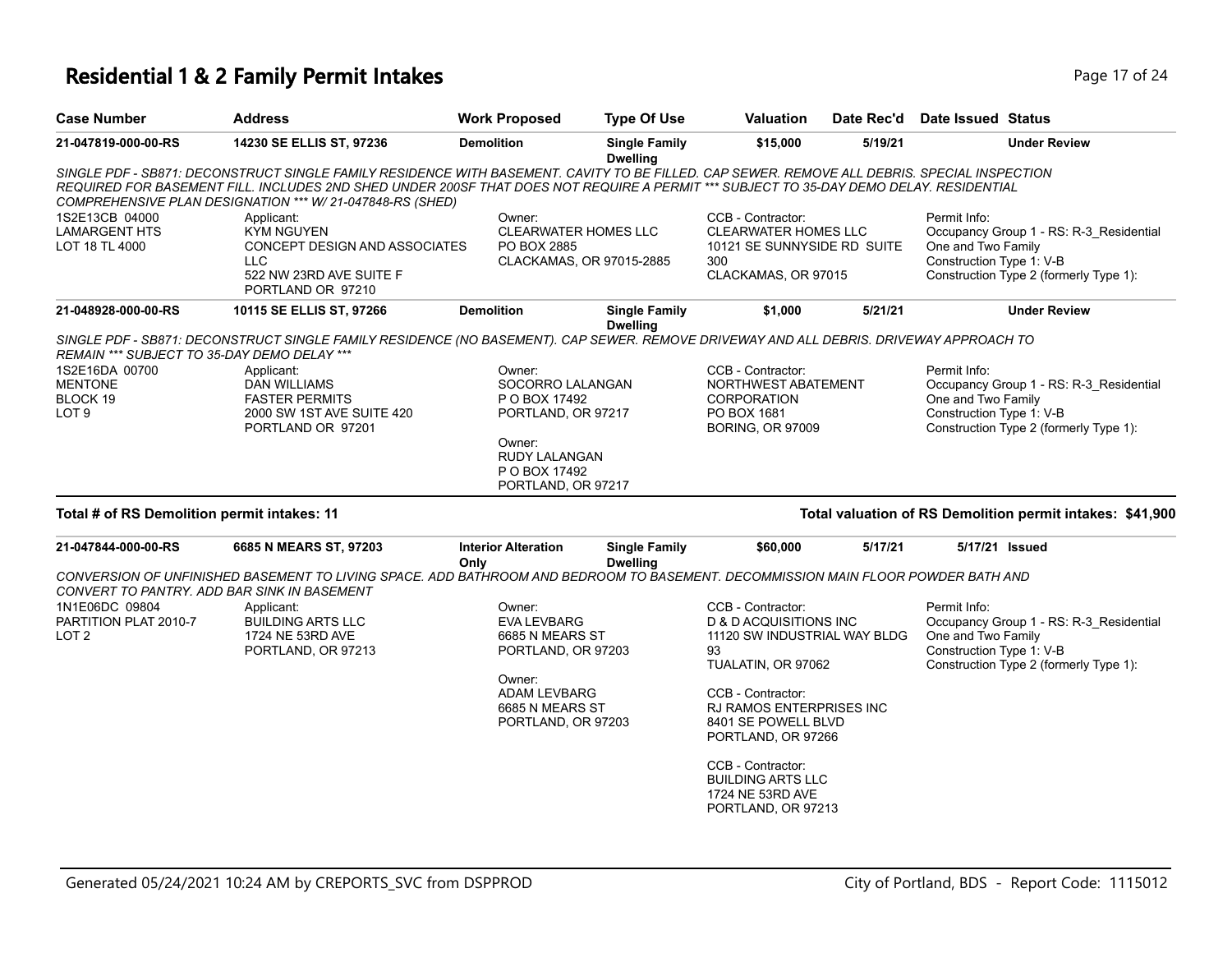#### **Residential 1 & 2 Family Permit Intakes Page 18 of 24 Page 18 of 24**

| <b>Case Number</b>                                                                                | <b>Address</b>                                                                                          | <b>Work Proposed</b>                                                                                                                                             | <b>Type Of Use</b>                      | <b>Valuation</b>                                                                                                    | Date Rec'd | Date Issued Status                                             |                                                                                   |
|---------------------------------------------------------------------------------------------------|---------------------------------------------------------------------------------------------------------|------------------------------------------------------------------------------------------------------------------------------------------------------------------|-----------------------------------------|---------------------------------------------------------------------------------------------------------------------|------------|----------------------------------------------------------------|-----------------------------------------------------------------------------------|
| 21-048689-000-00-RS                                                                               | 4447 SE 30TH AVE, 97202                                                                                 | <b>Interior Alteration</b><br>Only                                                                                                                               | <b>Single Family</b><br><b>Dwelling</b> | \$20,000                                                                                                            | 5/19/21    | 5/19/21 Issued                                                 |                                                                                   |
|                                                                                                   | CONVERT BASEMENT TO NEW LIVING SPAVE, FAMILY ROOM, NEW BATHROOM, BEDROOM AND LAUNDRY ROOM               |                                                                                                                                                                  |                                         |                                                                                                                     |            |                                                                |                                                                                   |
| 1S1E12CD 14300<br>CANONGATE<br>BLOCK <sub>5</sub><br><b>LOT 11</b>                                | Applicant:<br><b>EDWIN HOOKER</b><br>ECOCRAFT LLC<br>4408 NE 38TH AVENUE<br>PORTLAND, OR 97211          | Owner:<br><b>CHRISTINE CANNISTRACI</b><br>4447 SE 30TH AVE<br>PORTLAND, OR 97202                                                                                 |                                         | CCB - Contractor:<br>ECOCRAFT LLC<br>4408 NE 38TH AVE<br>PORTLAND, OR 97211                                         |            | Permit Info:<br>One and Two Family<br>Construction Type 1: V-B | Occupancy Group 1 - RS: R-3 Residential<br>Construction Type 2 (formerly Type 1): |
| 21-048762-000-00-RS                                                                               | 11501 SE FLAVEL ST, 97266                                                                               | <b>Interior Alteration</b><br>Only                                                                                                                               | <b>Single Family</b><br><b>Dwelling</b> | \$15,000                                                                                                            | 5/19/21    | 5/19/21 Issued                                                 |                                                                                   |
|                                                                                                   | REPLACE EXTING WINDOW WITH A FRENCH DOOR FOR ACCESS TO THE DECK                                         |                                                                                                                                                                  |                                         |                                                                                                                     |            |                                                                |                                                                                   |
| 1S2E22AC 11300<br>PORTNOMAH PARK<br><b>BLOCK1</b><br><b>LOT 34</b>                                | Applicant:<br><b>MICK MILLER</b><br>MICK MILLER CONSTRUCTION<br>6928 NE ALBERTA ST<br>PORTLAND OR 97218 | Owner:<br>OUSAMA LAKHDAR-GHAZAL<br>11501 SE FLAVEL ST<br>PORTLAND, OR 97266                                                                                      |                                         | CCB - Contractor:<br>MICK MILLER CONSTRUCTION<br><b>LLC</b><br>6928 NE ALBERTA ST<br>PORTLAND, OR 97218             |            | Permit Info:<br>One and Two Family<br>Construction Type 1: V-B | Occupancy Group 1 - RS: R-3 Residential<br>Construction Type 2 (formerly Type 1): |
| 21-049192-000-00-RS                                                                               | 8104 SE 72ND AVE, 97206                                                                                 | <b>Interior Alteration</b><br>Only                                                                                                                               | <b>Single Family</b><br><b>Dwelling</b> | \$28,000                                                                                                            | 5/20/21    | 5/20/21 Issued                                                 |                                                                                   |
|                                                                                                   | CONVERT BASEMENT TO LIVING SPACE, WITH BEDROOM AND BATHROOM                                             |                                                                                                                                                                  |                                         |                                                                                                                     |            |                                                                |                                                                                   |
| 1S2E20DC 06700<br>PLEASANT LITTLE HMS NO<br>$\overline{2}$<br><b>BLOCK1</b><br><b>LOT 1&amp;2</b> | Applicant:<br><b>JEREMY GISSEL</b><br>AMERICAN LEGACY HOMES<br>317 N ELLIOTT RD<br>NEWBERG, OR 97152    | Owner:<br><b>TAYLOR ANDERSON</b><br>8104 SE 72ND AVE<br>PORTLAND, OR 97206                                                                                       |                                         | CCB - Contractor:<br>AMERICAN LEGACY HOMES &<br><b>CONSTRUCTION LLC</b><br>1600 NE CHEHALEM DR<br>NEWBERG, OR 97132 |            | Permit Info:<br>One and Two Family<br>Construction Type 1: V-B | Occupancy Group 1 - RS: R-3 Residential<br>Construction Type 2 (formerly Type 1): |
| 21-049277-000-00-RS                                                                               | 3324 NE 29TH AVE, 97212                                                                                 | <b>Interior Alteration</b><br>Only                                                                                                                               | <b>Single Family</b><br><b>Dwelling</b> | \$14,145                                                                                                            | 5/20/21    | 5/20/21 Issued                                                 |                                                                                   |
|                                                                                                   | *SINGLR PDF* REMODEL SECOND FLOOR BATHROOM. NO STRUCTURAL CHANGES. NO ADDED TOILETS. TRADES ONLY.       |                                                                                                                                                                  |                                         |                                                                                                                     |            |                                                                |                                                                                   |
| 1N1E25BA 09200<br><b>IRVINGWOOD</b><br><b>BLOCK 5</b><br>INC 1/2 VAC ALLEY E OF &<br>ADJ LOT 14   | Applicant:<br><b>DAVID LEECH</b><br>DAVID LEECH INC<br>214 SE 18th-SUITE 101<br>PORTLAND, OR 97214      | Owner:<br><b>CHRISTOPHER IGLEHEART</b><br>3324 NE 29TH AVE<br>PORTLAND, OR 97212<br>Owner:<br><b>FRANCES CLEVELAND</b><br>3324 NE 29TH AVE<br>PORTLAND, OR 97212 |                                         | CCB - Contractor:<br><b>DAVID LEECH</b><br>DAVID LEECH INC<br>214 SE 18TH SUITE 101<br>PORTLAND, OR 97214           |            | Permit Info:<br>One and Two Family<br>Construction Type 1: V-B | Occupancy Group 1 - RS: R-3 Residential<br>Construction Type 2 (formerly Type 1): |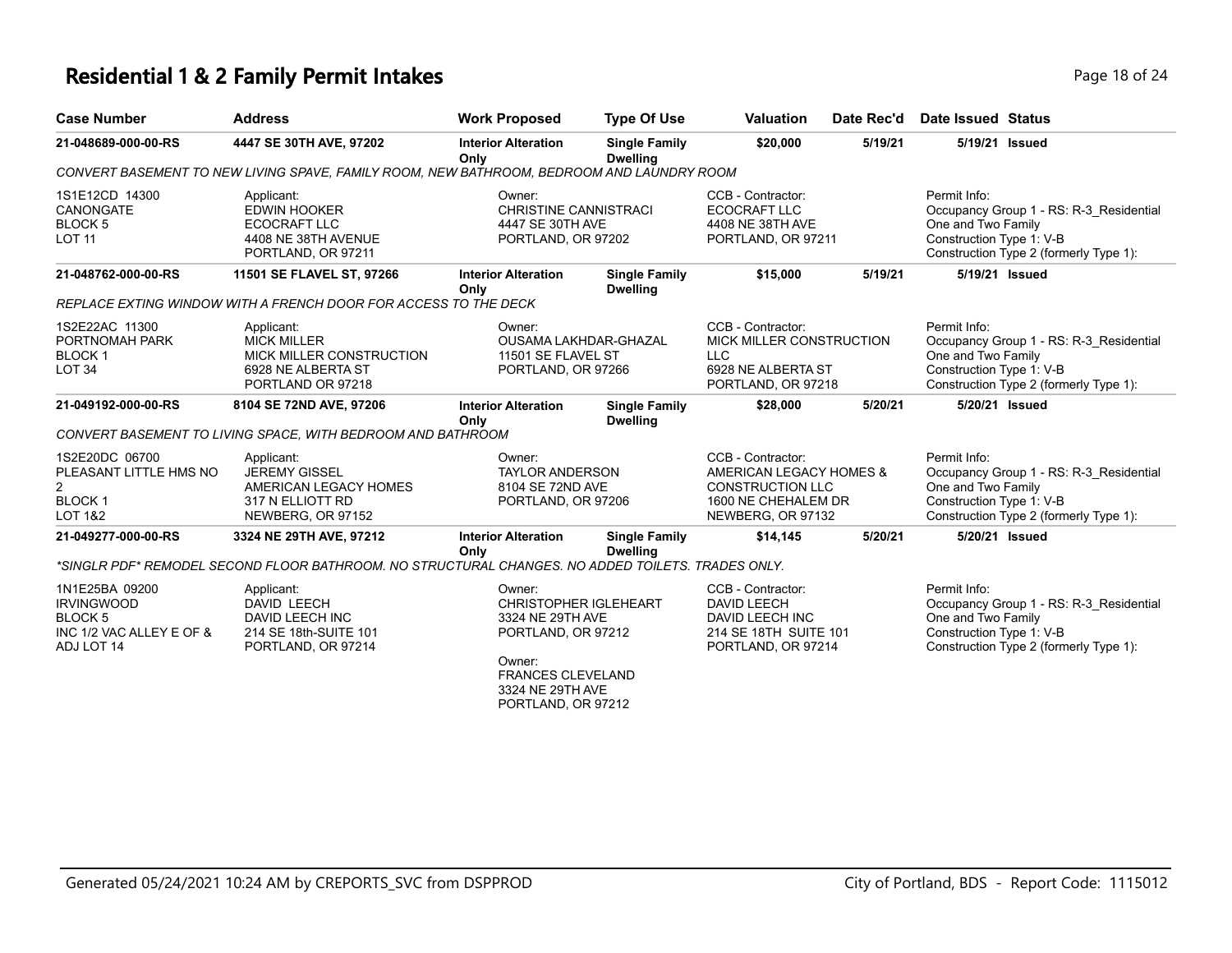# **Residential 1 & 2 Family Permit Intakes Page 19 of 24 Page 19 of 24**

| <b>Case Number</b>                                                        | <b>Address</b>                                                                                                         | <b>Work Proposed</b>                                                                                                                                             | <b>Type Of Use</b>                                                                                              | <b>Valuation</b>                                                                                                                               | Date Rec'd                                                         | Date Issued Status                                                                                                                                  |  |
|---------------------------------------------------------------------------|------------------------------------------------------------------------------------------------------------------------|------------------------------------------------------------------------------------------------------------------------------------------------------------------|-----------------------------------------------------------------------------------------------------------------|------------------------------------------------------------------------------------------------------------------------------------------------|--------------------------------------------------------------------|-----------------------------------------------------------------------------------------------------------------------------------------------------|--|
| 21-049411-000-00-RS                                                       | 1552 SE SPOKANE ST, 97202                                                                                              | <b>Interior Alteration</b><br>Only                                                                                                                               | <b>Single Family</b><br><b>Dwelling</b>                                                                         | \$39,650                                                                                                                                       | 5/20/21                                                            | <b>Under Review</b>                                                                                                                                 |  |
|                                                                           | *SINGLE PDF* BASEMENT DIG OUT AND NEW SHOTCRETE WALLS                                                                  |                                                                                                                                                                  |                                                                                                                 |                                                                                                                                                |                                                                    |                                                                                                                                                     |  |
| 1S1E23DC 12000<br><b>SELLWOOD</b><br>BLOCK 70<br>LOT <sub>17</sub>        | Applicant:<br><b>EMILY SINGLETON</b><br><b>TERRAFIRMA FOUNDATION SYSTEMS</b><br>7910 SW HUNZIKER ST<br>TIGARD OR 97223 | Owner:<br><b>KYE WON BANG</b><br>1552 SE SPOKANE ST<br>PORTLAND, OR 97202-6638<br>Owner:<br><b>JIN KYUNG OH</b><br>1552 SE SPOKANE ST<br>PORTLAND, OR 97202-6638 |                                                                                                                 | CCB - Contractor:<br><b>TERRAFIRMA FOUNDATION</b><br><b>REPAIR INC</b><br>761 NE GARDEN VALLEY BLVD<br>ROSEBURG, OR 97470                      |                                                                    | Permit Info:<br>Occupancy Group 1 - RS: R-3_Residential<br>One and Two Family<br>Construction Type 1: V-B<br>Construction Type 2 (formerly Type 1): |  |
|                                                                           |                                                                                                                        | Owner:<br><b>JIUNG BANG</b><br>1552 SE SPOKANE ST<br>PORTLAND, OR 97202-6638                                                                                     |                                                                                                                 |                                                                                                                                                |                                                                    |                                                                                                                                                     |  |
| 21-049432-000-00-RS                                                       | 4155 SE TAGGART ST - UNIT A,<br>97202                                                                                  | <b>Interior Alteration</b><br>Only                                                                                                                               | <b>Single Family</b><br><b>Dwelling</b>                                                                         | \$7,255                                                                                                                                        | 5/20/21                                                            | 5/20/21 Issued                                                                                                                                      |  |
| <b>VOLUNTARY ERATHQUAKE RETRO FIT</b>                                     |                                                                                                                        |                                                                                                                                                                  |                                                                                                                 |                                                                                                                                                |                                                                    |                                                                                                                                                     |  |
| 1S2E07BB 19000<br><b>RICHMOND ADD</b><br>BLOCK <sub>9</sub><br>LOT 12&14  | Applicant:<br><b>STEVE GEMMELL</b><br><b>GEMMELL CONSTRUCTION LLC</b><br>2310 N KERBY AVE<br>PORTLAND, OR 97227        | Owner:<br>Owner:<br>PORTLAND, OR 97202                                                                                                                           | <b>ANDREI KLIMENKO</b><br>4155 SE TAGGART ST<br>PORTLAND, OR 97202<br><b>RUTA STABINA</b><br>4155 SE TAGGART ST |                                                                                                                                                | GEMMELL CONSTRUCTION LLC<br>2310 N KERBY AVE<br>PORTLAND, OR 97227 | Permit Info:<br>Occupancy Group 1 - RS: R-3 Residential<br>One and Two Family<br>Construction Type 1: V-B<br>Construction Type 2 (formerly Type 1): |  |
| 21-049627-000-00-RS                                                       | 3282 SW FAIRMOUNT BLVD,<br>97239                                                                                       | <b>Interior Alteration</b><br>Only                                                                                                                               | <b>Single Family</b><br><b>Dwelling</b>                                                                         | \$25,000                                                                                                                                       | 5/21/21                                                            | 5/21/21 Issued                                                                                                                                      |  |
|                                                                           | REPAIR WATER DAMAGED WOOD FLOOR FRAMING, WITH LIKE FOR LIKE                                                            |                                                                                                                                                                  |                                                                                                                 |                                                                                                                                                |                                                                    |                                                                                                                                                     |  |
| 1S1E08DA 08600<br><b>COUNCIL CREST PK</b><br>BLOCK 28<br>LOT <sub>7</sub> | Applicant:<br><b>ANDREW GOLD</b><br>2528 SE SALMON ST<br>PORTLAND OR 97214                                             | Owner:<br><b>RAY FRAZIER</b><br>3282 SW FAIRMOUNT BLVD<br>PORTLAND, OR 97239<br>Owner:<br><b>ATHENA FRAZIER</b><br>3282 SW FAIRMOUNT BLVD<br>PORTLAND, OR 97239  |                                                                                                                 | CCB - Contractor:<br><b>ANDREW GOLD</b><br><b>GOLD STAR DESIGN &amp;</b><br><b>CONSTRUCTION LLC</b><br>2528 SE SALMON ST<br>PORTLAND, OR 97214 |                                                                    | Permit Info:<br>Occupancy Group 1 - RS: R-3_Residential<br>One and Two Family<br>Construction Type 1: V-B<br>Construction Type 2 (formerly Type 1): |  |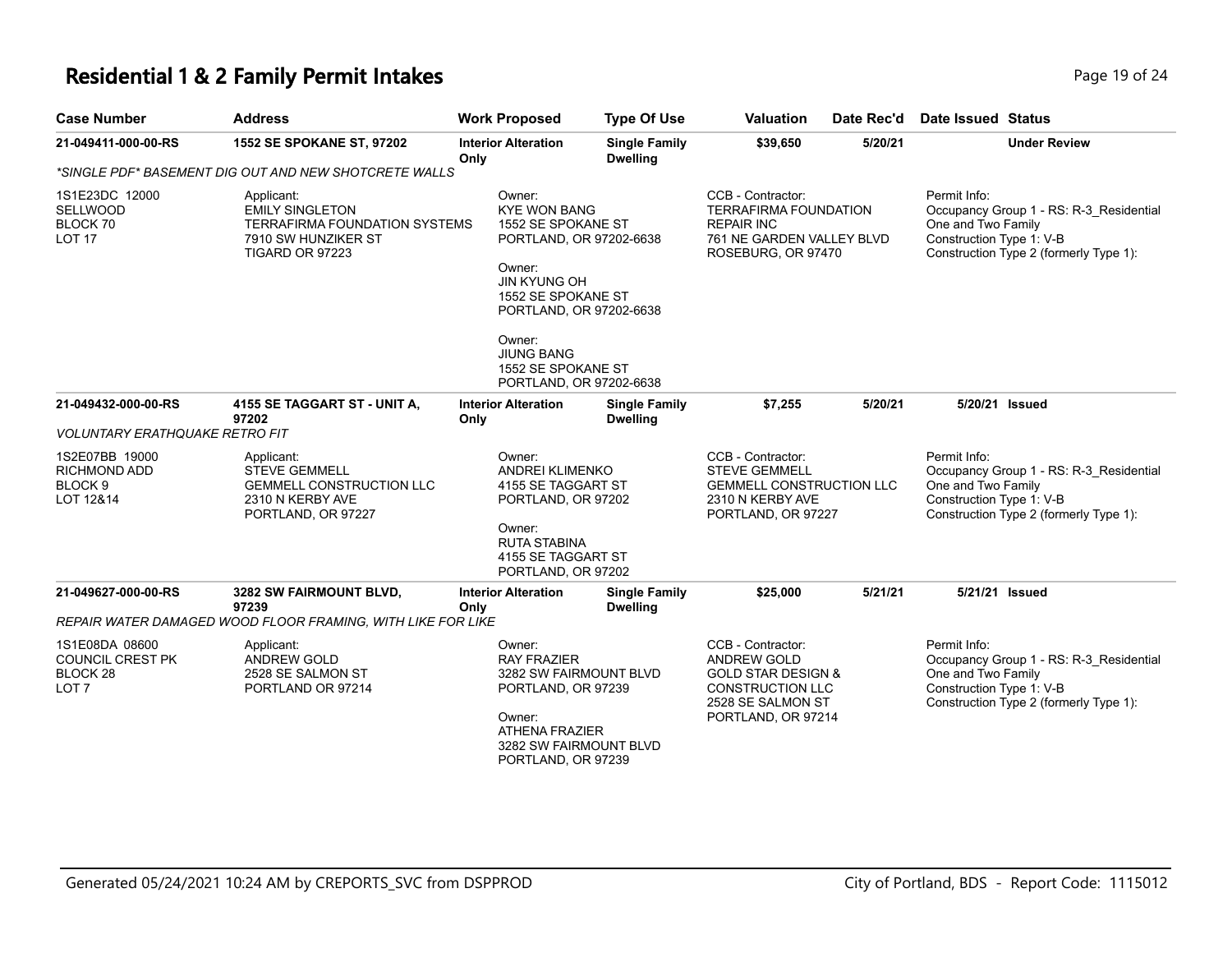#### **Residential 1 & 2 Family Permit Intakes Page 20 of 24 Page 20 of 24**

| <b>Case Number</b>                                                           | <b>Address</b>                                                                                                   | <b>Work Proposed</b>                                                                                                   | <b>Type Of Use</b>                      | <b>Valuation</b>                                                                                                         | Date Rec'd | Date Issued Status                                                                                                                                  |
|------------------------------------------------------------------------------|------------------------------------------------------------------------------------------------------------------|------------------------------------------------------------------------------------------------------------------------|-----------------------------------------|--------------------------------------------------------------------------------------------------------------------------|------------|-----------------------------------------------------------------------------------------------------------------------------------------------------|
| 21-049709-000-00-RS                                                          | 5229 SW DOLPH CT, 97219                                                                                          | <b>Interior Alteration</b><br>Only                                                                                     | <b>Single Family</b><br><b>Dwelling</b> | \$4,200                                                                                                                  | 5/21/21    | 5/21/21 Issued                                                                                                                                      |
| ADD POWDER ROOM TO MAIN FLOOR.                                               |                                                                                                                  |                                                                                                                        |                                         |                                                                                                                          |            |                                                                                                                                                     |
| 1S1E19DC 07400<br>SECTION 19 1S 1E<br>TL 7400 0.34 ACRES                     | Applicant:<br>ROBERT WOOD<br><b>MOUNTAINWOOD HOMES</b><br>PO BOX 2257<br>PORTLAND, OR 97075                      | Owner:<br>SUZANNAH LUHN<br>7400 SW BARNES RD #1212<br>PORTLAND, OR 97225                                               |                                         | CCB - Contractor:<br>MOUNTAINWOOD HOMES INC<br>PO BOX 2257<br>BEAVERTON, OR 97075-2257                                   |            | Permit Info:<br>Occupancy Group 1 - RS: R-3 Residential<br>One and Two Family<br>Construction Type 1: V-B<br>Construction Type 2 (formerly Type 1): |
| 21-049744-000-00-RS                                                          | 10278 N TYLER AVE, 97203                                                                                         | <b>Interior Alteration</b><br>Only                                                                                     | <b>Single Family</b><br><b>Dwelling</b> | \$22,500                                                                                                                 | 5/21/21    | <b>Approved to Issue</b>                                                                                                                            |
|                                                                              | ADD A BATHROOM TO THE BASEMENT. RECONFIGURE LAUNDRY.                                                             |                                                                                                                        |                                         |                                                                                                                          |            |                                                                                                                                                     |
| 1N1E06BC 01800<br>NINETEEN-TEN ADD<br>BLOCK <sub>6</sub><br>LOT <sub>5</sub> | Applicant:<br>THOMAS ALVAH HUCKABEE<br><b>THOMAS ALVAH HUCKABEE</b><br>1343 SE SPOKANE ST<br>PORTLAND, OR 97202  | Owner:<br><b>CARRIE DECKER</b><br>10278 N TYLER AVE<br>PORTLAND, OR 97203                                              |                                         | CCB - Contractor:<br>THOMAS ALVAH HUCKABEE<br>1343 SE SPOKANE ST<br>PORTLAND, OR 97202                                   |            | Permit Info:<br>Occupancy Group 1 - RS: R-3 Residential<br>One and Two Family<br>Construction Type 1: V-B<br>Construction Type 2 (formerly Type 1): |
| 21-049745-000-00-RS                                                          | 3045 NE 53RD AVE, 97213                                                                                          | <b>Interior Alteration</b><br>Only                                                                                     | <b>Single Family</b><br><b>Dwelling</b> | \$14,000                                                                                                                 | 5/21/21    | <b>Approved to Issue</b>                                                                                                                            |
|                                                                              | *SINGLE PDF* REMODEL EXISTING BATHROOM. TRADES ONLY. NO PLANS                                                    |                                                                                                                        |                                         |                                                                                                                          |            |                                                                                                                                                     |
| 1N2E30AB 21800<br><b>ROSE CITY PK</b><br>BLOCK 97<br>LOT <sub>1</sub>        | Applicant:<br><b>JOE PETRINA</b><br>PETRINA CONSTRUCTION INC.<br>4505 NE TILLAMOOK ST<br>PORTLAND, OR 97213-1319 | Owner:<br><b>TIMOTHY FLEISCHMANN</b><br>3045 NE 53RD AVE<br>PORTLAND, OR 97213-2439<br>Owner:<br>PAMELA JO FLEISCHMANN |                                         | CCB - Contractor:<br><b>CASEY PETRINA</b><br>PETRINA CONSTRUCTION INC<br>4505 NE TILLAMOOK ST<br>PORTLAND, OR 97213-1319 |            | Permit Info:<br>Occupancy Group 1 - RS: R-3 Residential<br>One and Two Family<br>Construction Type 1: V-B<br>Construction Type 2 (formerly Type 1): |
|                                                                              |                                                                                                                  | 3045 NE 53RD AVE<br>PORTLAND, OR 97213-2439                                                                            |                                         |                                                                                                                          |            |                                                                                                                                                     |

#### **Total # of RS Interior Alteration Only permit intakes: 11 Total valuation of RS Interior Alteration Only permit intakes: \$249,750**

| 21-047460-000-00-RS                            | 6856 N ATLANTIC AVE - Unit B,<br>97217                                                                                               | <b>New Construction</b>                                                                                                                       | Accessory<br><b>Dwelling Unit</b> | \$84,245                                                                             | 5/17/21 | <b>Under Review</b>                                                                                                                                                                                                                     |  |
|------------------------------------------------|--------------------------------------------------------------------------------------------------------------------------------------|-----------------------------------------------------------------------------------------------------------------------------------------------|-----------------------------------|--------------------------------------------------------------------------------------|---------|-----------------------------------------------------------------------------------------------------------------------------------------------------------------------------------------------------------------------------------------|--|
| ELECTRICAL MECHANICAL AND PLUMBING SEPARATE ** | SINGLE PDF - NEW DETACHED ACCESSORY DWELLING UNIT WITH GROUND FLOOR 485 SF ART STUDIO / 2- STORY / NO GARAGE / FLAT LOT / COMPLEX ** |                                                                                                                                               |                                   |                                                                                      |         |                                                                                                                                                                                                                                         |  |
| 1N1E16BD 03200                                 | Applicant:<br>CHIP DUGGAN<br>LIMINAL SHIFT, LLC<br>PORTLAND OR<br>USA                                                                | Owner:<br>ROBERT P JR PALIOCA<br>1056 PERALTA AVE<br>ALBANY, CA 94706<br>Owner:<br><b>CYNTHIA MAH</b><br>1056 PERALTA AVE<br>ALBANY, CA 94706 |                                   | CCB - Contractor:<br>LIMINAL SHIFT LLC<br>7625 NW SKYLINE BLVD<br>PORTLAND, OR 97229 |         | Permit Info:<br>Occupancy Group 1 - RS: R-3 Residential<br>One and Two Family<br>Construction Type 1: V-B<br>Construction Type 2 (formerly Type 1): V-B<br>Total Square Footage - Display Only: 1025<br>Number of New Dwelling Units: 1 |  |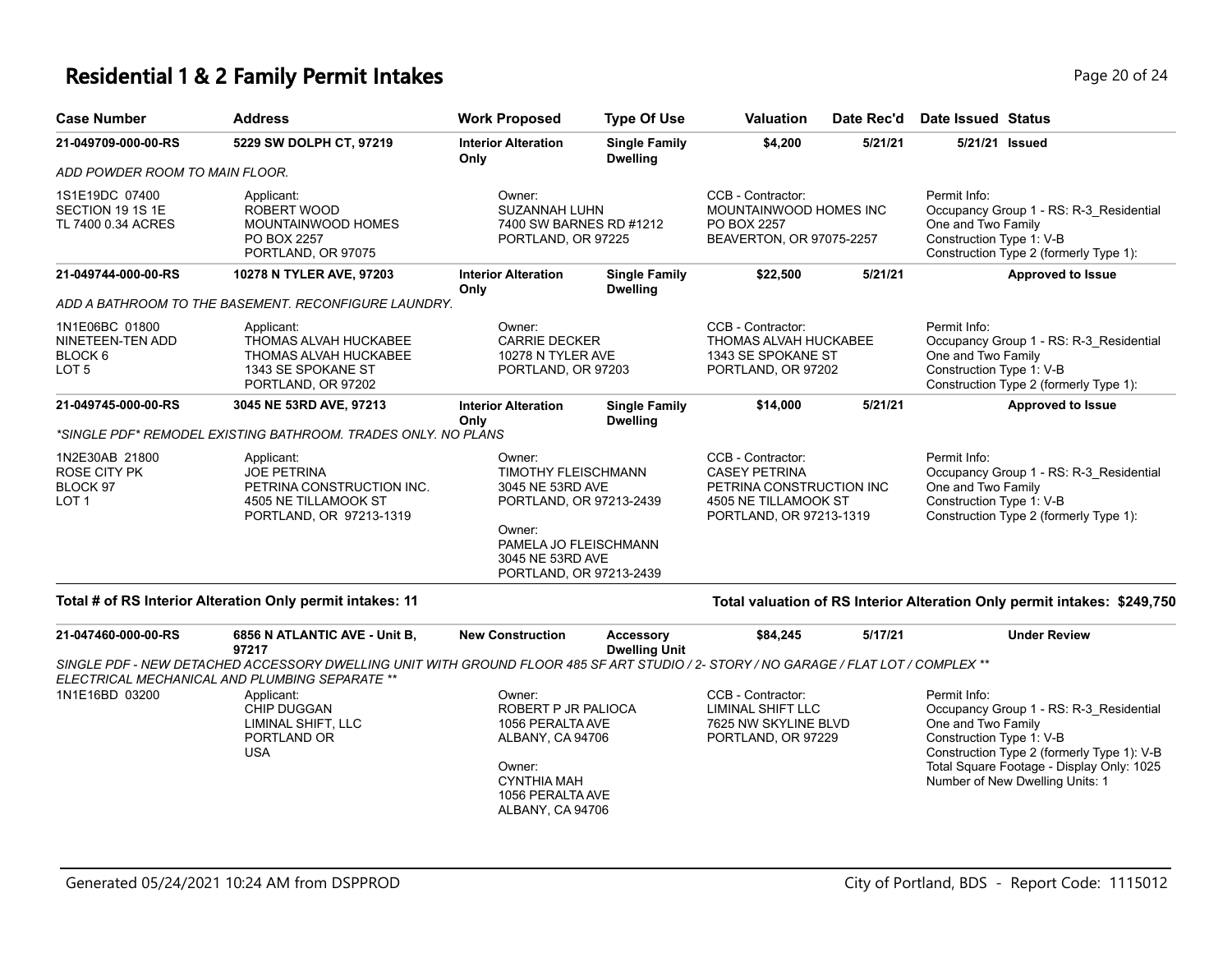# **Residential 1 & 2 Family Permit Intakes Page 21 of 24 Page 21 of 24**

| <b>Case Number</b>                                                           | <b>Address</b>                                                                                                                                                                                 | <b>Work Proposed</b>                                                                                                                                         | <b>Type Of Use</b>                       | <b>Valuation</b>                                                                                                                                                                                                                                                                                                                                                                                                      | Date Rec'd | Date Issued Status                                                                                                                                                                                                                 |  |
|------------------------------------------------------------------------------|------------------------------------------------------------------------------------------------------------------------------------------------------------------------------------------------|--------------------------------------------------------------------------------------------------------------------------------------------------------------|------------------------------------------|-----------------------------------------------------------------------------------------------------------------------------------------------------------------------------------------------------------------------------------------------------------------------------------------------------------------------------------------------------------------------------------------------------------------------|------------|------------------------------------------------------------------------------------------------------------------------------------------------------------------------------------------------------------------------------------|--|
| 21-047504-000-00-RS                                                          | 6505 SE 16TH AVE - Unit B, 97202                                                                                                                                                               | <b>New Construction</b>                                                                                                                                      | <b>Accessory</b><br><b>Dwelling Unit</b> | \$104,467                                                                                                                                                                                                                                                                                                                                                                                                             | 5/18/21    | <b>Under Review</b>                                                                                                                                                                                                                |  |
|                                                                              |                                                                                                                                                                                                | SINGLE PDF - NEW ACCESSORY DWELLING UNIT / 1-STORY / NO GARAGE / SLIGHTLY SLOPED / COMPLEX ** ELECTRICAL MECHANICAL AND PLUMBING SEPARATE**                  |                                          |                                                                                                                                                                                                                                                                                                                                                                                                                       |            |                                                                                                                                                                                                                                    |  |
| 1S1E23AB 21800                                                               | Applicant:<br><b>KRISTOPHER CELTNIEKS</b><br>SASQUATCH ARCHITECTURE<br>1129 SE MARKET ST<br>PORTLAND, OR 97214<br>Applicant:<br><b>LINDA MCKINNEY</b><br>6505 SE 16TH AVE<br>PORTLAND OR 97202 | Owner:<br>PHILIP MC KINNEY<br>6505 SE 16TH AVE<br>PORTLAND, OR 97202-5507<br>Owner:<br><b>LINDA MC KINNEY</b><br>6505 SE 16TH AVE<br>PORTLAND, OR 97202-5507 |                                          | CCB - Contractor:<br>TIMBER BUILT LLC<br><b>127 SE 75TH AVE</b><br>PORTLAND, OR 97215                                                                                                                                                                                                                                                                                                                                 |            | Permit Info:<br>Occupancy Group 1 - RS: R-3 Residential<br>One and Two Family<br>Construction Type 1: V-B<br>Construction Type 2 (formerly Type 1):<br>Total Square Footage - Display Only: 800<br>Number of New Dwelling Units: 1 |  |
| 21-048889-000-00-RS                                                          | 8118 SE 68TH AVE, 97206                                                                                                                                                                        | <b>New Construction</b>                                                                                                                                      | <b>Accessory</b><br><b>Dwelling Unit</b> | \$35,000                                                                                                                                                                                                                                                                                                                                                                                                              | 5/20/21    | <b>Under Review</b>                                                                                                                                                                                                                |  |
|                                                                              | SINGLE PDF - NEW DETACHED ACCESSORY DWELLING UNIT / 2-STORY / NO GARAGE / FLAT LOT / SIMPLE                                                                                                    |                                                                                                                                                              |                                          |                                                                                                                                                                                                                                                                                                                                                                                                                       |            |                                                                                                                                                                                                                                    |  |
| 1S2E20CD 01400<br>72ND ST ADD & PLAT 2<br><b>BLOCK4</b><br>LOT <sub>26</sub> | Applicant:<br><b>KEVIN PARTAIN</b><br><b>URBAN VISIONS</b><br>223 NE 56TH AVE<br>PORTLAND OR 97213                                                                                             | Owner:<br><b>SHAUN CHIARAMONTE</b><br>8118 SE 68TH AVE<br>PORTLAND, OR 97206                                                                                 |                                          | CCB - Contractor:<br><b>COMFORT AIR INC</b><br><b>COMFORT AIR INC</b><br>7504 NE 182ND AVE<br>VANCOUVER, WA 98682<br>CCB - Contractor:<br><b>SCHUMACHER CUSTOM HOMES</b><br><b>INC</b><br>PO BOX 66207<br>PORTLAND, OR 97290<br>CCB - Contractor:<br><b>GRIZZLY ELECTRIC INC</b><br>2114 MAIN ST STE 100-117<br>VANCOUVER, WA 98660<br>CCB - Contractor:<br>PINNACLE PLUMBING INC<br>PO BOX 1053<br>GRESHAM, OR 97030 |            | Permit Info:<br>Occupancy Group 1 - RS: R-3_Residential<br>One and Two Family<br>Construction Type 1: V-B<br>Construction Type 2 (formerly Type 1):<br>Number of New Dwelling Units: 1                                             |  |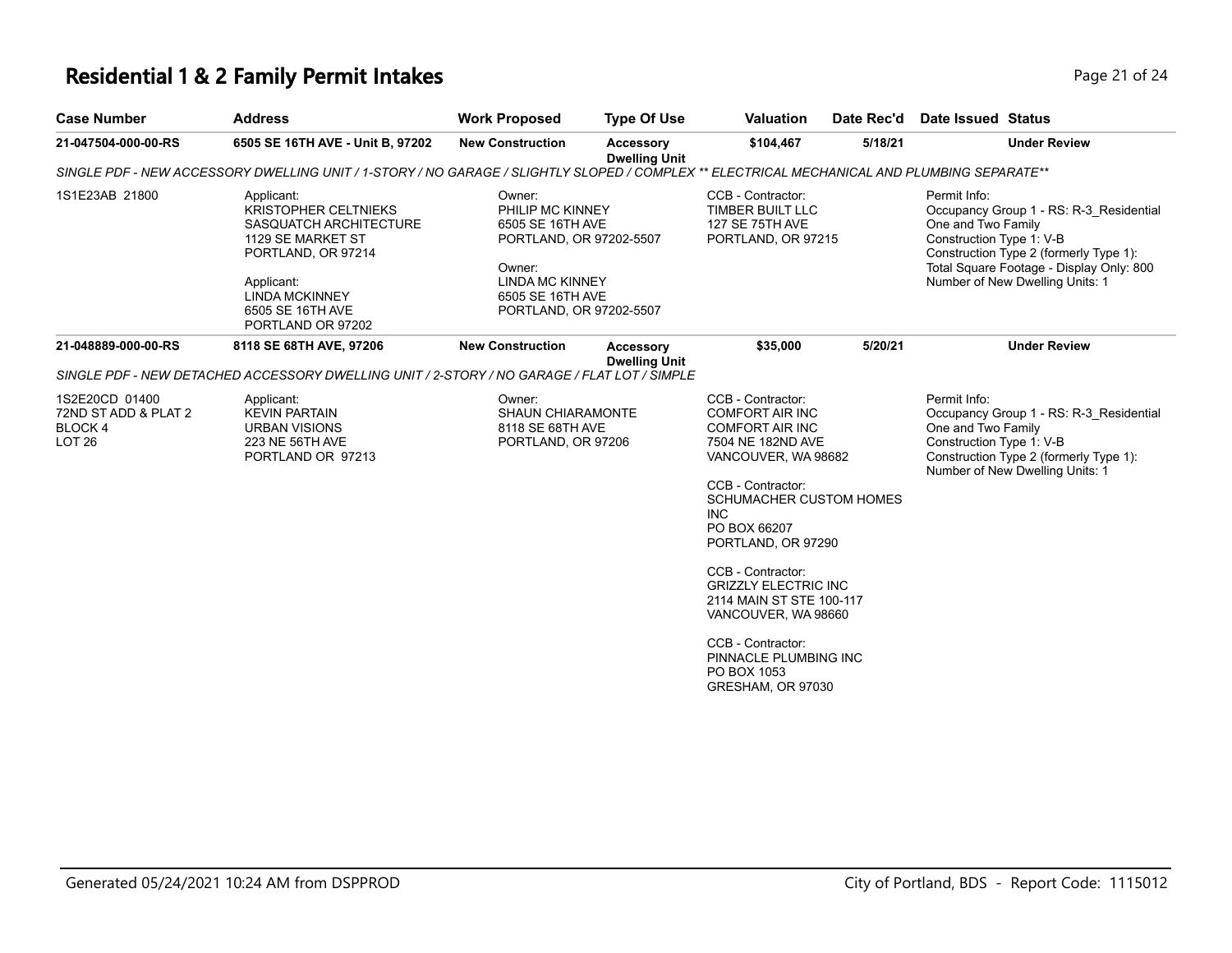#### **Residential 1 & 2 Family Permit Intakes Page 12 of 24 Page 22 of 24**

| <b>Case Number</b>                                                                                                           | <b>Address</b>                                                                                                                                                                      | <b>Work Proposed</b>                                                                                                                                                  | <b>Type Of Use</b>                   | <b>Valuation</b>                                                                                                                                                                                                                             | Date Rec'd | <b>Date Issued Status</b>                                                                                                                                                                            |  |  |  |
|------------------------------------------------------------------------------------------------------------------------------|-------------------------------------------------------------------------------------------------------------------------------------------------------------------------------------|-----------------------------------------------------------------------------------------------------------------------------------------------------------------------|--------------------------------------|----------------------------------------------------------------------------------------------------------------------------------------------------------------------------------------------------------------------------------------------|------------|------------------------------------------------------------------------------------------------------------------------------------------------------------------------------------------------------|--|--|--|
| 21-048064-000-00-RS                                                                                                          | 6244 SW ORCHID DR, 97219                                                                                                                                                            | <b>New Construction</b>                                                                                                                                               | <b>Accessory</b><br><b>Structure</b> | \$4,103                                                                                                                                                                                                                                      | 5/18/21    | <b>Under Review</b>                                                                                                                                                                                  |  |  |  |
| SINGLE PDF - NEW CONSTRUCTION OF AN IN GROUND SHOTCRETE SWIMMING POOL W/AUTOMATIC COVER****TRADE PERMITS OBTAINED SEPARATELY |                                                                                                                                                                                     |                                                                                                                                                                       |                                      |                                                                                                                                                                                                                                              |            |                                                                                                                                                                                                      |  |  |  |
| 1S1E30BB 06600<br>ASH CREEK WOODS<br>BLOCK 1<br>LOT <sub>9</sub>                                                             | Applicant:<br><b>RICK WOLPIN</b><br>PREMIER POOLS & SPAS<br>9150 SW PIONEER CT, STE G<br>WILSONVILLE, OR 97070                                                                      | Owner:<br><b>CARRIE TILTON-JONES</b><br>6244 SW ORCHID DR<br>PORTLAND, OR 97219-4981<br>Owner:<br><b>JAMES TILTON</b><br>6244 SW ORCHID DR<br>PORTLAND, OR 97219-4981 |                                      | CCB - Contractor:<br>VICTORY CONSTRUCTION LLC<br>9150 SW PIONEER CT STE G<br>WILSONVILLE, OR 97070                                                                                                                                           |            | Permit Info:<br>Occupancy Group 1 - RS: U_Decks,<br>Patios, Porches, Carports<br>Construction Type 1: V-B<br>Construction Type 2 (formerly Type 1):<br>Total Square Footage - Display Only: 160      |  |  |  |
| 21-048103-000-00-RS                                                                                                          | 11426 S RIVERWOOD RD, 97219                                                                                                                                                         | <b>New Construction</b>                                                                                                                                               | <b>Accessory</b><br><b>Structure</b> | \$16,411                                                                                                                                                                                                                                     | 5/18/21    | <b>Under Review</b>                                                                                                                                                                                  |  |  |  |
|                                                                                                                              | SINGLE PDF - NEW CONSTRUCTIN OF IN GROUND FIBERGLASS SWIMMING POOL W/AUTOMATIC COVER*****TRADE PERMITS OBTAINED SEPARATELY                                                          |                                                                                                                                                                       |                                      |                                                                                                                                                                                                                                              |            |                                                                                                                                                                                                      |  |  |  |
| 1S1E35AC 00300<br>RIVERWOOD SUB L 1<br><b>LOT F-I TL 300</b>                                                                 | Applicant:<br><b>RICK WOLPIN</b><br>PREMIER POOLS & SPAS<br>9150 SW PIONEER CT, STE G<br>WILSONVILLE, OR 97070                                                                      | Owner:<br>LEONARDO PEREIRA<br>11426 S RIVERWOOD RD<br>PORTLAND, OR 97219-8449<br>Owner:<br>NATASHA S R PEREIRA<br>11426 S RIVERWOOD RD<br>PORTLAND, OR 97219-8449     |                                      | CCB - Contractor:<br>VICTORY CONSTRUCTION LLC<br>9150 SW PIONEER CT STE G<br>WILSONVILLE, OR 97070                                                                                                                                           |            | Permit Info:<br>Occupancy Group 1 - RS: U_Decks,<br>Patios, Porches, Carports<br>Construction Type 1: V-B<br>Construction Type 2 (formerly Type 1):<br>Total Square Footage - Display Only: 640      |  |  |  |
| 19-171041-REV-01-RS                                                                                                          | 4080 SW ALICE ST, 97219                                                                                                                                                             | <b>New Construction</b>                                                                                                                                               | <b>Duplex</b>                        | \$115,255                                                                                                                                                                                                                                    | 5/17/21    | <b>Under Review</b>                                                                                                                                                                                  |  |  |  |
|                                                                                                                              | SINGLE PDF - VALUE ADDED REVISION FOR FLOOR PLAN MODIFICATIONS, SHOW ELEVATOR SHAFT, ADDED 3RD FLOOR BALCONY AND STAIRS, ON BATH AND                                                |                                                                                                                                                                       |                                      |                                                                                                                                                                                                                                              |            |                                                                                                                                                                                                      |  |  |  |
| 1S1E29BC 02600<br><b>WEST PORTLAND</b><br>BLOCK 78<br>LOT 9&10                                                               | MODIFICATIONS TO SOME OF THE WINDOWS****ELEVATOR ON ANOTHER PERMIT******<br>Applicant:<br><b>JOE ROBERTSON</b><br>SHELTER SOLUTIONS LLC<br>1973 SE DUNCAN DR<br>HILLSBORO, OR 97123 | Owner:<br><b>BAHRAM ROSTAMIAN</b><br>9310 SW CAPITOL HWY<br>PORTLAND, OR 97219                                                                                        |                                      | CCB - Contractor:<br><b>JOE ROBERTSON</b><br>SHELTER SOLUTIONS LLC<br>1973 SE DUNCAN DR<br>HILLSBORO, OR 97123                                                                                                                               |            | Permit Info:<br>Occupancy Group 1 - RS: R-3_Residential<br>One and Two Family<br>Construction Type 1: V-B<br>Construction Type 2 (formerly Type 1): V-B<br>Total Square Footage - Display Only: 8050 |  |  |  |
| 21-049233-000-00-RS                                                                                                          | 3956 NE 10TH AVE, 97212                                                                                                                                                             | <b>New Construction</b>                                                                                                                                               | Garage/Carport                       | \$13,539                                                                                                                                                                                                                                     | 5/20/21    | <b>Under Review</b>                                                                                                                                                                                  |  |  |  |
|                                                                                                                              | SINGLE PDF NEW DETACHED GARAGE PART OF HHOLE HOUSE REMODEL PERMIT 21-049195                                                                                                         |                                                                                                                                                                       |                                      |                                                                                                                                                                                                                                              |            |                                                                                                                                                                                                      |  |  |  |
| 1N1E23CD 06700<br><b>NORTH IRVINGTON</b><br>BLOCK <sub>7</sub><br>LOT <sub>3</sub>                                           | Applicant:<br><b>TRACE LIBERTY</b><br>LIBERTY NW HOMES LLC<br>17847 S HIDDEN LAKE DR<br>OREGON CITY OR 97045                                                                        | Owner:<br>LIBERTY NW HOMES LLC<br>17847 S HIDDEN LAKE DR                                                                                                              | OREGON CITY, OR 97045-8024           | CCB - Contractor:<br><b>WINNER ELECTRIC</b><br><b>CONSTRUCTION INC</b><br>17087 SE WILEY WAY<br>MILWAUKIE, OR 97267<br>CCB - Contractor:<br><b>ALICIA LIBERTY</b><br>LIBERTY NW HOMES LLC<br>17847 S HIDDEN LAKE DR<br>OREGON CITY, OR 97045 |            | Permit Info:<br>Occupancy Group 1 - RS: U Private<br>Garage\Utility Misc.<br>Construction Type 1: V-B<br>Construction Type 2 (formerly Type 1):<br>Total Square Footage - Display Only: 264          |  |  |  |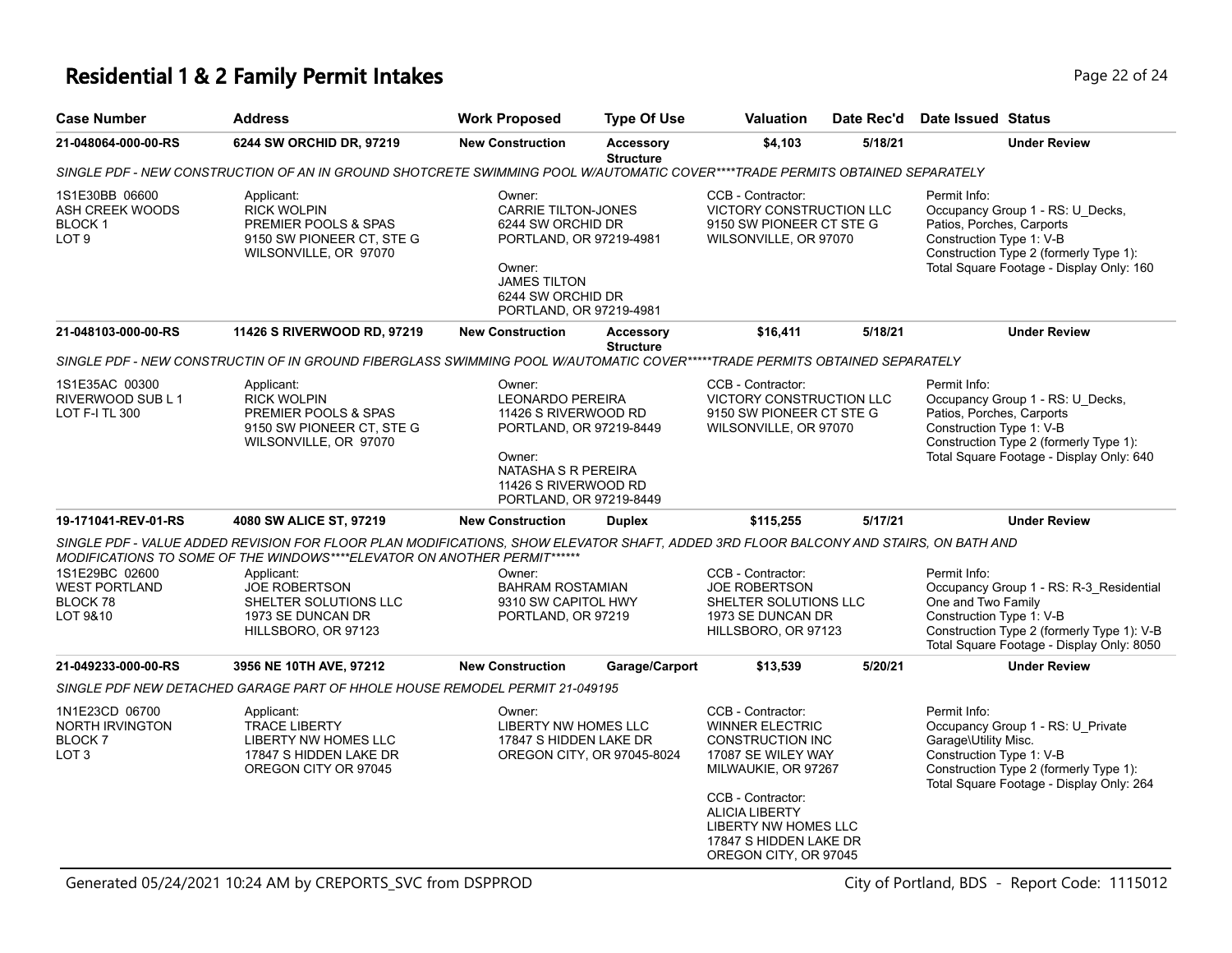#### **Residential 1 & 2 Family Permit Intakes Page 11 October 24 April 24 April 24** Page 23 of 24

| <b>Case Number</b>                   | <b>Address</b>                                                                                                                                                                                                                             | <b>Work Proposed</b>                                                                    | <b>Type Of Use</b>                                                   | <b>Valuation</b><br>Date Rec'd                                                                                                                        |                                            | Date Issued Status                                                                                                                                                                                   |
|--------------------------------------|--------------------------------------------------------------------------------------------------------------------------------------------------------------------------------------------------------------------------------------------|-----------------------------------------------------------------------------------------|----------------------------------------------------------------------|-------------------------------------------------------------------------------------------------------------------------------------------------------|--------------------------------------------|------------------------------------------------------------------------------------------------------------------------------------------------------------------------------------------------------|
| 20-166894-DFS-01-RS                  | 13721 SE RHONE ST, 97236                                                                                                                                                                                                                   | <b>New Construction</b>                                                                 | <b>Single Family</b><br><b>Dwelling</b>                              | \$1,500<br>5/21/21                                                                                                                                    |                                            | 5/21/21 Issued                                                                                                                                                                                       |
| SINGLE PDF - DFS FOR FIRE SPRINKLERS |                                                                                                                                                                                                                                            |                                                                                         |                                                                      |                                                                                                                                                       |                                            |                                                                                                                                                                                                      |
| 1S2E11DA 02702<br>LOT 2              | Applicant:<br><b>KIM NGUYEN</b><br>CONCEPT DESIGN & ASSOCIATES LLC<br>522 NW 23RD AVE, STE F<br>PORTLAND, OR 97210                                                                                                                         | Owner:<br>SINO-US PROPERTIES INC<br>3506 SE 66TH AVE STE 201<br>PORTLAND, OR 97206-2626 |                                                                      | CCB - Contractor:<br>UPPER VALLEY CONSTRUCTION<br><b>INC</b><br>PO BOX 1415<br>MOLALLA, OR 97038                                                      |                                            | Permit Info:<br>Occupancy Group 1 - RS: R-3_Residential<br>One and Two Family<br>Construction Type 1: V-B<br>Construction Type 2 (formerly Type 1): V-B<br>Total Square Footage - Display Only: 2070 |
| 20-174375-DFS-01-RS                  | 13729 SE RHONE ST, 97236                                                                                                                                                                                                                   | <b>New Construction</b>                                                                 | <b>Single Family</b><br><b>Dwelling</b>                              | \$1,500                                                                                                                                               | 5/21/21                                    | 5/21/21 Issued                                                                                                                                                                                       |
| SINGLE PDF -DFS FOR FIRE SPRINKLERS  |                                                                                                                                                                                                                                            |                                                                                         |                                                                      |                                                                                                                                                       |                                            |                                                                                                                                                                                                      |
| 1S2E11DA 02701<br>LOT <sub>1</sub>   | Applicant:<br><b>KYM NGUYEN</b><br>CONCEPT DESIGN AND ASSOCIATES<br><b>LLC</b><br>522 NW 23RD AVE SUITE F<br>PORTLAND OR 97210                                                                                                             | Owner:<br>SINO-US PROPERTIES INC<br>3506 SE 66TH AVE STE 201<br>PORTLAND, OR 97206-2626 |                                                                      | CCB - Contractor:<br>UPPER VALLEY CONSTRUCTION<br><b>INC</b><br>PO BOX 1415<br>MOLALLA, OR 97038                                                      |                                            | Permit Info:<br>Occupancy Group 1 - RS: R-3_Residential<br>One and Two Family<br>Construction Type 1: V-B<br>Construction Type 2 (formerly Type 1):<br>Total Square Footage - Display Only: 2209     |
| 20-219436-DFS-01-RS                  | 4540 SW 59TH AVE, 97221                                                                                                                                                                                                                    | <b>New Construction</b>                                                                 | <b>Single Family</b><br><b>Dwelling</b>                              | \$1,500                                                                                                                                               | 5/20/21                                    | 5/20/21 Issued                                                                                                                                                                                       |
| SINGLE PDF - DFS FOR FIRE SPRINKLERS |                                                                                                                                                                                                                                            |                                                                                         |                                                                      |                                                                                                                                                       |                                            |                                                                                                                                                                                                      |
| 1S1E18BA 03903<br>LOT <sub>2</sub>   | Applicant:<br><b>BRADLEE HERSEY</b><br><b>FASTER PERMITS</b><br>2000 SW 1ST AVE, STE 420<br>PORTLAND OR 97201                                                                                                                              | Owner:                                                                                  | SOLSTICE CUSTOM HOMES<br>5740 SW ARROW WOOD LN<br>PORTLAND, OR 97225 |                                                                                                                                                       | 5740 SW ARROWWOOD LN<br>PORTLAND, OR 97225 | Permit Info:<br>Occupancy Group 1 - RS: R-3_Residential<br>One and Two Family<br>Construction Type 1: V-B<br>Construction Type 2 (formerly Type 1): V-B<br>Total Square Footage - Display Only: 4797 |
| 20-148230-REV-01-RS                  | 1730 SE RAMONA ST, 97202                                                                                                                                                                                                                   | <b>New Construction</b>                                                                 | Townhouse (2<br>Units)                                               | \$0                                                                                                                                                   | 5/19/21                                    | 5/19/21 Issued                                                                                                                                                                                       |
|                                      | SINGLE PDF REVISION TO RETAINING WALL FOOTING. EXTEND RETAINING WALL TO SUPPORT BEARING SOIL                                                                                                                                               |                                                                                         |                                                                      |                                                                                                                                                       |                                            |                                                                                                                                                                                                      |
| 1S1E14DB 12300                       | Applicant:<br><b>CODY JOHNECHECK</b><br><b>KEN RANDALL HOMES LLC</b><br>2 CENTERPOINTE DR, STE 210<br>LAKE OSWEGO OR 97035<br>Applicant:<br><b>JEREMY WILLIAMS</b><br>PARK SOMERSET LLC<br>2 CENTERPOINTE DR #120<br>LAKE OSWEGO, OR 97035 | Owner:<br><b>LLC</b><br>2 CENTERPOINTE DR #210                                          | LAKE OSWEGO, OR 97035-8627                                           | CCB - Contractor:<br>CONSOLIDATED LAND & CATTLE CODY JOHNECHECK<br><b>KEN RANDALL HOMES LLC</b><br>2 CENTERPOINTE DR STE 210<br>LAKE OSWEGO, OR 97035 |                                            | Permit Info:<br>Occupancy Group 1 - RS: R-3_Residential<br>One and Two Family<br>Construction Type 1: V-B<br>Construction Type 2 (formerly Type 1): V-B<br>Total Square Footage - Display Only: 1920 |